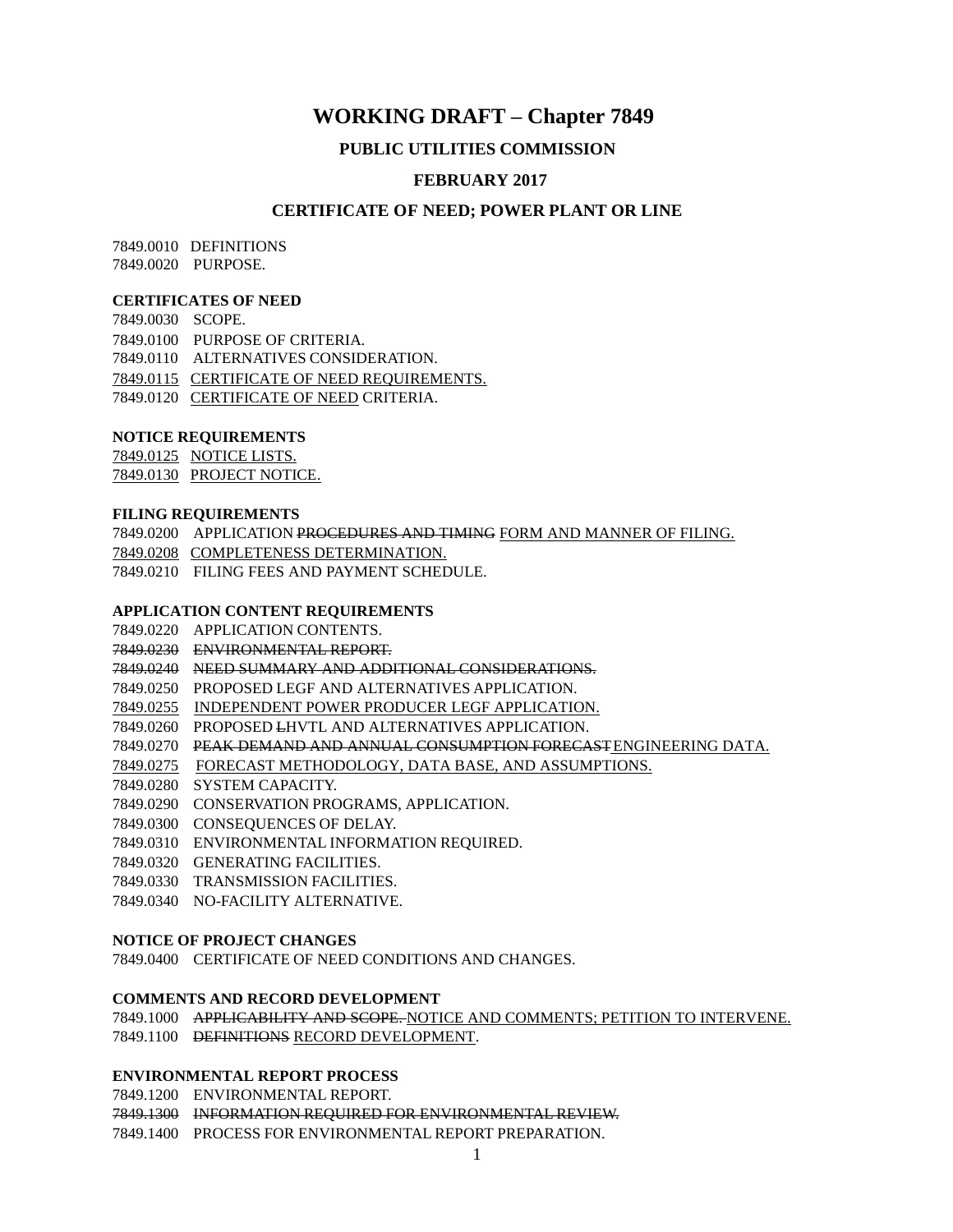|           | 7849.1410 NOTICE TO COMMISSION.                            |
|-----------|------------------------------------------------------------|
|           | 7849.1425 SCOPING DECISION.                                |
|           | 7849.1500 ENVIRONMENTAL REPORT CONTENT.                    |
|           | 7849.1525 ENVIRONMENTAL REPORT; FILING.                    |
| 7849.1530 | PUBLIC COMMENTS.                                           |
|           | 7849.1550 PUBLIC HEARING.                                  |
|           | 7849.1600 AGENCY ASSISTANCE AND FILING OF AGENCY COMMENTS. |
|           | 7849.1700 APPLICANT ASSISTANCE.                            |
|           | 7849.1800 ENVIRONMENTAL REPORT TO ACCOMPANY PROJECT.       |
|           | 7849.1900 JOINT PROCEEDING.                                |
|           | 7849.2000 ALTERNATIVE FORM OF REVIEW.                      |
|           | 7849.2100 COSTS TO PREPARE ENVIRONMENTAL REPORT.           |

#### **7849.0010 DEFINITIONS.**

Subpart 1. **Scope.** For purposes of parts 7849.0010 to 7849.0400, the following definitions shall apply. The terms used in this chapter have the meanings given them in this part.

Subp. 2. **Adjusted net capability.** "Adjusted net capability" means net generating capacity, minusparticipation sales, plus participation purchases.

Subp. 3. **Adjusted net demand.**"Adjusted net demand" means system demand, minus firm purchases, plus firm sales.

Subp. 4. **Annual adjusted net demand.** "Annual adjusted net demand" means annual system demand, minus firm purchases, plus firm sales.

Subp. 5. **Annual electrical consumption.** "Annual electrical consumption" means sales of kilowatt hours of electricity to ultimate consumers over a 12-month period beginning January 1 and ending December 31 of the forecast year.

Subp. 6. **Annual system demand.** "Annual system demand" means the highest system demand of a utility occurring during the 12-month period ending with a given month.

Subp. 6a. **Associated facilities.** "Associated Facilities" means buildings, equipment, and other physical structures that are necessary to the operation of a large electric generating facility or large high voltage transmission line, including other transmission lines directly associated with a large electric generating facility that are necessary to interconnect the plant to the transmission system.

Subp. 7. **Capacity factor.** "Capacity factor" meansthe ratio of the actual amount of electrical energy generated during a designated period by a particular generating facility to the maximum amount of electrical energy that could have been generated during the period by the facility had it been operated continuously at its rated capacity.

Subp. 8. **Commission.** "Commission" means the Minnesota Public Utilities Commission.

Subp. 9. **Construction.** "Construction" means significant physical alteration of  $\overline{a}$  site an area to install or enlarge a large energy facility, but not including an activity incident to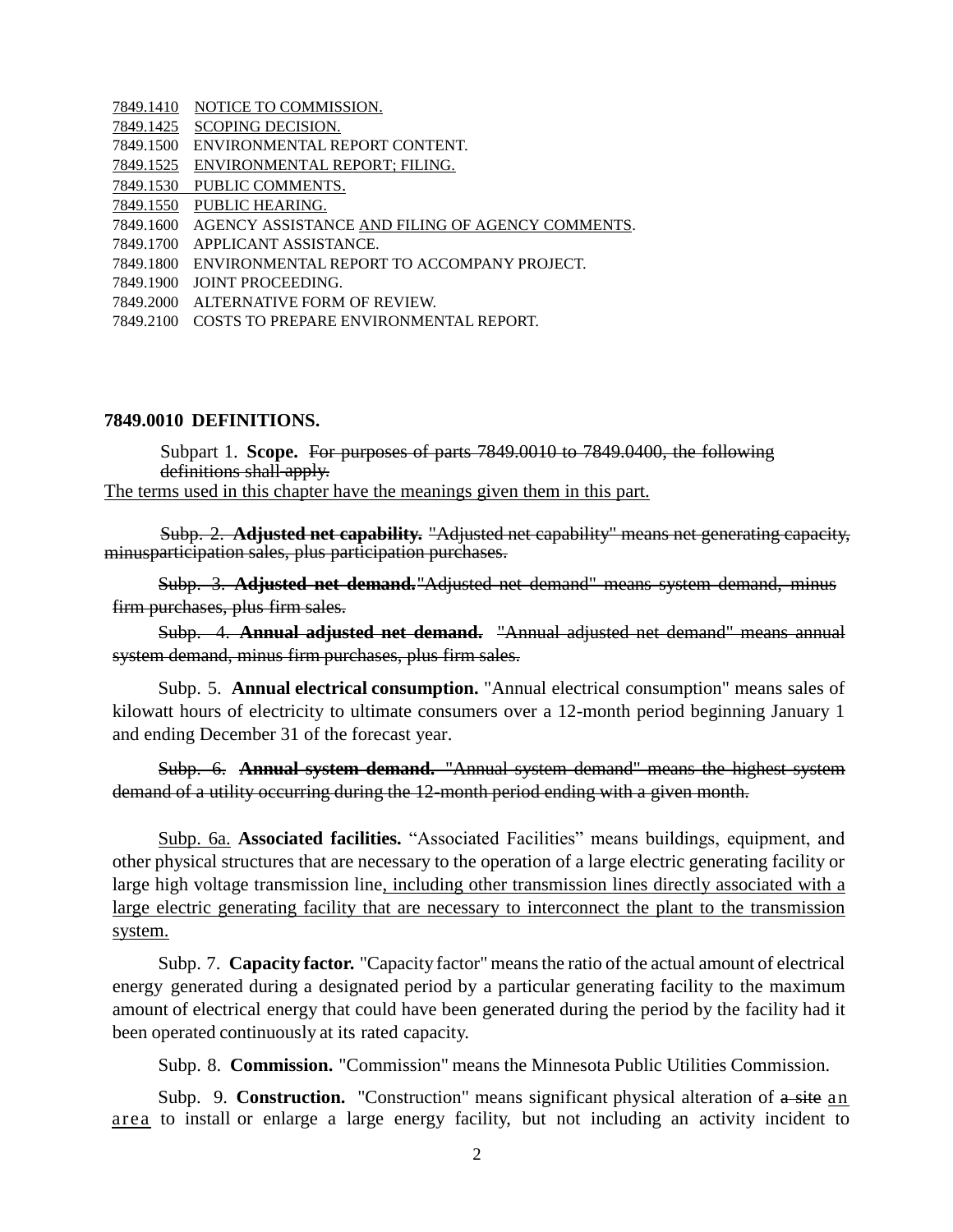preliminary engineering or environmental studies.

Subp. 9a. **Department.** "Department" means the Department of Commerce.

Subp. 9b. **Environmental report.** "Environmental report" means a written document that describes the human and environmental impacts of a proposed large electric generating facility or large high voltage transmission line and alternatives to the project and methods to mitigate anticipated adverse impacts.

Subp. 10. **Firm purchases;firm sales.** "Firm purchases" and "firm sales"mean the amount of power to be purchased or sold which is intended to have assured availability.

Subp. 11. **Forecast years.** "Forecast years" means the 26 calendar years consisting of the calendar year the application is filed with the commission, the ten previous calendar years, and the 15 subsequent calendar years.

Subp. 12. **Heat rate.** "Heat rate" means a measure of average thermal efficiency of an electric generating facility expressed as the ratio of input energy per net kilowatt hour produced, computed by dividing the total energy content of fuel burned for electricity generation by the resulting net kilowatt hour generation.

Subp. 12a. **Independent Power Producer.** "Independent power producer" means any person engaged in the business of owning, operating, maintaining, or controlling equipment or facilities for furnishing electric generation but does not include a public utility, municipal electric utility, municipal power agency, cooperative electric association, generation and transmission cooperative power association, or any other entity providing retail electric service to end user customers.

Subp. 13. **Large electric generating facility; LEGF.** "Large electric generating facility" or "LEGF" means an electric power generating unit or combination of units as defined by Minnesota Statutes, section 216B.2421, subdivision 2, clause (1).

Subp. 14. **Large hHigh voltage transmission line; LHVTL.** "Large hHigh voltage transmission line" or "LHVTL" means a conductor of electrical energy as defined by Minnesota Statutes, section 216B.2421, subdivision 2, clause (2) and (3), and associated facilities necessary for normal operation of the conductor, such as insulators, towers, substations, and terminals.

Subp. 15. **Load center.** "Load center" means that portion or those portions of a utility's system where electrical energy demand is concentrated.

Subp. 16. **Load factor.** "Load factor" means the ratio of the average load in kilowatts supplied during a designated period to §§the maximum load in kilowatts that was supplied during that designated period.

Subp. 16a. **Mail.** "Mail" means either the United States mail or electronic mail by e-mail.

Subp. 17. **Minnesota service area.** "Minnesota service area" meansthat portion of a utility's system lying within Minnesota.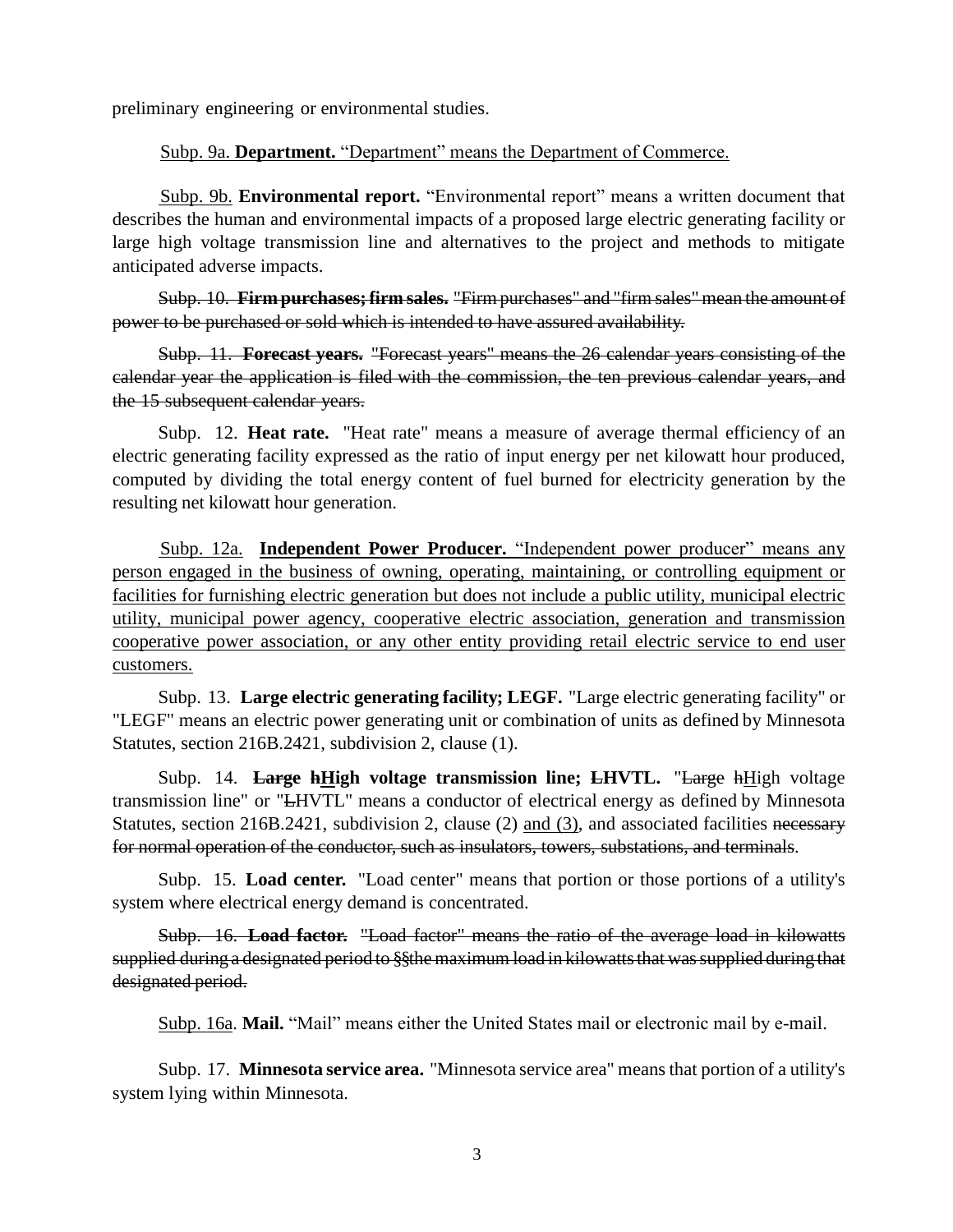Subp. 18. **Net generating capacity.** "Net generating capacity" means the total number of kilowatts, less station use, that all the generating facilities of a system could supply at the time of its maximum system demand. The capability of the generating units that are temporarily out of service for maintenance or repair shall be included in the net generating capacity.

Subp. 19. **Net reserve capacity obligation.** "Net reserve capacity obligation" means the annual adjusted net demand multiplied by the percent reserve capacity requirement.

Subp. 20. **Nominal generating capability.** "Nominal generating capability" means the average output power level, net of in-plant use, that a proposed LEGF is expected to be capable of maintaining over a period of four continuous hours of operation.

Subp. 21. **Participation power.** "Participation power" means power and energy that are sold from a specific generating unit or units for a period of six or more months on a continuously available basis(except when such unit or units are temporarily out of service for maintenance, during which time the delivery of energy from other generating units is at the seller's option).

Subp. 22. **Participation purchases; participation sales.** "Participation purchases" and "participation sales" mean purchases and sales under a participation power agreement or a seasonal participation power agreement.

Subp. 23. **Peak demand.** "Peak demand" means the highest system demand occurring within any designated period of time.

Subp. 24. **Promotional practices.** "Promotional practices" means any action or policies by an applicant, except those actions or policies that are permitted or mandated by statute or rule, which directly or indirectly give rise to the demand for the facility, including but not limited to advertising, billing practices, promotion of increased use of electrical energy, and other marketing activities.

Subp. 24a. **Region.** "Region" means the state of Minnesota, neighboring states, and states or Canadian provinces with utilities that are members of the same regional transmission organization as Minnesota's utilities.

Subp. 25. **Seasonal adjusted net demand.** "Seasonal adjusted net demand" means seasonal system demand, minus firm purchases, plus firm sales. **Regional Transmission Organization; RTO.** "Regional Transmission Organization" or "RTO" means a regional transmission organization regulated by the Federal Energy Regulatory Commission that includes Minnesota utilities and that has sufficient regional scope to exercise operational or functional control of facilities used for the transmission of electric energy in interstate commerce and to ensure nondiscriminatory access to the facilities.

Subp. 26. **Seasonal participation power.** "Seasonal participation power" means participation power sold and bought on a seasonal (summer or winter) basis.

Subp. 27. **Seasonal system demand.** "Seasonal system demand" means the maximum system demand on the applicant's system that occurs or is expected to occur in any summer season or winter season.

Subp. 28. **Summer season.** "Summer season" means the period from May 1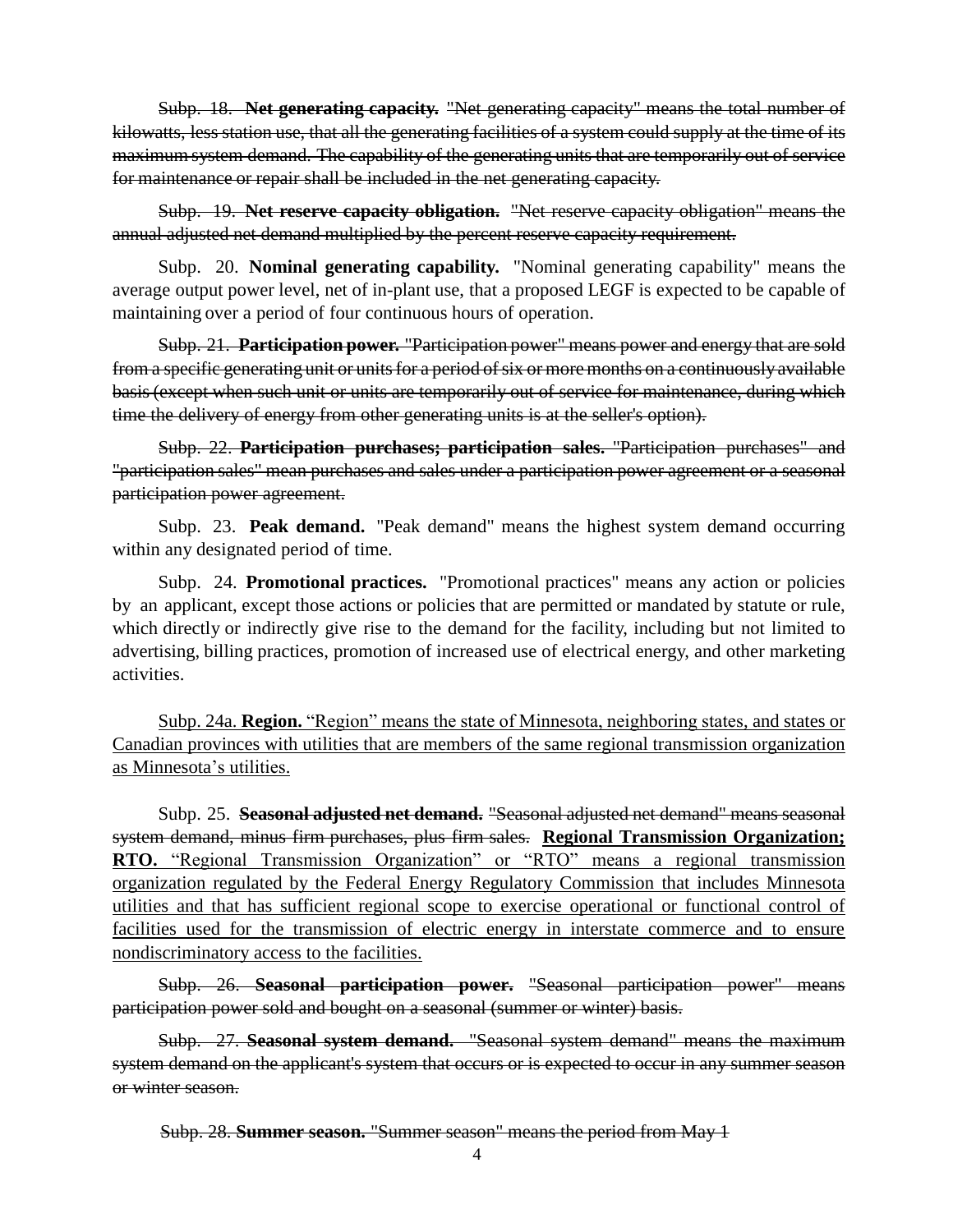throughOctober 31.

Subp. 29. **System.** "System" means the service area where the utility'sultimate consumers are located and that combination of generating, transmission, and distribution facilities that makes up the operating physical plant of the utility, whether owned or nonowned, for the delivery of electrical energy to ultimate consumers.

Subp. 30. **System demand.** "System demand" means the number of kilowatts that is equal to the kilowatt hours required in any clock hour, attributable to energy required by the system during such hour for supply of firm energy to ultimate consumers, including system losses, and also including any transmission losses occurring on other systems and supplied by the system for transmission of firmenergy, but excluding generating station uses and excluding transmission losses charged to another system. **Transmission company**. "Transmission company" means any person engaged in the business of owning or operating, maintaining, or controlling in this state facilities for the purpose of furnishing electric transmission service in Minnesota other than a public utility, municipal electric utility, municipal power agency, cooperative electric association, generation and transmission cooperative power association, or any other entity serving end user customers.

Subp. 31. **Ultimate consumers.** "Ultimate consumers" means consumers purchasing electricity for their own use and not for resale.

Subp. 32. **Utility.** "Utility" means any entity engaged in the generation, transmission, or distribution of electrical energy, including but not limited to a private investor-owned utility or a public or municipally owned utility public utility, municipal electric utility, municipal power agency, cooperative electric association, generation and transmission cooperative power association, transmission company, or independent power producer.

Subp. 33. **Winter season.** "Winter season" means the period from November 1 through April 30.

**Statutory Authority:** *MS s 216B.08; 216B.243; 216C.10* **History:** *L 1983 c 289 s 115; 12 SR 2624; 26 SR 1438*

**Posted:** *October 13, 2009*

### **CERTIFICATES OF NEED**

#### **7849.0020 PURPOSE.**

The purpose of parts 7849.0010 to 7849.0400 is to specify the content of applications for certificates of need and to specify criteria for the assessment of need for large electric generating facilities and large high voltage transmission lines.

**Statutory Authority:** *MS s 216A.05; 216B.08; 216B.2421; 216B.243; 216C.10* **History:** *L 1983 c 289 s 115; 12 SR 2624* **Posted:** *October 13, 2009*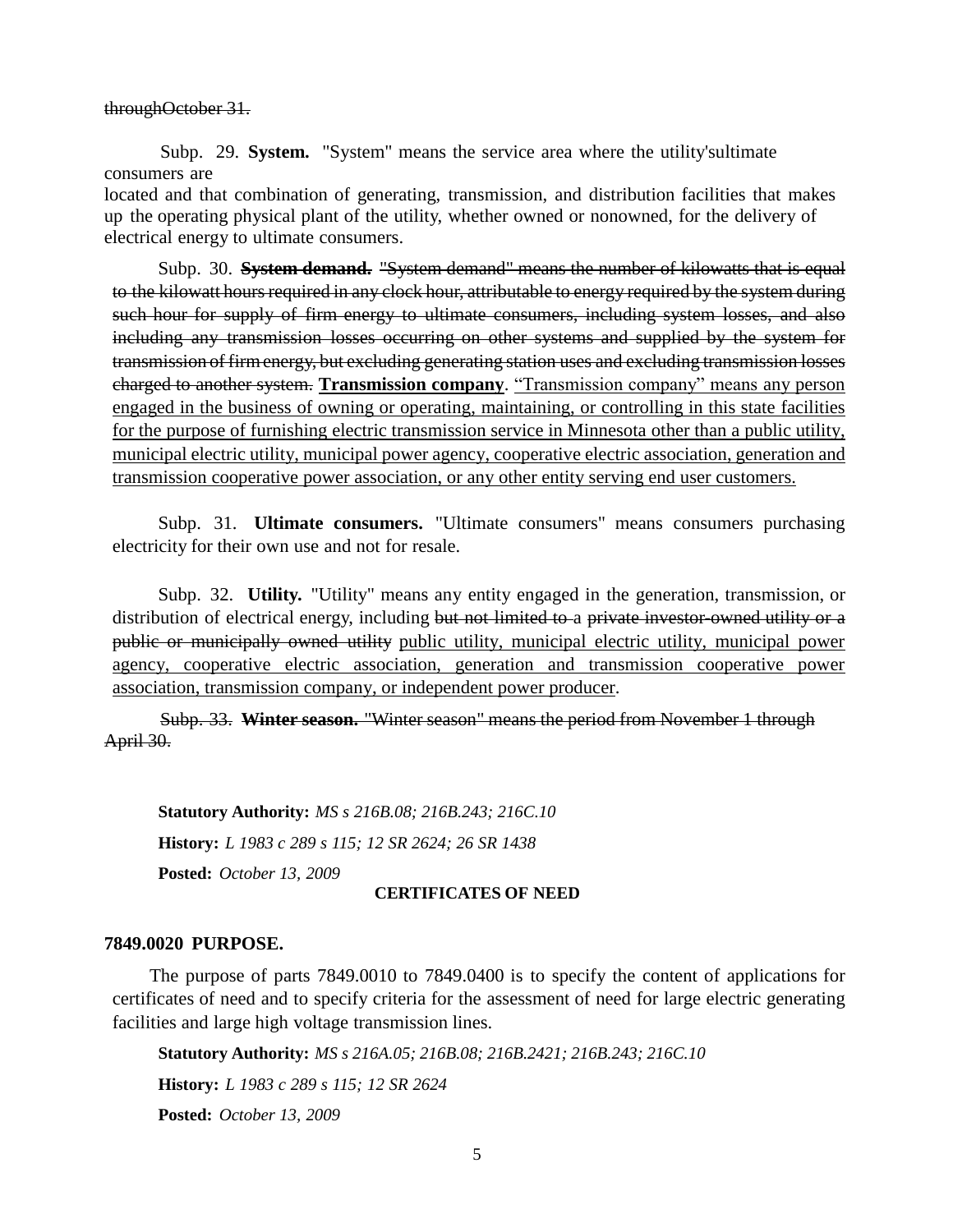#### **7849.0030 SCOPE.**

Subpart 1. **Facilities covered.** A person applying for a certificate of need for an LEGF or an LHVTL shall provide the information required by parts 7849.0010 to 7849.0400. A certificate of need is required for a new LEGF, a new LHVTL, and for expansion of either facility when the expansion is itself of sufficient size to come within the definition of "large electric generating facility" or "large high voltage transmission line" in part 7849.0010. The nominal generating capability of an LEGF is considered itssize. If the nominal generating capability of an LEGF varies by season, the higher of the two seasonal figures is considered its size.

Subp. 2. **Exemption.** Notwithstanding subpart 1, a certificate of need is not required under this chapter for a facility exempted by Minnesota Statutes, section 216B.243, subdivisions 8 and 9, section 216B.2422,subd. 6, and section 216B.2425, subd. 3.

**Statutory Authority:** *MS s 216A.05; 216B.08; 216B.2421; 216B.243; 216C.10* **History:** *L 1983 c 289 s 115; 12 SR 2624* **Posted:** *October 13, 2009*

### **7849.0100 PURPOSE OF CRITERIA.**

The criteria for assessment of need must be used by the commission to determine the need for a proposed large energy facility under Minnesota Statutes, sections 216B.2421, subdivision 2, and 216B.243. The factors listed under each of the criteria set forth in part 7849.0120 must be evaluated to the extent that the commission considers them applicable and pertinent to a facility proposed under parts 7849.0010 to 7849.0400. The commission shall make a specific written finding with respect to each of the criteria this chapter.

**Statutory Authority:** *MS s 216A.05; 216B.08; 216B.2421; 216B.243; 216C.10* **History:** *L 1983 c 289 s 115; 12 SR 2624* **Posted:** *October 13, 2009*

### **7849.0110 ALTERNATIVES CONSIDERATION.**

The commission shall must consider only those alternatives proposed before the close of the public hearing and for which there exists substantial evidence on the record with respect to each of the criteria listed in part 7849.0120.

**Statutory Authority:** *MS s 216A.05; 216B.08; 216B.2421; 216B.243; 216C.10* **History:** *L 1983 c 289 s 115; 12 SR 2624* **Posted:** *October 13, 2009*

### **7849.0115 CERTIFICATE OF NEED REQUIREMENTS.**

Subpart 1. **Need Demonstration.** An applicant for a certificate of need must demonstrate that the projected demand for electricity cannot be met using existing resources, or more cost effectively through energy conservation and load-management measures, unless the applicant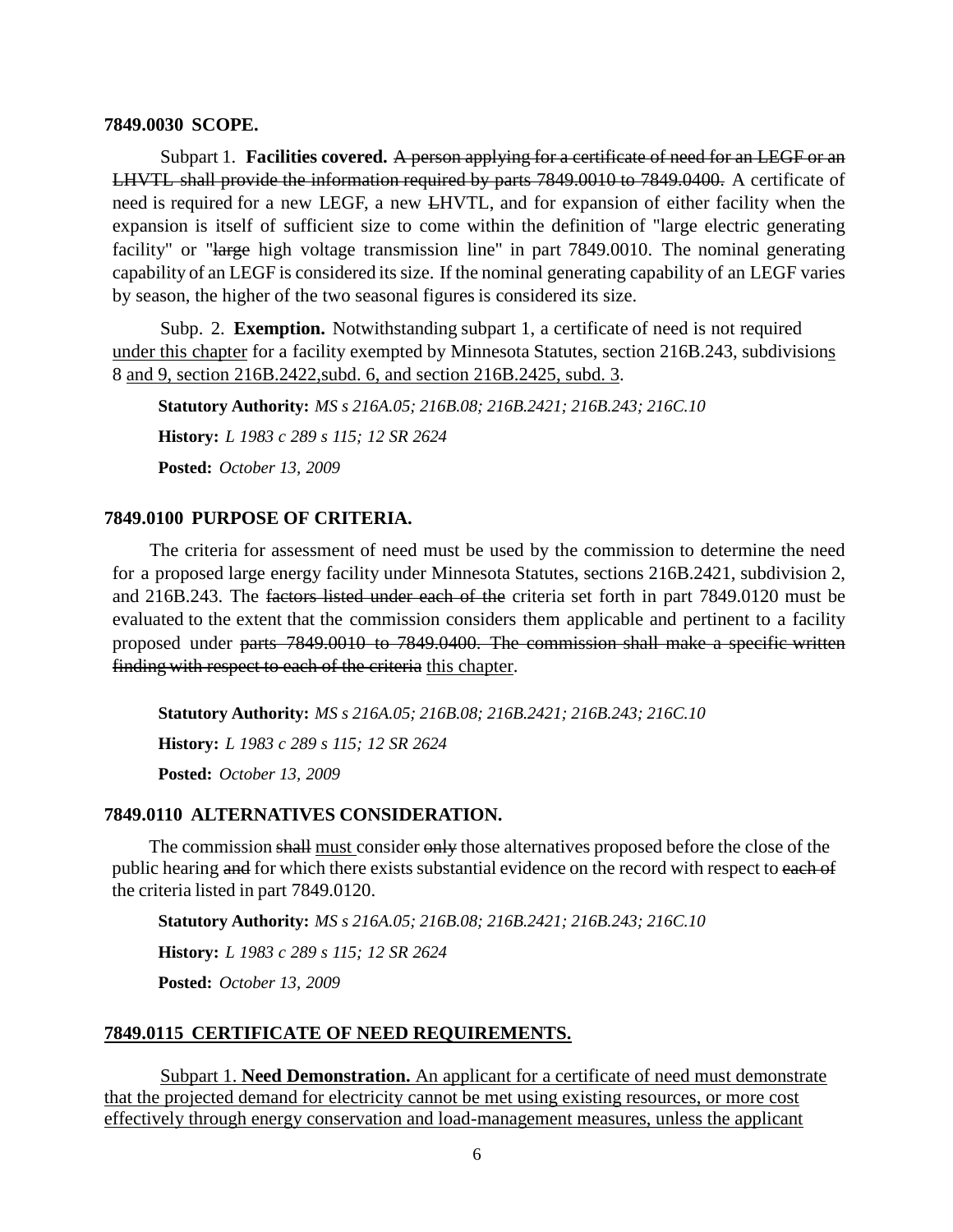otherwise justifies its need, considering the criteria in part 7849.0120 below.

Subp. 2. **Renewable Resource Preferred.** An applicant proposing a large energy facility that generates electric power by means of a nonrenewable energy source or that transmits electric power generated by means of a nonrenewable energy source must demonstrate that it has considered the use of renewable energy sources, as required under Minnesota Statutes section 216B.243, subd. 3a.

# **7849.0120 CERTIFICATE OF NEED CRITERIA.**

A certificate of need must be granted to the applicant on determining that: In evaluating a certificate of need application, the commission must consider the criteria contained in Minnesota Statutes, section 216B.243, subd. 3, as well as the following:

A. whether the probable result of denial would be an adverse effect upon the future adequacy, reliability, or efficiency of energy supply to the applicant, to the applicant's customers, or to the people of Minnesota and neighboring states, considering: the region;

> (1) the accuracy of the applicant's forecast of demand for the type of energy that would be supplied by the proposed facility;

(2) the effects of the applicant's existing or expected conservation programs and state and federal conservation programs;

(3) the effects of promotional practices of the applicant that may have given rise to the increase in the energy demand, particularly promotional practices which have occurred since 1974;

B. (4) the ability of current facilities and planned facilities not requiring certificates of need to meet the future demand; and

(5) the effect of the proposed facility, or a suitable modification thereof, in making efficient use of resources;

C. B whether the proposed project is a more reasonable and prudent than any proposed alternative to the proposed facility has not been, as demonstrated by a preponderance of the evidence on the record, considering:

D.  $(1)$  the appropriateness of the size, the type, and the timing of the proposed facility compared to those of reasonable alternatives;

E.  $(2)$  the cost of the proposed facility and the cost of energy to be supplied by the proposed facility compared to the costs of reasonable alternatives and the cost of energy that would be supplied by reasonable alternatives;

 $F.$  (3) the effects of the proposed facility upon the natural and socioeconomic environments, including human health, compared to the effects of reasonable alternatives; and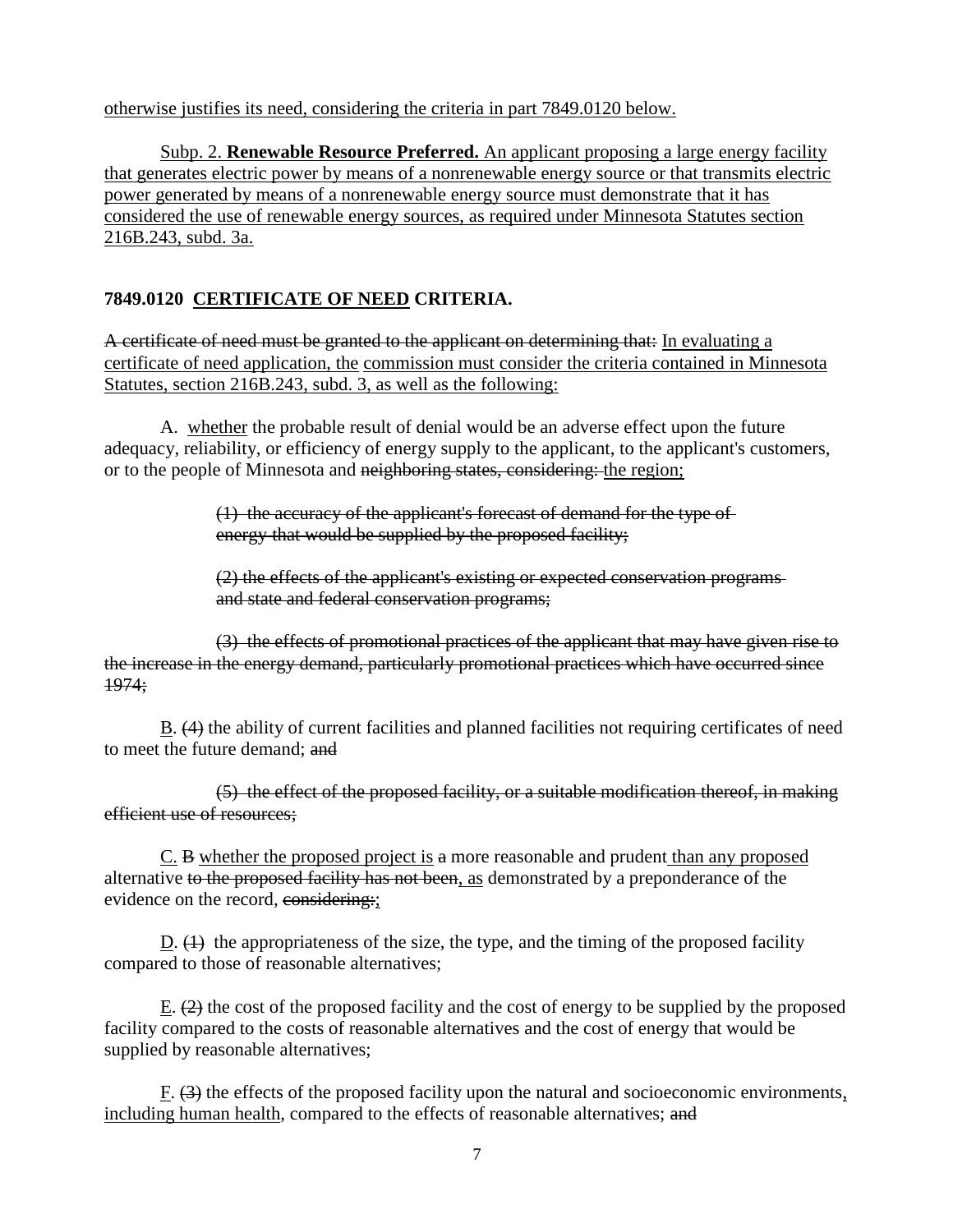G. (4) the expected reliability of the proposed facility compared to the expected reliability of reasonable alternatives;

C. by a preponderance of the evidence on the record, the proposed facility, or a suitable modification of the facility, will provide benefits to society in a manner compatible with protecting the natural and socioeconomic environments, including human health, considering:

(1) the relationship of the proposed facility, or a suitable modification thereof, to overall state energy needs;

(2) the effects of the proposed facility, or a suitable modification thereof, upon the natural and socioeconomic environments compared to the effects of not building the facility;

(3) the effects of the proposed facility, or a suitable modification thereof, in inducing future development; and

(4) the socially beneficial uses of the output of the proposed facility, or a suitable modification thereof, including its uses to protect or enhance environmental quality; and.

D. the record does not demonstrate that the design, construction, or operation of the proposed facility, or a suitable modification of the facility, will fail to comply with relevant policies, rules, and regulations of other state and federal agencies and local governments.

**Statutory Authority:** *MS s 216A.05; 216B.08; 216B.2421; 216B.243; 216C.10* **History:** *L 1983 c 289 s 115; 12 SR 2624* **Posted:** *October 13, 2009*

## **NOTICE REQUIREMENTS**

# **7849.0125 NOTICE LISTS.** The following notice lists must be established and maintained as described in this part.

Subpart 1. **General list**. This list is the same list the commission maintains under part 7850.1610, subpart 1, of persons who want to be notified of an application for a proposed site or route permit. The commission must make the list available to the applicant at the time the certificate of need application is filed and upon request.

Subp. 2. **Project contact list**. The commission must maintain a project contact list for each proposed project. The project contact list must include the names of persons who have requested to receive notice of a proposed project. The commission must add a person's name to the list if the commission has reason to believe that the person would like to receive notices of a particular project. The commission must make the project contact list available to the applicant upon request.

Subp. 3. **Public agency contact list**. The commission must maintain a public agency contact list that includes public agencies likely to be interested in the proposed project. The list must include the following:

A. the Department;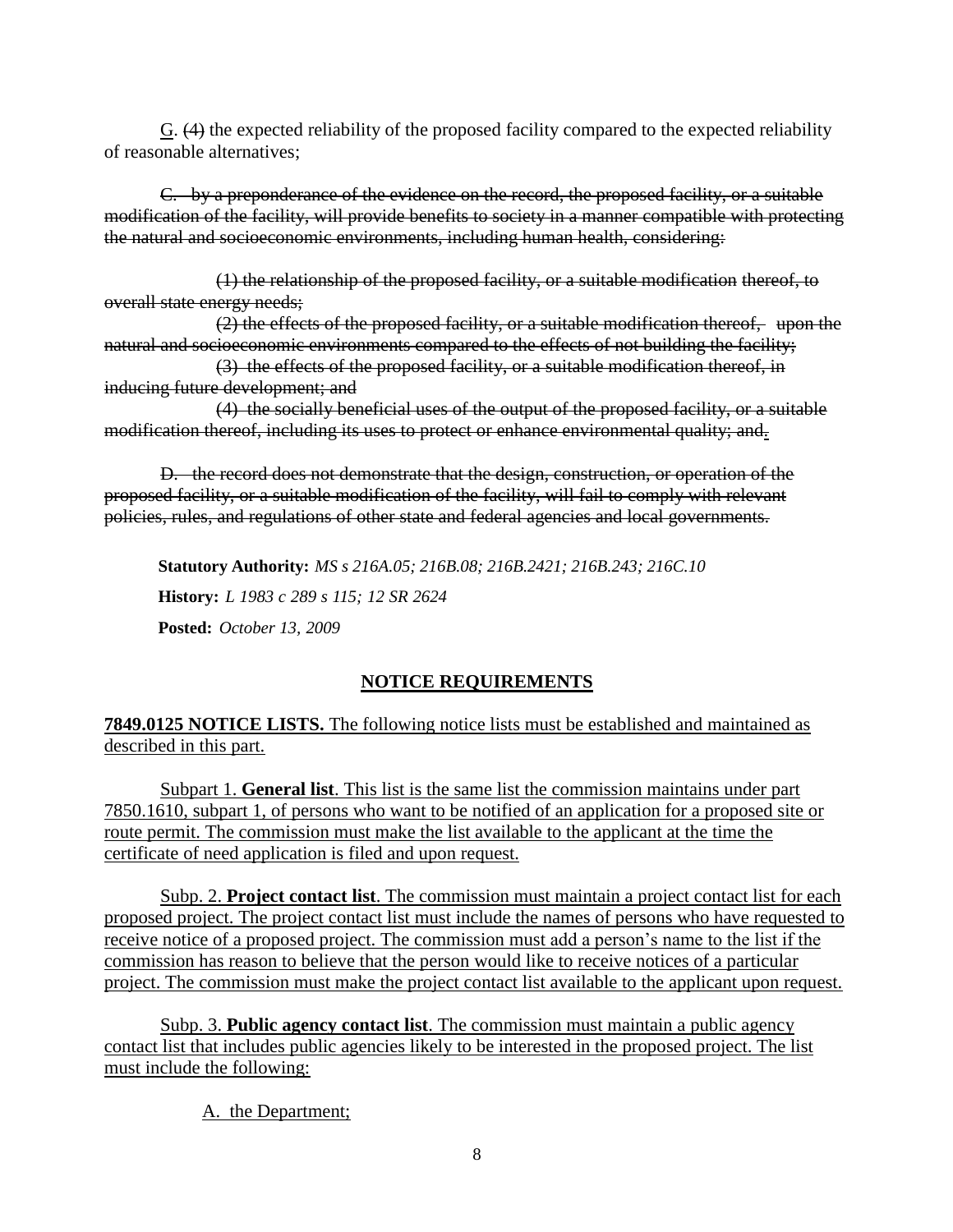- B. the Office of the Attorney General;
- C. the United States Army Corps of Engineers;
- D. the Unites States Fish and Wildlife Service; and
- E. other state agencies, including:

(1) the Department of Natural Resources;

(2) the Pollution Control Agency;

(3) the Department of Transportation;

(4) the Department of Agriculture;

(5) the Department of Health;

(6) the Office of Pipeline Safety;

(7) the Board of Water and Soil Resources;

(8) the State Historic Preservation Office of the Minnesota Historical Society;

(9) the Department of Employment and Economic Development; and

(10) the Department of Labor and Industry.

Subp. 4. **Landowner list.** An applicant must maintain, and make available to the commission, the department, or the public upon request, a landowner list for its proposed project. For purposes of the landowner list, a landowner is the person whose name is listed on the property record of the county auditor. In a county where tax statements are mailed by the county treasurer, the landowner is the person whose name is listed on the property record of the county treasurer. The list must conform to the following:

A. The list must include:

(1) for an HVTL, landowners whose property is along a transmission line;

(2) for an LEGF, landowners whose property is within the proposed project footprint, or within one-half mile of the project footprint, as shown in the applicant's certificate of need application; and

(3) for all projects, landowners who are reasonably likely to be affected by the proposed project.

B. the list must be updated to include each landowner whose property is on or adjacent to the proposed footprint of a project alternative that will be considered in the scope of the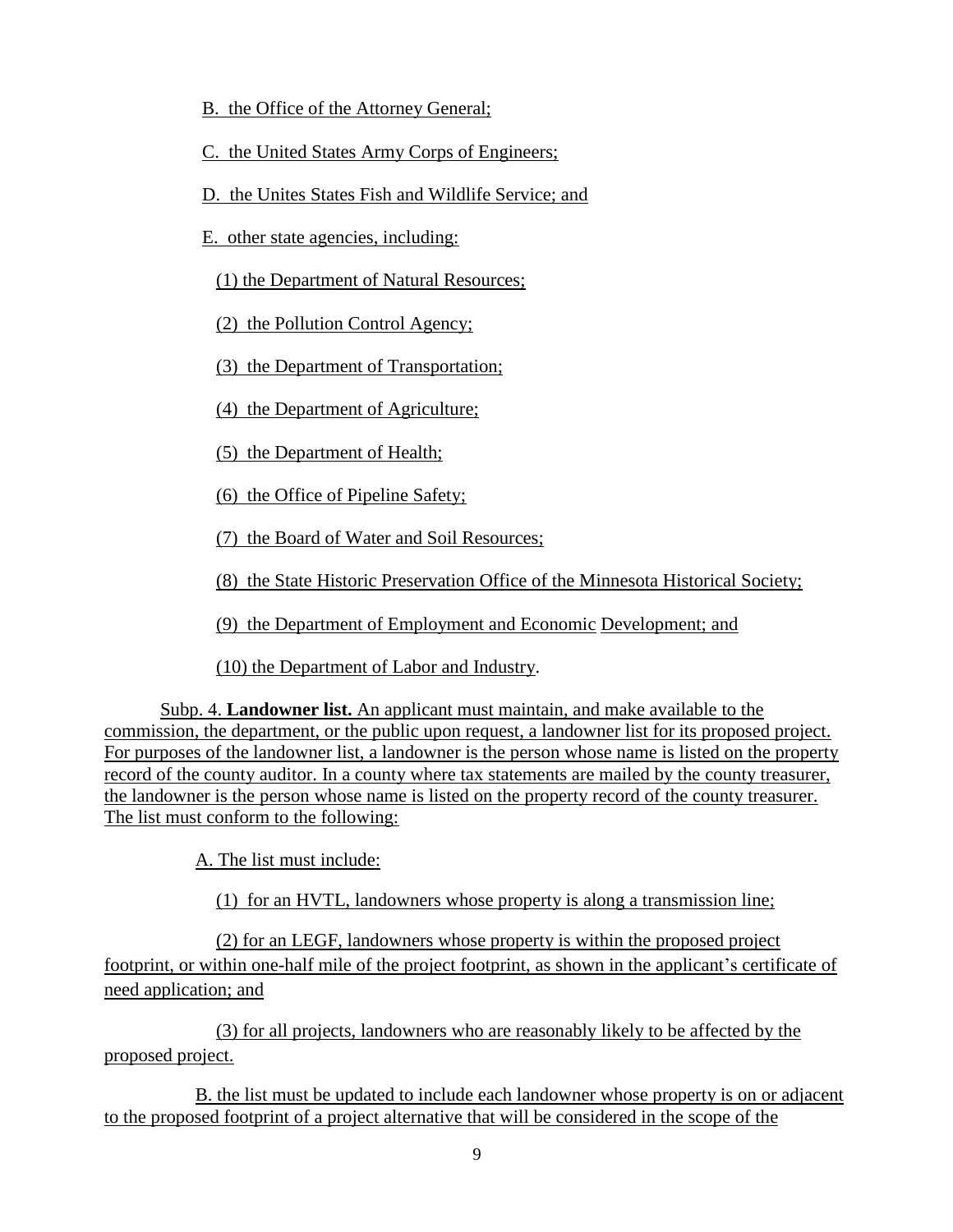environmental report under part 7849.1425.

Subp. 5. **Local and tribal government contact list**. An applicant must maintain and make available to the commission and department, upon request, a list of local units of government, and their chief executives, located in the proposed project area. The list must include the following:

A. each regional development commission;

B. each county;

C. each incorporated municipality;

D. each town;

E. each township;

F. each statutory city;

G. each home rule charter city;

H. each tribal government;

I. each watershed district; and

J. each soil and water conservation district.

Subp. 6. **List maintenance**. Names must not be removed from a list, unless:

A. an individual requests to be removed from the list; or

B. the commission or applicant sends written notice to an individual on the list asking whether that person's name should remain on the list and no response is received within 30 days of the request.

## **[PART 7829.2550 IS UNDER CONSIDERATION IN THIS RULEMAKING PROCEEIDNG]**

### **7829.2550 NOTICE PLANS WHEN SEEKING CERTIFICATION OF HIGH-VOLTAGE TRANSMISSION LINES.**

Subpart 1. **Filings required, service requirements.** Three months before filing a certificate of need application for a high-voltage transmission line as defined by Minnesota Statutes, section [216B.2421,](https://www.revisor.leg.state.mn.us/statutes/?id=216B.2421) the applicant shall file a proposed plan for providing notice to all persons reasonably likely to be affected by the proposed line. Applicants shall serve their proposed plans on the following persons:

A. the department;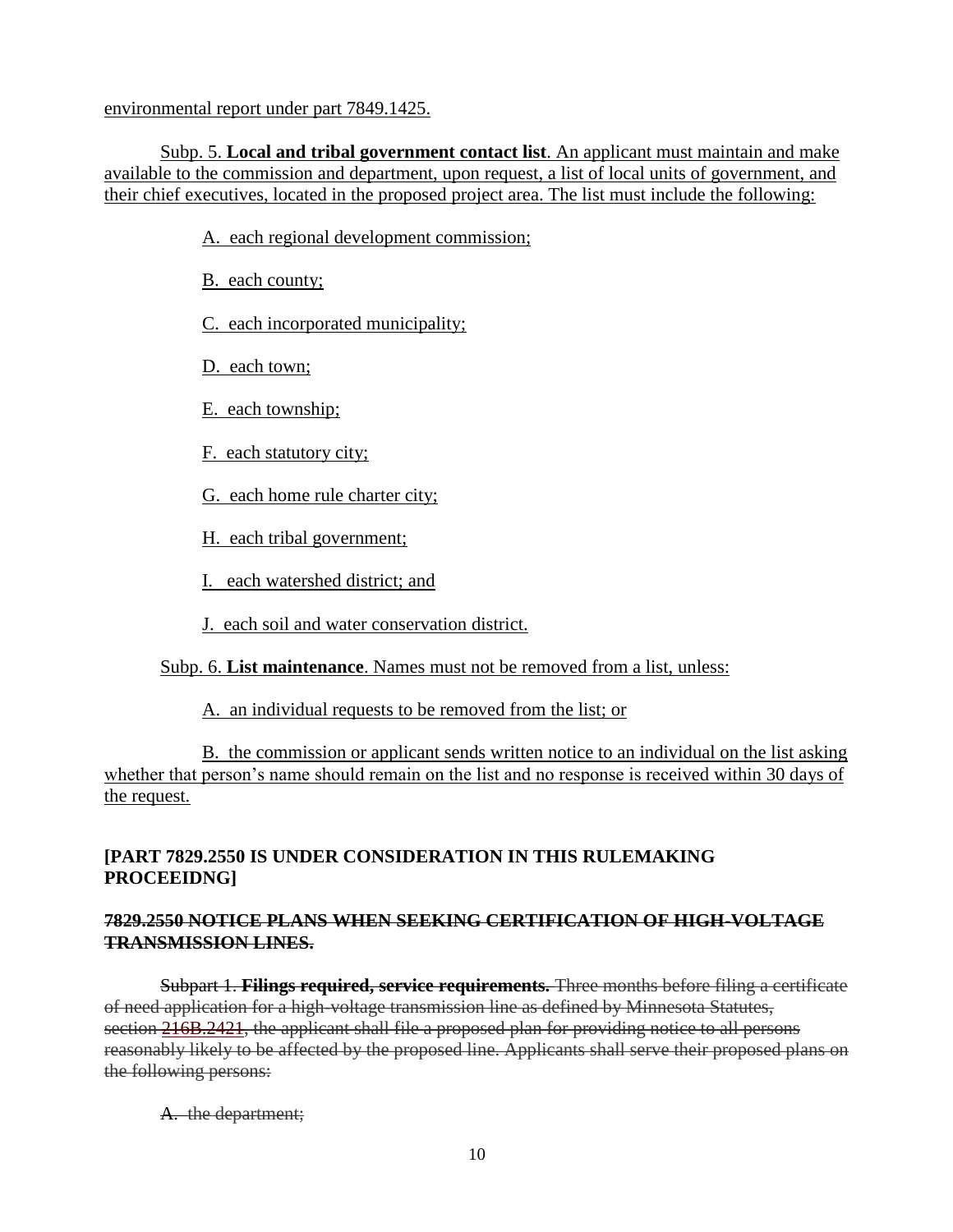B. the Residential and Small Business Utilities Division of the Office of the Attorney General; and

C. all persons on the "General List of Persons Interested in Power Plants and Transmission Lines" maintained under part [7850.2100,](https://www.revisor.leg.state.mn.us/rules/?id=7850.2100) subpart 1, item A.

Subp. 2. **Procedural schedule, notice of procedural schedule.** Initial comments on proposed notice plans must be filed within 20 days of the date of filing. Reply comments must be filed within 20 days of the expiration of the initial comment period. Applicants shall include with the proposed notice plan a clear and conspicuous notice of these comment periods.

Subp. 3. **Types of notice.** Proposed notice plans must include notice to the following persons by the method specified:

A. direct mail notice, based on county tax assessment rolls, to landowners reasonably likely to be affected by the proposed transmission line;

B. direct mail notice to all mailing addresses within the area reasonably likely to be affected by the proposed transmission line;

C. direct mail notice to tribal governments and to the governments of towns, statutory cities, home rule charter cities, and counties whose jurisdictions are reasonably likely to be affected by the proposed transmission line; and

D. newspaper notice to members of the public in areas reasonably likely to be affected by the proposed transmission line.

Subp. 4. **Notice content.** Proposed notice plans must provide notice recipients with the following information:

A. a map showing the end points of the line and existing transmission facilities in the area;

**B.** a description of general right-of-way requirements for a line of the size and voltage proposed and a statement that the applicant intends to acquire property rights for the right-of-way that the proposed line will require;

C. a notice that the line cannot be constructed unless the commission certifies that it is needed;

D. the commission's mailing address, telephone number, and Web site;

E. if the applicant is a utility subject to chapter 7848, the address of the Web site on which the utility applicant will post or has posted its biennial transmission projects report required under that chapter;

F. a statement that the Environmental Quality Board will be preparing an environmental report on each high-voltage transmission line for which certification is requested;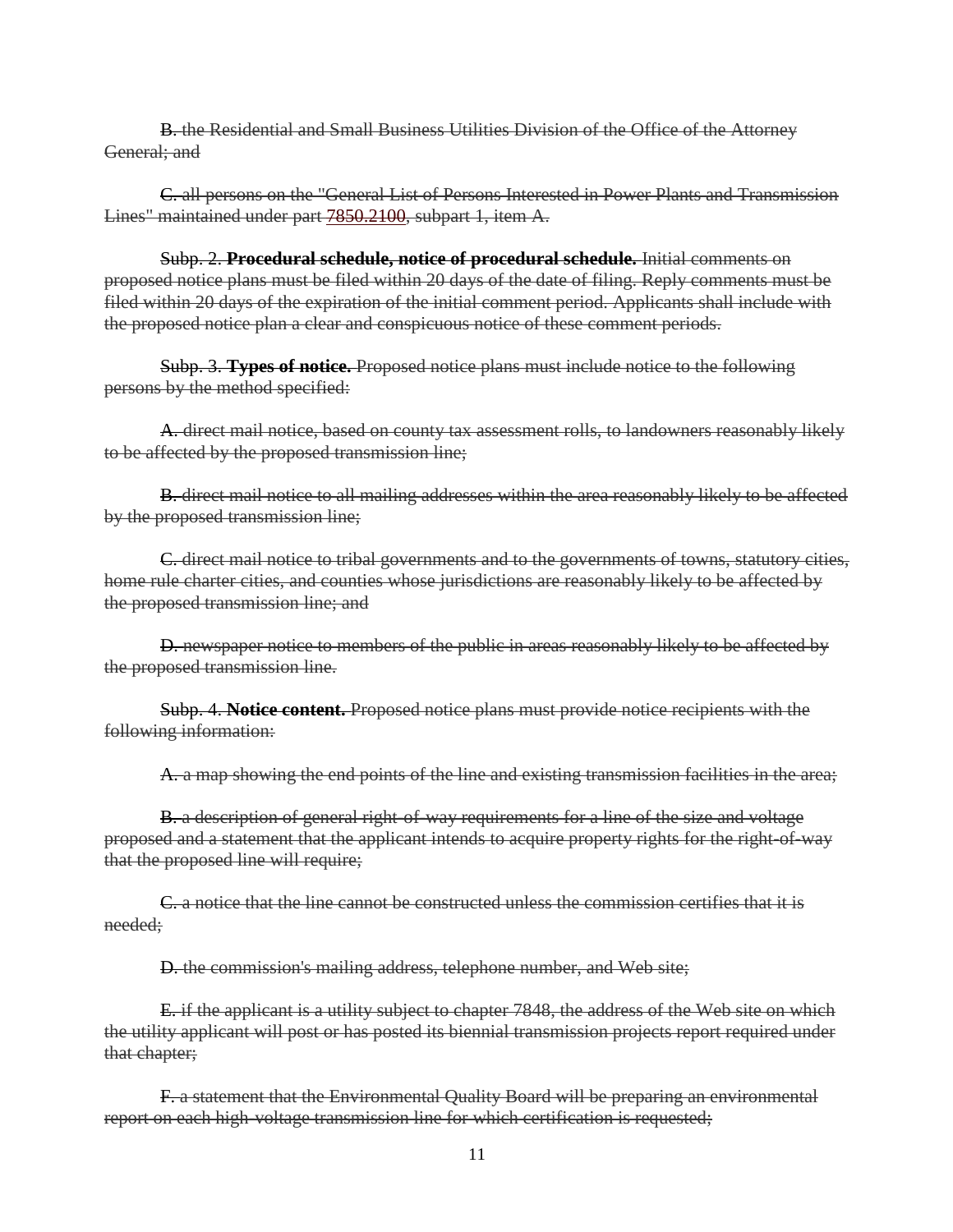G. a brief explanation of how to get on the mailing list for the Environmental Quality Board's proceeding; and

H. a statement that requests for certification of high-voltage transmission lines are governed by Minnesota law, including specifically chapter 4410,parts [7849.0010](https://www.revisor.leg.state.mn.us/rules/?id=7849.0010) to [7849.0400,](https://www.revisor.leg.state.mn.us/rules/?id=7849.0400) and [7849.1000](https://www.revisor.leg.state.mn.us/rules/?id=7849.1000) to [7849.2100,](https://www.revisor.leg.state.mn.us/rules/?id=7849.2100) and Minnesota Statutes, section [216B.243.](https://www.revisor.leg.state.mn.us/statutes/?id=216B.243)

Subp. 5. **Supplementary notice.** The commission shall require supplementary notice to persons reasonably likely to be affected by system alternatives developed in the course of certification proceedings if it appears that those system alternatives are as likely to be certified as the proposed high-voltage transmission line.

Subp. 6. **Notice time frames.** The applicant shall implement the proposed notice plan within 30 days of its approval by the commission.

Subp. 7. **Good faith sufficient.** The commission shall not deny a request for certification of a high-voltage transmission line on grounds of defective notice if the applicant acted in good faith, in substantial compliance with the notice requirements of this part, and in substantial compliance with any commission orders issued under this part.

# **7849.0130 PROJECT NOTICE.**

Subpart 1**. Notice required**. At least 45 days but not more than 60 days before filing a certificate of need application for a HVTL or an LEGF under this Chapter, an applicant must provide notice of its proposed project in the form and manner described in subparts 2 through 7.

Subp. 2. **Notice recipients. All projects.** An applicant must file notice of its proposed project with the Commission and mail notice of its proposed project to the following:

A. the general list;

B. the public agency contact list;

C. the landowner list; and

D. the local and tribal government contact list.

Subp. 3. **Notice content.** The notice must include the following information:

# A. for an HVTL:

(1) a map showing:

(i) the end points of the line and existing transmission facilities in the area, including transmission facilities 69 kilovolts or greater; and (ii) shaded-in areas showing possible routes.

(2) a description of general right-of-way requirements for a line of the size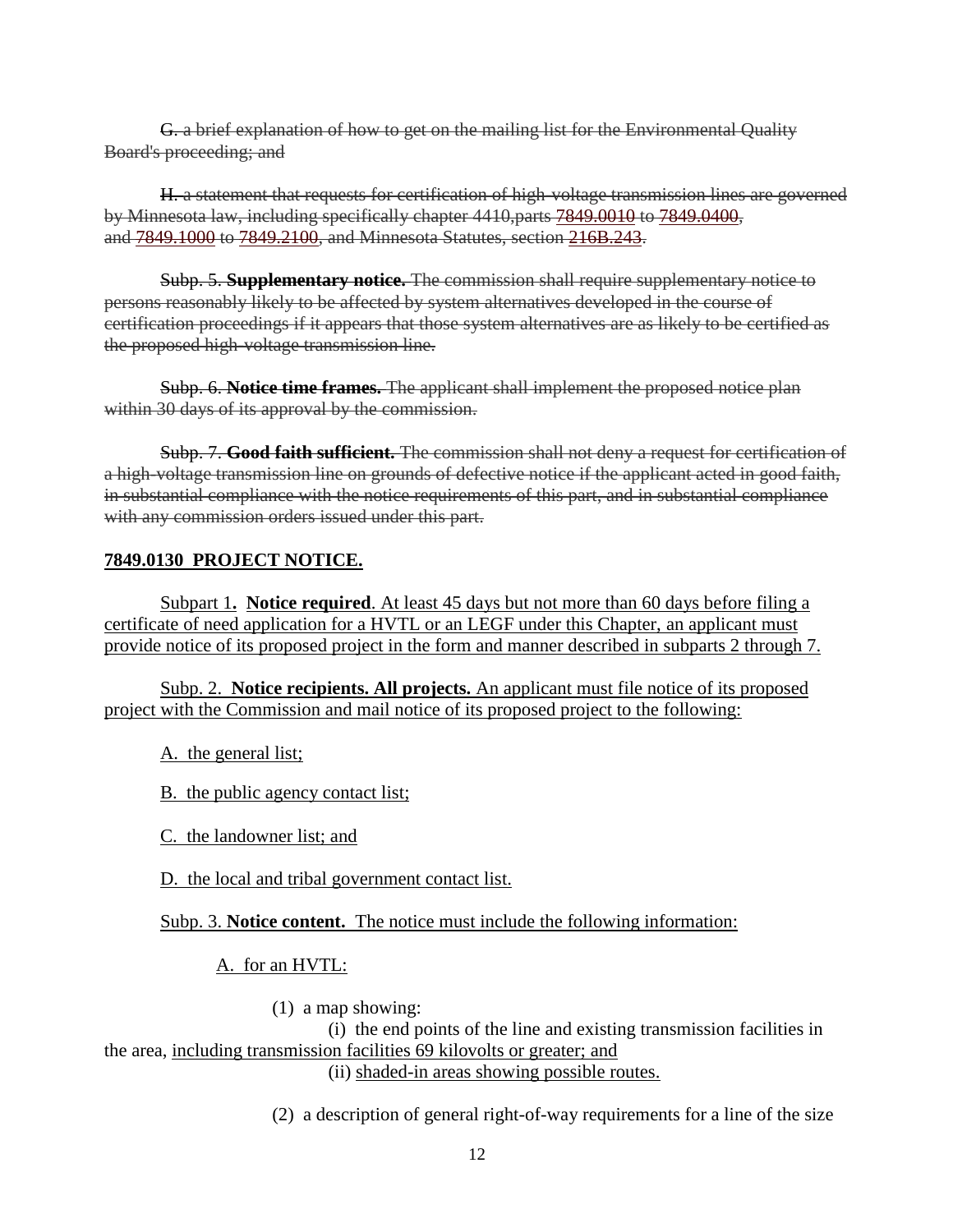and voltage proposed and a statement that the applicant intends to acquire property rights for the right-of-way that the proposed line will require;

B. for an LEGF:

(1) a map showing the location of the proposed facility and;

(2) a description of the proposed project that identifies the proposed fuel source and includes the approximate size of the proposed facility.

C. for all projects:

(1) a description of the proposed project;

(2) a notice that the line or facility cannot be constructed unless the commission certifies that it is needed;

(3) the commission's mailing address, telephone number, and website and a brief explanation of how to get on the mailing list for the commission's proceeding;

(4) if the applicant is a utility subject to chapter 7848 Minnesota Statutes section 216B.2425, the address of the Web site on which the utility applicant will post or has posted its most recent biennial transmission projects report required under that chapter statute;

(5) a statement that the Environmental Quality Board department will be preparing an environmental report on each high voltage transmission line or large electric generating energy facility for which certification is requested;

(6) a statement that requests for certification of high-voltage transmission lines and large electric generating facilities are governed by Minnesota law, including specifically chapter 4410, parts 7849.0010 to 7849.0400 and 7849.1000 to 7849.2100 7849 and Minnesota Statutes, section 216B.243;

(7) whether the applicant is retaining the option to exercise eminent domain to acquire property rights for the project, and if so, contact information for the applicant's land agents;

(8) a statement that public meetings will be held by the department and the commission, and that the public will have an opportunity to ask questions about the project, to suggest alternatives, and to identify impacts for evaluation in the environmental report;

(9) a statement informing the public of where copies of filings in the case are available for review and how copies can be obtained; and

(10) a statement that the proposed project could affect landowners and residents in the area and that the applicant could use eminent domain proceedings to obtain land for the project.

Subp. 4. **Newspaper notice.** An applicant must publish, in newspapers of general circulation, notice to members of the public in each county where a project is proposed. The notice must include a description of the location of the proposed project and its infrastructure and where to obtain additional project information.

Subp. 5. **Press release.** An applicant must mail notice of the proposed project in the form of a press release to at least one radio station in each county where the proposed project will be located.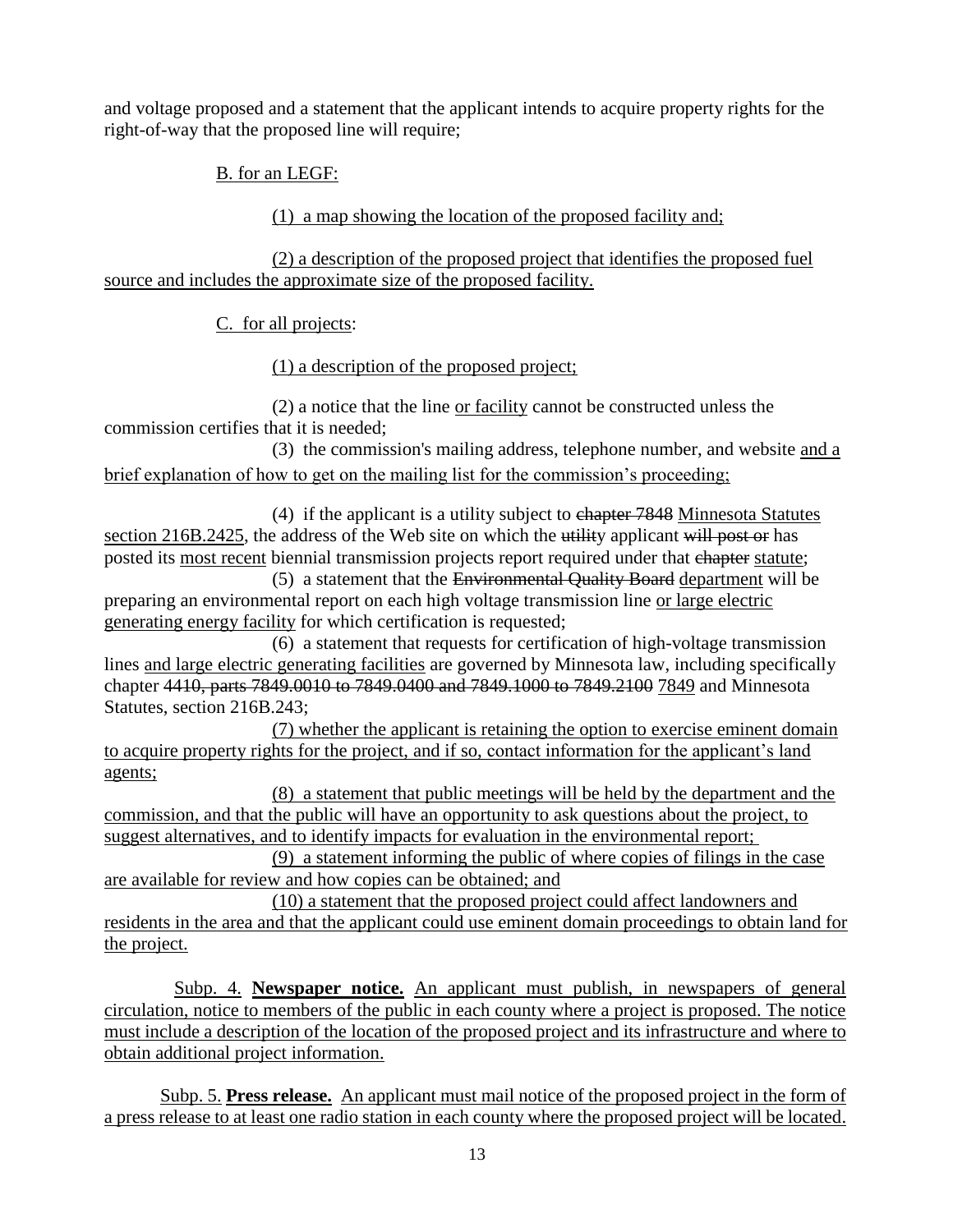The press release must include:

A. the intended application filing date;

B. a description of the location of the proposed project and its infrastructure;

C. for an LEGF, the proposed fuel source type for the project;

D. a statement that the proposed project could affect landowners and residents in the project area and that the applicant could use eminent domain proceedings to obtain land for the project;

E. a description of where to obtain the application, including an electronic link to the application; and

F. information on how to contact the Commission for information on public participation in the Commission's proceeding.

Subp. 6. **Compliance filing.** Within 30 days of the date the notice was mailed, the applicant must file a compliance filing that includes the following:

A. a copy of the notice sent under subparts 2 through 5 and an affidavit of service that includes the names and addresses of those persons to whom the notice was sent;

B. each affidavit of publication by newspaper;

C. a copy of the press release sent and a list of the stations to which it was sent; and

D. a map or other graphical representation of the area in which the applicant mailed notice of the proposed project under subparts 2 through 5.

Subp. 7. **Good faith sufficient.** The commission shall must not deny a request for certification of a high-voltage transmission line HVTL or LEGF on grounds of defective notice if the applicant acted in good faith, in substantial compliance with the notice requirements of this part, and in substantial compliance with any commission orders issued under this part. Where notice was defective, the Commission must consider whether to reject an application as incomplete, suspend or extend the certificate of need proceedings, or direct the applicant to provide proper notice. The Commission must modify the process schedule with notice to affected parties to allow reasonable time and opportunity to participate.

# **FILING REQUIREMENTS**

## **7849.0200 APPLICATION PROCEDURES AND TIMING FORM AND MANNER OF FILING.**

Subpart 1. **Form and manner.** An applicant for a certificate of need shall apply in a form and manner prescribed by parts 7849.0010 to 7849.0400. **Electronic filing.** An applicant subject to the electronic filing requirements under Minn. Stat. § 216.17, subd. 3, must follow those filing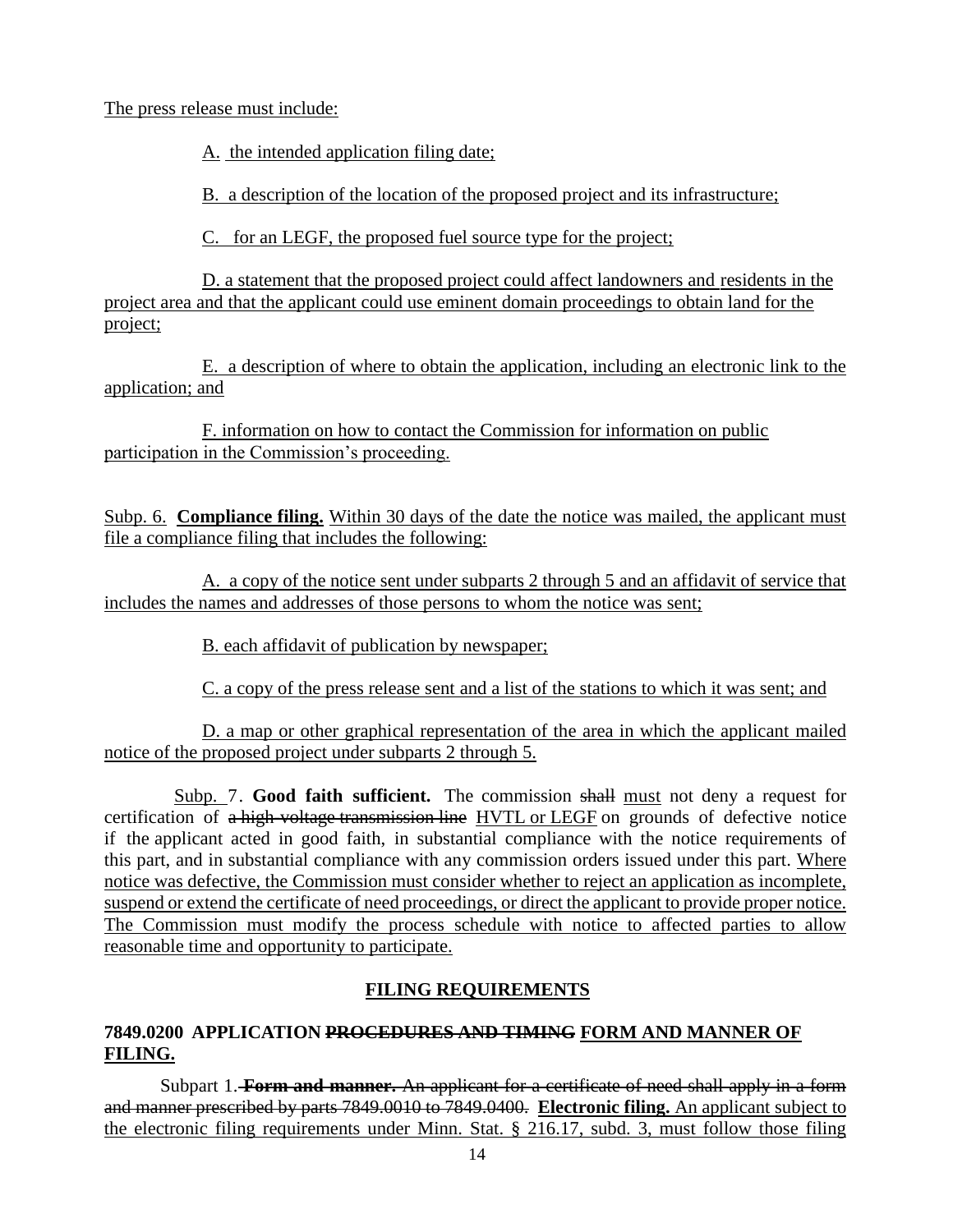procedures when filing a certificate of need application.

Subp. 2. **Copies, title, table of contents Non-electronic filing.** An applicant who does not file an application electronically must file The the original and 13 three copies of the application must be filed with the commission. The applicant shall and provide copies of the application to other state agencies with regulatory responsibilities in connection with the proposed facility and to other interested persons who request copies. The applicant shall maintain a distribution list of the copies. Documents, forms, and schedules filed with the application must be typed printed on 8-1/2 inch by 11inch paper except for drawings, maps, and similar materials.

Subp. 3. **Form.** An application must contain a title page and a complete table of contents that includes the applicable rule by the titles and numbers given in parts 7849.0010 to 7849.0400. The date of preparation and the applicant's name must appear on the title page, as well as on each document filed with the application.

Subp. 4. **Cover letter and summary.** An application for a certificate of need must be accompanied by a cover letter signed by an authorized officer or agent of the application. The cover letter must specify the type of facility for which a certificate of need is requested. The application must also include, on a separate page, a brief summary of the filing, sufficient to apprise potentially interested parties of the nature of the application and its general content.

Subp. 3 5. **Changes to application.** After an application is filed, supplemental filings, changes, or corrections to the application must comply with subpart 2 as to the number of copies and size of documents this rule part. In addition, eEach page of containing a change or correction to a previously filed page must be marked with the word "REVISED" and with the date the revision was made. The original copy of the changes or corrections must be filed with the administrative law judge, and the remaining copies must be submitted to with the commission. If there is no proceeding pending before an administrative law judge, the filing must be made with the commission. The applicant shall must send to persons receiving copies of the application a like number of copies of changed or corrected pages.

Subp. 5. **Complete applications.** The commission must notify the applicant within 30 days of the receipt of an application if the application is not substantially complete. On notification, the applicant may correct any deficiency and may resubmit the application. If the revised application is substantially complete, the date of its submission is considered the application date.

Subp. 6. **Exemptions.** Before submitting an application, a person is exempted from any data requirement of parts [7849.0010](https://www.revisor.leg.state.mn.us/rules/?id=7849.0010).0020 to [7849.0400](https://www.revisor.leg.state.mn.us/rules/?id=7849.0400) if the person (1) requests an exemption from specified rules, in writing to the commission, and (2) shows that the data requirement is unnecessary to determine the need for the proposed facility or may be satisfied by submitting another document. A request for exemption must be filed at least 45 days before submitting an application. The commission shall respond in writing to a request for exemption within 30 days of receipt and include the reasons for the decision. The commission shall file a statement of exemptions granted and reasons for granting them before beginning the hearing.

Supb. 7. **Service.** The applicant must serve a copy of the application on the department and the Office of the Attorney General and mail notice of the application to the following: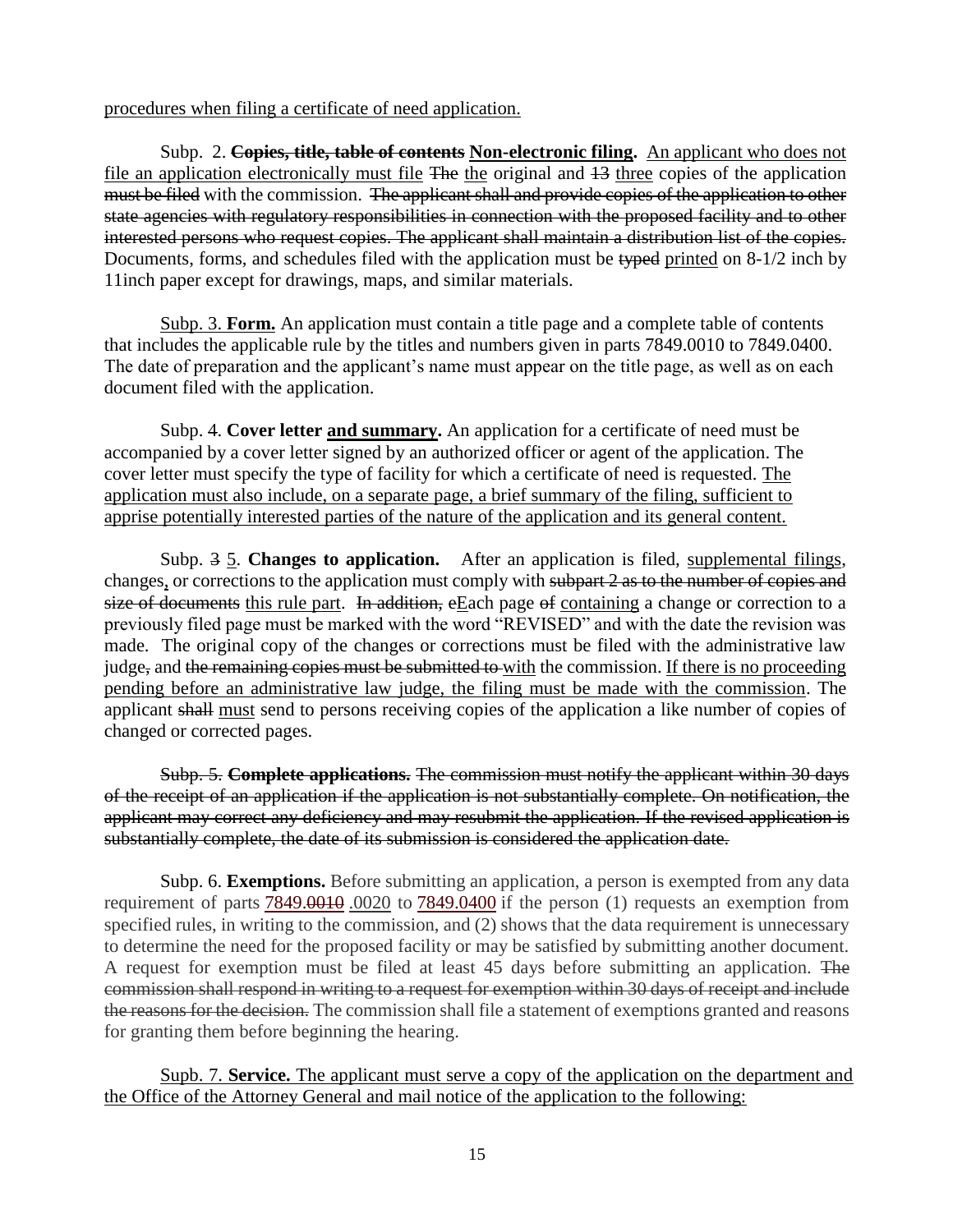A. the general list;

B. the public agency contact list;

C. the landowner list; and

D. the local and tribal government contact list.

Subp. 8. **Docket Number.** The applicant must obtain a docket number for the case prior to filing its application. The applicant must display the docket number on the title page of the application and in a prominent location on other documents filed as part of the application.

Subp. 9. **Joint applications.** If an applicant intends to file a certificate of need application, along with a permit application under Chapter 7850, the applicant must first file a draft permit application as required under part 7850.1640. The certificate of need application must be filed at the time the applicant files a permit application under part 7850.1700. After determining that all applications are complete, the commission must determine, under part 7850.2140, whether to hold joint proceedings on both applications. Joint environmental review by the department on multiple applications is governed by part 7849.1900.

# **7849.0208 COMPLETENESS DETERMINATION.**

Within ten days of receipt of an application for a certificate of need, the commission's executive secretary will determine whether the application is complete and notify the applicant in writing of the decision. If the application is not complete, the executive secretary must set the matter for the earliest possible commission agenda meeting for review by the commission, considering the applicant's availability and request for additional time. If, prior to the commission meeting, the applicant files the missing information, the executive secretary will pull the item from the agenda and notify the applicant in writing that the application is complete.

## **7849.0210 FILING FEES AND PAYMENT SCHEDULE.**

Subpart 1. **Fees.** The fee for processing an application shall be: \$10,000 plus \$50 for each megawatt of plant capacity for LEGF's; or \$10,000 plus \$40 per kilovolt of design voltage for LHVTL's; plus such additionalfees as are reasonably necessary for completion of the evaluation of need for the proposed facility.

Subp. 2. **Payment schedule.** Twenty-five percent of the fee set according to subpart 1 must accompany the application, and the balance must be paid in three equal installments within 45, 90, and 135 days after submission of the application. The applicant must be notified of and billed for costs not covered by the fee described in subpart 1. The additional fees must be paid within 30 days of notification. The billing of additional fees must be accompanied by an itemized document showing the necessity for the additional assessment.

Subp. 3. **Payment required.** The commission shall not issue its decision on the application until the outstanding set fee payments and additional billings under subparts 1 and 2 are paid by the applicant.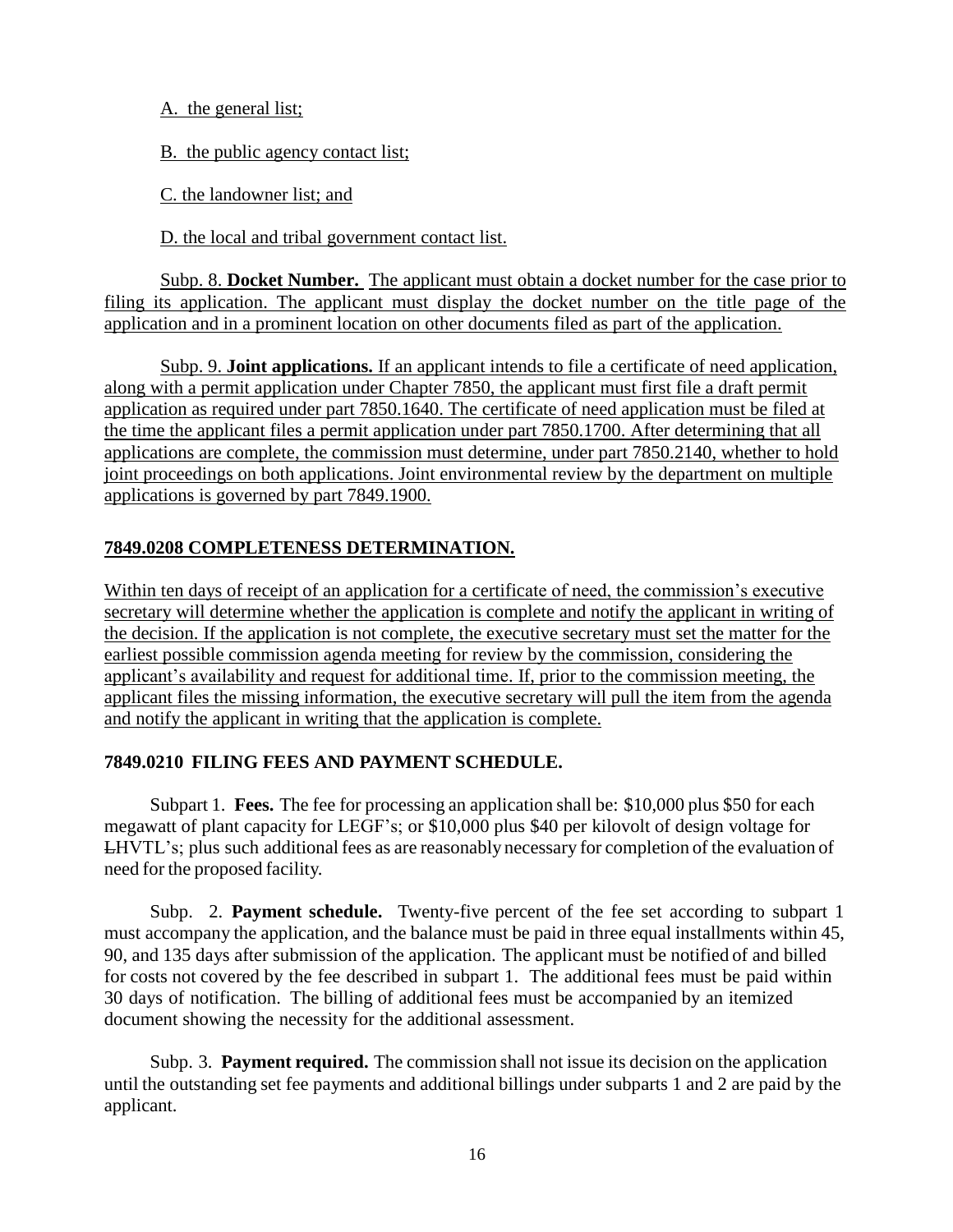**Statutory Authority:** *MS s 216A.05; 216B.08; 216B.2421; 216B.243; 216C.10* **History:** *L 1983 c 289 s 115; 12 SR 2624* **Posted:** *October 13, 2009*

### **APPLICATION CONTENT REQUIREMENTS**

### **7849.0220 APPLICATION CONTENTS.**

Subpart 1. **Large electric generating facilities (LEGF). All Applicants.** Each application for a certificate of need for an LEGF shall include all of the information required by parts 7849.0240, 7849.0250, and 7849.0270 to 7849.0340 Each application must contain the following:

A. a statement that the applicant has complied with the notice requirements contained in part 7849.0130;

B. a summary of the major factors that justify the need for the proposed project;

C. a description of how the proposed project meets the requirements under part 7849.0115; and

D. an analysis of the proposed project using the criteria in part 7849.0120, including how the proposed project compares to reasonable alternatives.

Subp. 2**. Large high voltage transmission lines(LHVTL). Regional Transmission Planning.**Each application for a certificate of need for an LHVTL shall include all of the information required by parts 7849.0240 and 7849.0260 to 7849.0340. If, however, a proposed LHVTL is designed to deliver electric power to a particular load center within the applicant's system, the application shall contain the information required by part 7849.0270 for that load center rather than for the system as a whole. Each application must contain a description of applicable regional planning information, including:

A. regional planning processes that identified the need for the proposed project;

B. a statement on whether the facility is part of an approved RTO regional or interregional plan, and if so, a copy of, or electronic link to, the plan; and

C. data from the RTO on planned additions or retirements that are relevant to the need for the proposed project.

Subp. 3. **Joint Proceedings.** The application must include a statement on whether the applicant intends to file a site or a route permit application for the proposed project, and if so, when the applicant intends to make the filing and whether the applicant intends to request that joint proceedings be held under part 7850.2140.

Subp. 3 4. **Joint ownership and multiparty use.** If the proposed LEGF or LHVTL is to be owned jointly by two or more utilities or by a pool, the information required by parts 7849.0010 to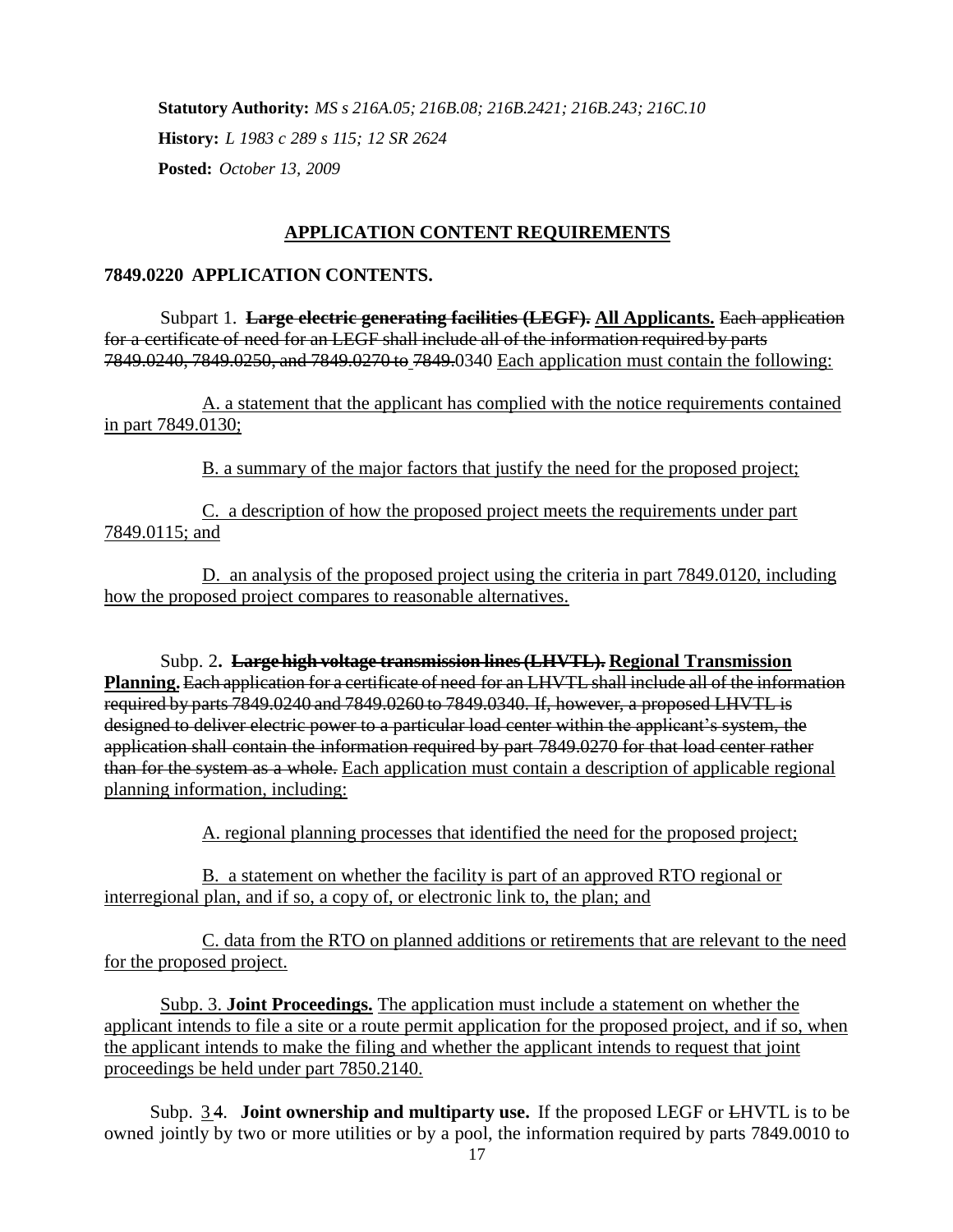7849.0400 must be provided by each joint owner for its system. If the facility is designed to meet the long term needs, in excess of 80 megawatts, of a particular utility that is not to be an owner, that utility must also provide the information required by parts 7849.0010 to 7849.0400. Joint applicants may use a common submission to satisfy the requirements of any part for which the appropriate response does not vary by utility.

**Statutory Authority:** *MS s 216A.05; 216B.08; 216B.2421; 216B.243; 216C.10* **History:** *L 1983 c 289 s 115; 12 SR 2624* **Posted:** *October 13, 2009*

#### **7849.0230 ENVIRONMENTAL REPORT.**

Subpart 1. **Draft report.** If the application is for an LHVTL, the information submitted under parts 7849.0240, 7849.0260, and 7849.0290 to 7849.0340 must be designated by the applicant as its "draft environmental report" and distributed in accordance with part 4410.7100, subpart 5.

Subp. 2. **Written responses.** The applicant shall submit written responses to the substantive comments entered into the record of the proceeding before the close of the public hearing on the application. The written responses must be entered into the record and be available to the administrative law judge in preparing the recommendation on the application.

Subp. 3. **Final report.** The draft environmental report, written comments, and the applicant's written responses to comments comprise the "final environmental report," which must be distributed in accordance with part 4410.7100, subpart 5.

Subp. 4. **Notice of final report.** On completing the final environmentalreport, the commission shall have published in the EQB Monitor, published by the Minnesota Environmental Quality Board, a notice indicating completion.

Subp. 5. **Supplements.** The applicant must prepare a supplement to the final environmental report if the tests described in part 4410.3000, subparts 1 and 2, are met and a certificate of need proceeding on the proposed facility is pending.

**Statutory Authority:** *MS s 216A.05; 216B.08; 216B.2421; 216B.243; 216C.10* **History:** *L 1983 c 289 s 115; 12 SR 2624* **Posted:** *October 13, 2009*

#### **7849.0240 NEED SUMMARY AND ADDITIONAL CONSIDERATIONS.**

Subpart 1. **Need summary.** An application must contain a summary of the major factors that justify the need for the proposed facility. This summary must not exceed, without the approval of the commission,

15 pages in length, including text, tables, graphs, and figures.

Subp. 2. **Additional considerations.** Each application shall contain an explanation of the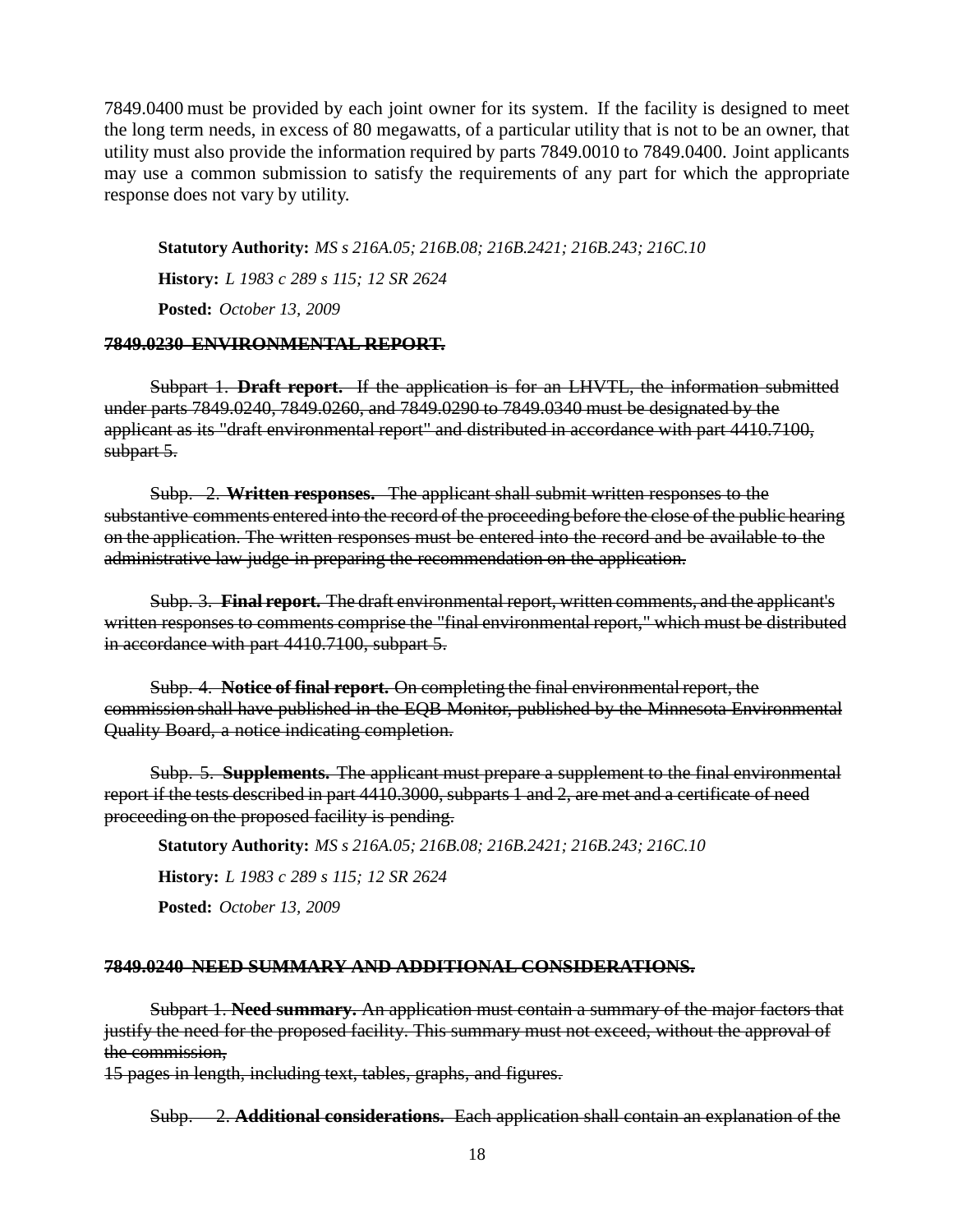relationship of the proposed facility to each of the following socioeconomic considerations:

A. socially beneficial uses of the output of the facility, including its uses to protect or enhance environmental quality;

B. promotional activities that may have given rise to the demand for the facility; and

C. the effects of the facility in inducing future development.

**Statutory Authority:** *MS s 216A.05; 216B.08; 216B.2421; 216B.243; 216C.10*

**History:** *L 1983 c 289 s 115; 12 SR 2624*

**Posted:** *October 13, 2009*

# **7849.0250 PROPOSED LEGF AND ALTERNATIVES APPLICATION.**

An application for a proposed LEGF must include:

A. a description of the facility, including:

(1) the nominal generating capability of the facility, as well as a discussion of the effect of the economies of scale on the facility size and timing;

(2) a description of the anticipated operating cycle, including the expected annual capacity factor;

(3) the type of fuel used, including the reason for the choice of fuel, projection of the availability of this fuel type over the projected life of the facility, and alternate fuels, if any;

(4) for fossil fuel facilities, the anticipated heat rate of the facility; and

(5) to the fullest extent known to the applicant, the anticipated areas where the proposed facility could be located;

(6) a map scale showing the applicant's system, or when providing a group of maps, one set of maps in scale to the others and labeled "combination scale map"; if the applicant does not own or operate an electric system, the applicant must provide a map of the area including the proposed facility; and

(7) a list of any state or federal energy mandate the facility is designed to satisfy and an explanation of how the proposed project satisfies the mandate.

B. a discussion of the availability of alternatives to the facility, including but not

limited to:

(1) purchased power;

- (2) increased efficiency of existing facilities, including transmission lines;
- (3) new transmission lines;

(4) new generating facilities of a different size or using a different energy source (fuel oil, natural gas, coal, nuclear fission, and the emergent technologies, and renewable resources); and

(5) demand-response programs;

(6) distributed generation;

(7) energy storage;

(8) a no-build alternative; and

 $(5)$  (9) any reasonable combinations of the alternatives listed above in subitems (1)

to  $(4-7)$ ;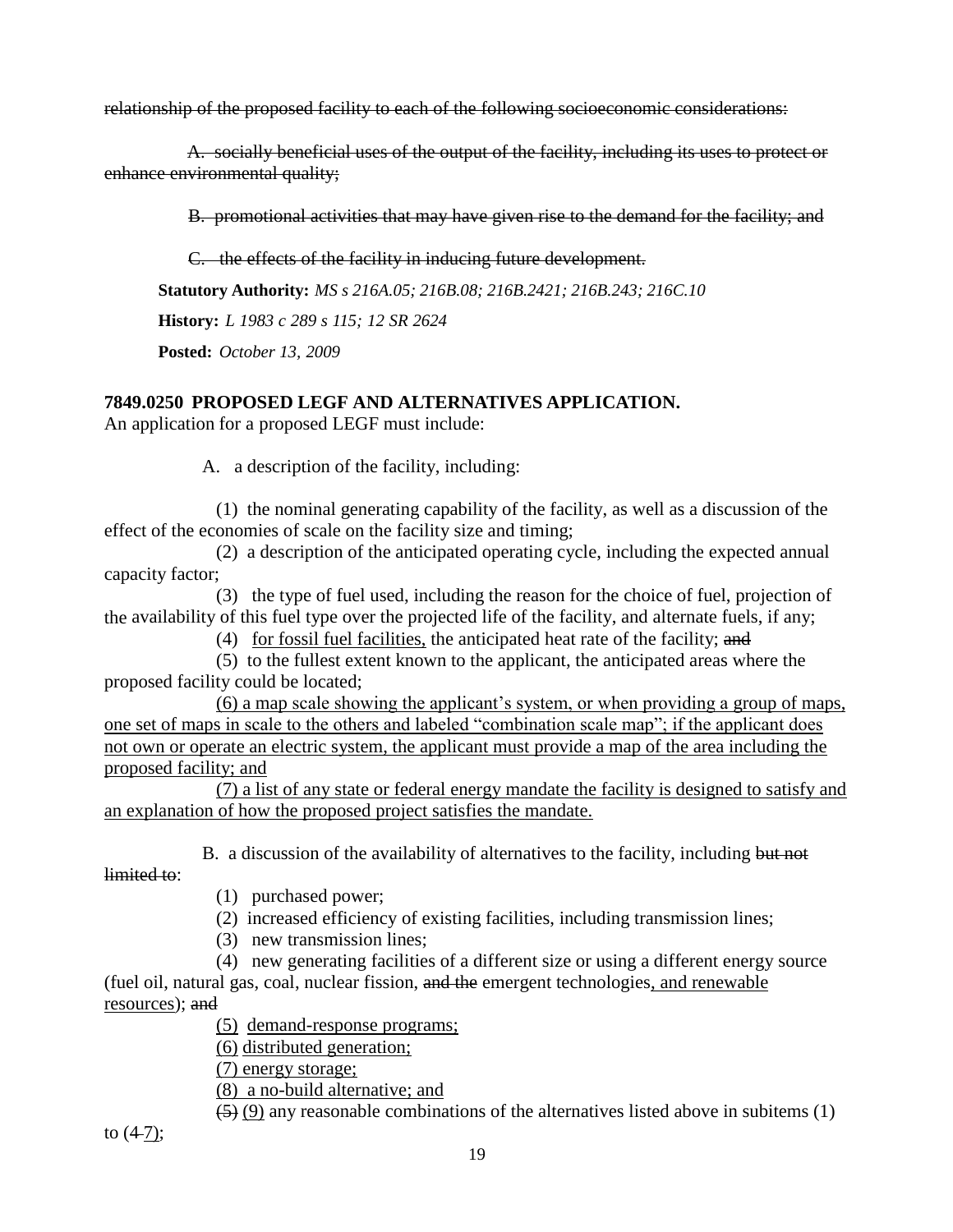C. for a renewable LEGF designed to meet state or federal renewable energy standards, the applicant is only required to discuss alternatives under item B that are eligible to meet state or federal renewable energy standards; and

C D. for the proposed facility and for each of the alternatives provided in response to item B that could provide electric power at the asserted level of need, a discussion of:

- (1) its capacity cost in current dollars per kilowatt;
- (2) its service life;
- (3) its estimated average annual availability and capacity factor;
- (4) its fuel costs in current dollars per kilowatt hour;
- (5) its variable operating and maintenance costs in current dollars per kilowatt hour;
- (6) the total cost in current dollars of a kilowatt hour provided by it;

(7) an estimate of its effect on rates systemwide and in Minnesota, assuming a test year beginning with the proposed in-service date; the estimate of the present value of the revenue requirement of the proposed facility;

(8) for a fossil-fuel facility or a transmission facility, its efficiency, expressed for a generating facility as the estimated heat rate, or expressed for a transmission facility as the estimated losses under projected maximum loading and under projected average loading in the length of the transmission line and at the terminals or substations; and

(9) the major assumptions made in providing the information in subitems (1) to (8), including projected escalation rates for fuel costs and operating and maintenance costs, as well as projected capacity factors; and

(10) the expected effects on the natural and socioeconomic environments, including human health.

D. a map (of appropriate scale) showing the applicant's system; and

E. such other information about the proposed facility and each alternative as may be relevant to determination of need.

**Statutory Authority:** *MS s 216A.05; 216B.08; 216B.2421; 216B.243; 216C.10*

**History:** *L 1983 c 289 s 115; 12 SR 2624*

**Posted:** *October 13, 2009*

## **7849.0255 INDEPENDENT POWER PRODUCER LEGF APPLICATION.** An independent power producer proposing an LEGF must provide relevant data in the following manner.

Subp. 1. **Utility data.** If the applicant has entered into a power purchase agreement with a utility serving end user customers, the applicant must provide the data required under part 7849.0250 and parts 7849.0270 to 7849.0300 from the utility for the proposed facility. The application must also include the docket number for the commission proceeding in which the power purchase agreement was approved.

Subp. 2. **Ownership Information**. An independent power producer must provide information about the applicant, including the following: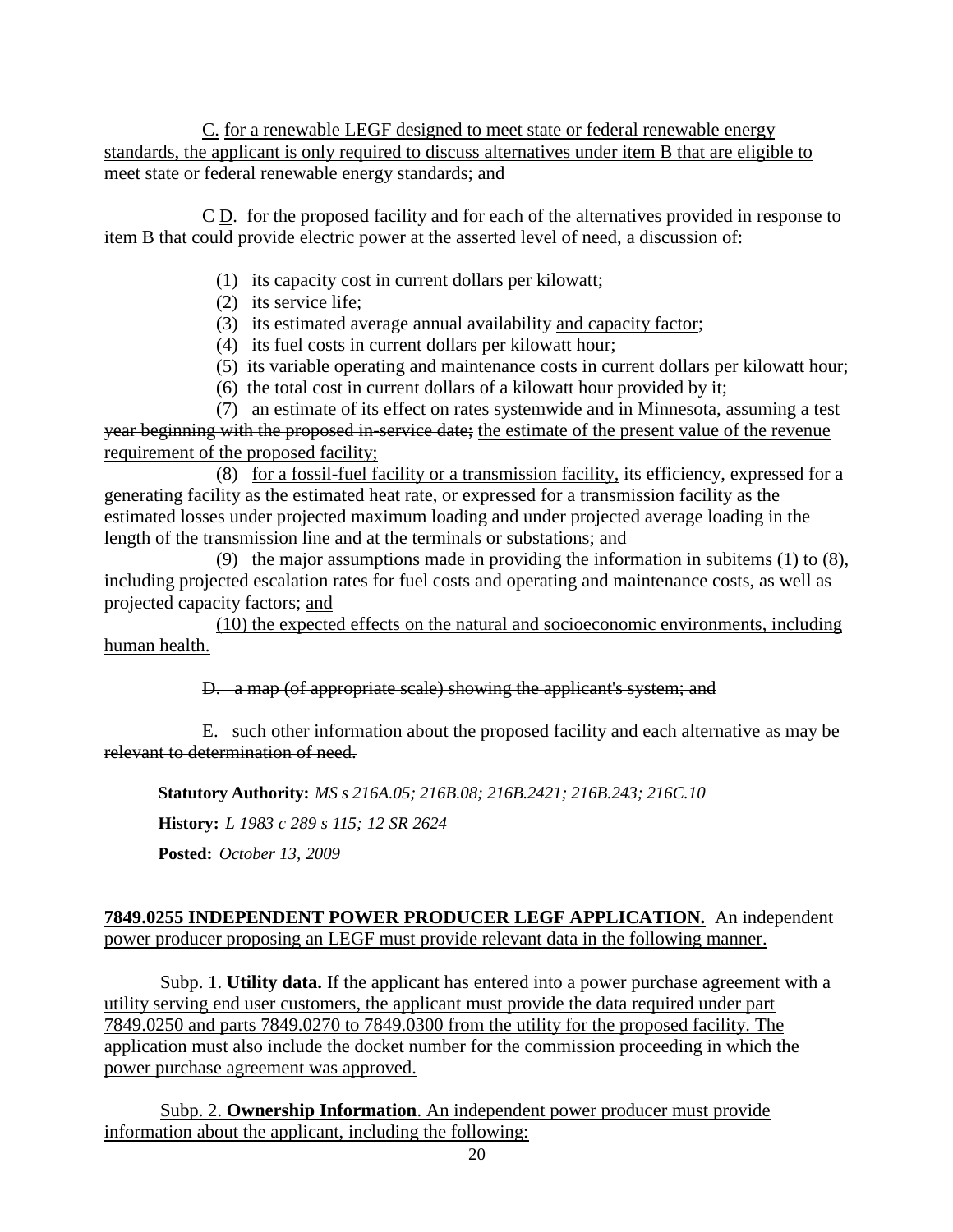A. the legal name of the applicant;

B. the state of organization or incorporation;

C. the principal place of business; and

D. the name of the person, or entity, that owns and controls, either directly or indirectly, a majority of the outstanding voting securities of the applicant. If no one individual or entity owns and controls such a majority of voting securities of the applicant, the name of each individual and each entity that owns and controls collectively, whether directly or indirectly, a majority of the outstanding voting securities of the applicant.

E. the applicant must notify the commission of any changes in items A through D above that occur after certification of the facility and prior to the in-service date of the facility. The applicant must notify the commission no later than 30 days following the change.

Subp. 3. **Relevant available data.** If the applicant has not entered into a power purchase agreement with a utility serving end user customers and does not have access to the data required under part 7849.0250 and parts 7849.0270 through .0300, the applicant must provide the following:

A. data on regional capacity with a description of the data source relied upon and the time period covered by the data;

B. the regional availability of renewable resources and the source relied upon for the data;

C. for a proposed renewable LEGF intended to satisfy renewable energy standards, planning studies relied upon by the applicant to demonstrate the need for renewable generation to meet those standards;

D. alternative approaches for supplying the energy;

E. the expected costs of the proposed project to Minnesota ratepayers; and

F. evidence of the facility's ability to maintain electric system reliability.

Subp. 4. **Subsequent Power Purchase Agreement.** If an applicant enters into a power purchase agreement after filing a certificate of need application, the applicant must notify the commission. The notice must be filed within three business days of entering into the agreement.

# **7849.0260 PROPOSED LHVTL AND ALTERNATIVES APPLICATION.**

Each application for a proposed LHVTL must include:

- A. a description of the type and general location of the proposed line, including:
	- (1) the design voltage;
	- (2) the number, the sizes, and the types of conductors;
	- (3) the expected system losses under projected maximum loading and under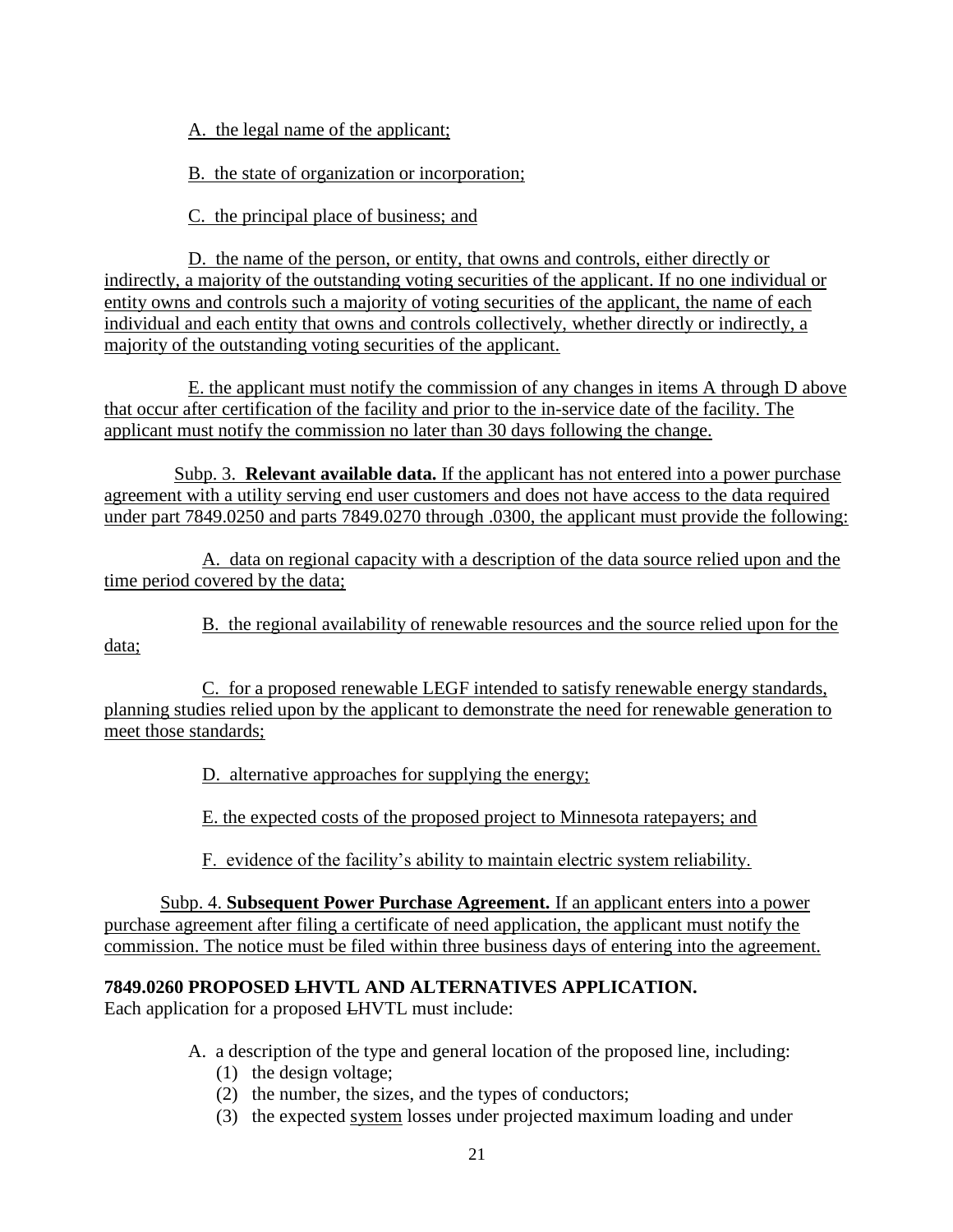projected average loading and a description of the system or portion of the system affected; in the length of the transmission line and at the terminals or substations;

(4) the approximate length of the proposed transmission line and the portion of that length in Minnesota;

(5) the approximate location of DC terminals or AC substations, which information shall be on a map of appropriate scale; and

(6) a list of all counties reasonably likely to be affected by construction and operation of the proposed line;

B. a discussion of reliability risks the proposed line is intended to address, including: (1) a link to the website address of the most recent reliability report from the North American Electric Reliability Corporation;

(2) the most recent electric stability study approved by the RTO;

B C. a discussion of the availability of alternatives to the facility, including but not limited to:

(1) new generation of various technologies, sizes, and fuel types;

(2) upgrading of existing transmission lines or existing generating facilities;

(3) transmission lines with different design voltages or with different numbers, sizes, and types of conductors, and capacity expressed in megavolt amps;

(4) transmission lines with different terminals or substations;

(5) double circuiting of existing transmission lines;

(6) if the proposed facility is for DC (AC) transmission, an AC (DC) transmission line;

(7) if the proposed facility is for overhead (underground) transmission, an underground(overhead) transmission line;

(8) lower voltage options under 100 kV;

(9) energy storage;

(10) a no-build alternative; and

 $(8-11)$  any reasonable combinations of the alternatives listed in subitems (1) to (79);

C E. for the proposed facility and for each of the alternatives provided in response to item  $B \subseteq$  that could provide electric power at the asserted level of need, a discussion of:

- (1) its total cost in current dollars;
- (2) its service life;

(3) its estimated average annual availability;

(4) its estimated annual operating and maintenance costs in current dollars;

(5) the estimate of the present value of the revenue requirement of the proposed project and an estimate of its effect on rates systemwide and in Minnesota, assuming a test year beginning with the proposed in-service date;

(6) its efficiency, expressed for a transmission facility as the estimated losses under projected maximum loading and under projected average loading in the length of the transmission line and at the terminals or substations, or expressed for a generating facility as the estimated heat rate; and the expected effects on the natural and socioeconomic environments, including human health; and

(7 ) the major assumptions made in providing the information in subitems (1) to (6);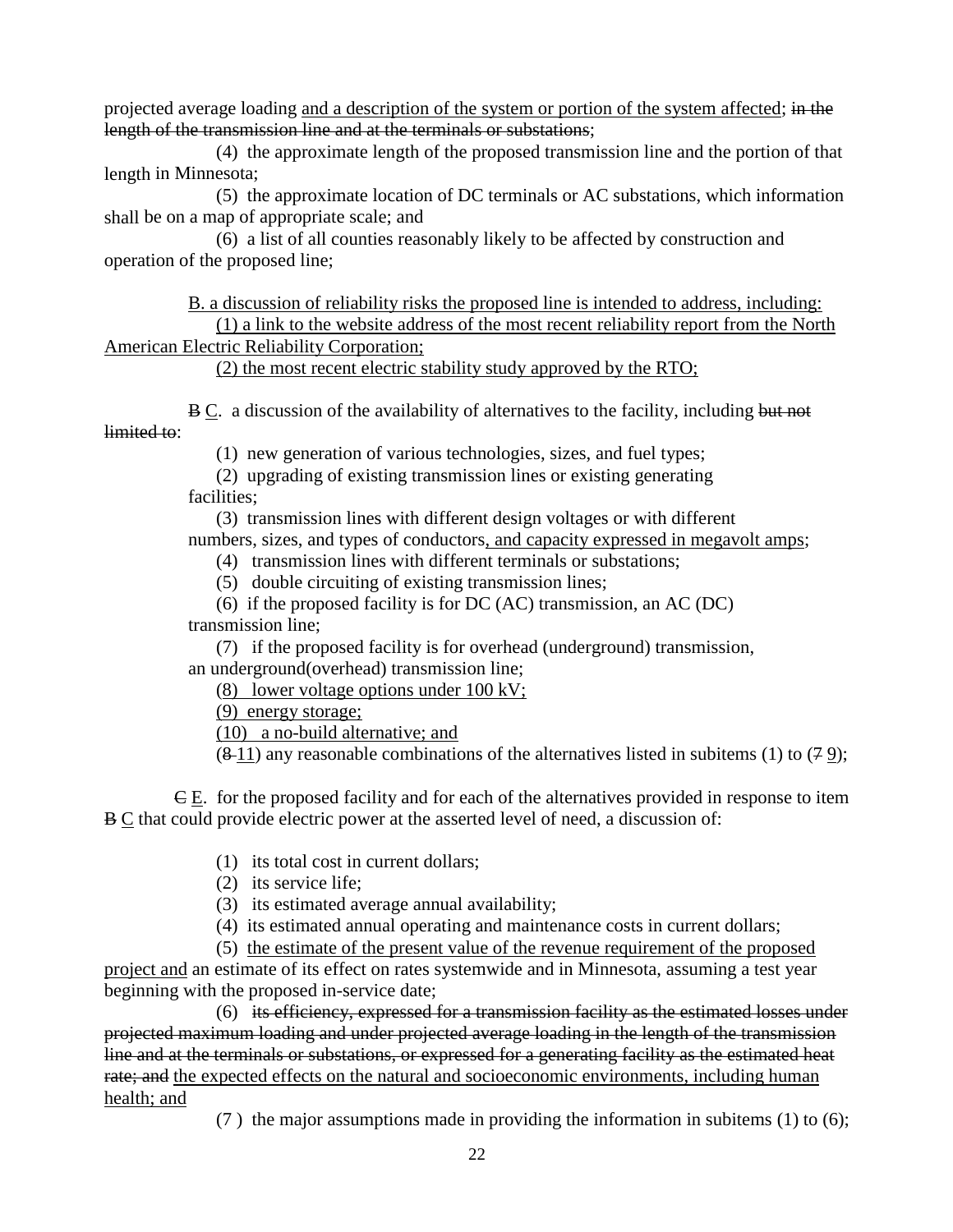and

 $\overline{P}E$ . a map (of appropriate scale) showing the applicant's system or load center to be served by the proposed LHVTL; and.

E. such other information about the proposed facility and each alternative as may be relevant to determination of need.

**Statutory Authority:** *MS s 216A.05; 216B.08; 216B.2421; 216B.243; 216C.10* **History:** *L 1983 c 289 s 115; 12 SR 2624*

**Posted:** *October 13, 2009*

## **7849.0270 PEAK DEMAND AND ANNUAL CONSUMPTION FORECAST ENGINEERING DATA.**

Subpart 1. **Scope.** Each application shall contain pertinent data concerning peak demand and annual electrical consumption within the applicant's service area and system, as provided in part 7849.0220, including but not limited to the data requested in subpart 2, item B. When recorded data is not available, or when the applicant does not use the required data in preparing its own forecast, the applicant shall use an estimate and indicate in the forecast justification section in subparts 3 to 6 the procedures used in deriving the estimate. The application shall clearly indicate which data are historical and which are projected. It is expected that data provided by the applicant should be reasonable and internally consistent.

Each application must include pertinent data necessary to demonstrate the need for the project, including the methodology, data, and assumptions as detailed below.

Subp. 2. **Content of forecast.** For each forecast year, the following data must be provided:

A. when the applicant's service area includes areas other than Minnesota, annual electrical consumption by ultimate consumers within the applicant's Minnesota service area;

B. for each of the following categories, estimates of the number of ultimate consumers within the applicant's system and annual electrical consumption by those consumers:

(1) farm, excluding irrigation and drainage pumping (for reporting purposes, any tract of land used primarily for agricultural purposes shall be considered farm land);

(2) irrigation and drainage pumping;

(3) nonfarm residential (when electricity is supplied through a single meter for both residential and commercial uses, it shall be reported according to its principal use, and apartment buildings shall be reported as residential even if not separately metered);

(4) commercial (this category shall include wholesale and retail trade; communication industries; public and private office buildings, banks, and dormitories; insurance, real estate and rental agencies; hotels and motels; personal business and auto repair services; medical and educational facilities; recreational, social, religious, and amusement facilities; governmental units, excluding military bases; warehouses other than manufacturer owned; electric, gas, water and water pumping, excluding water pumping for irrigation, and other utilities);

 $(5)$  mining;

(6) industrial (this category shall include all manufacturing industries, construction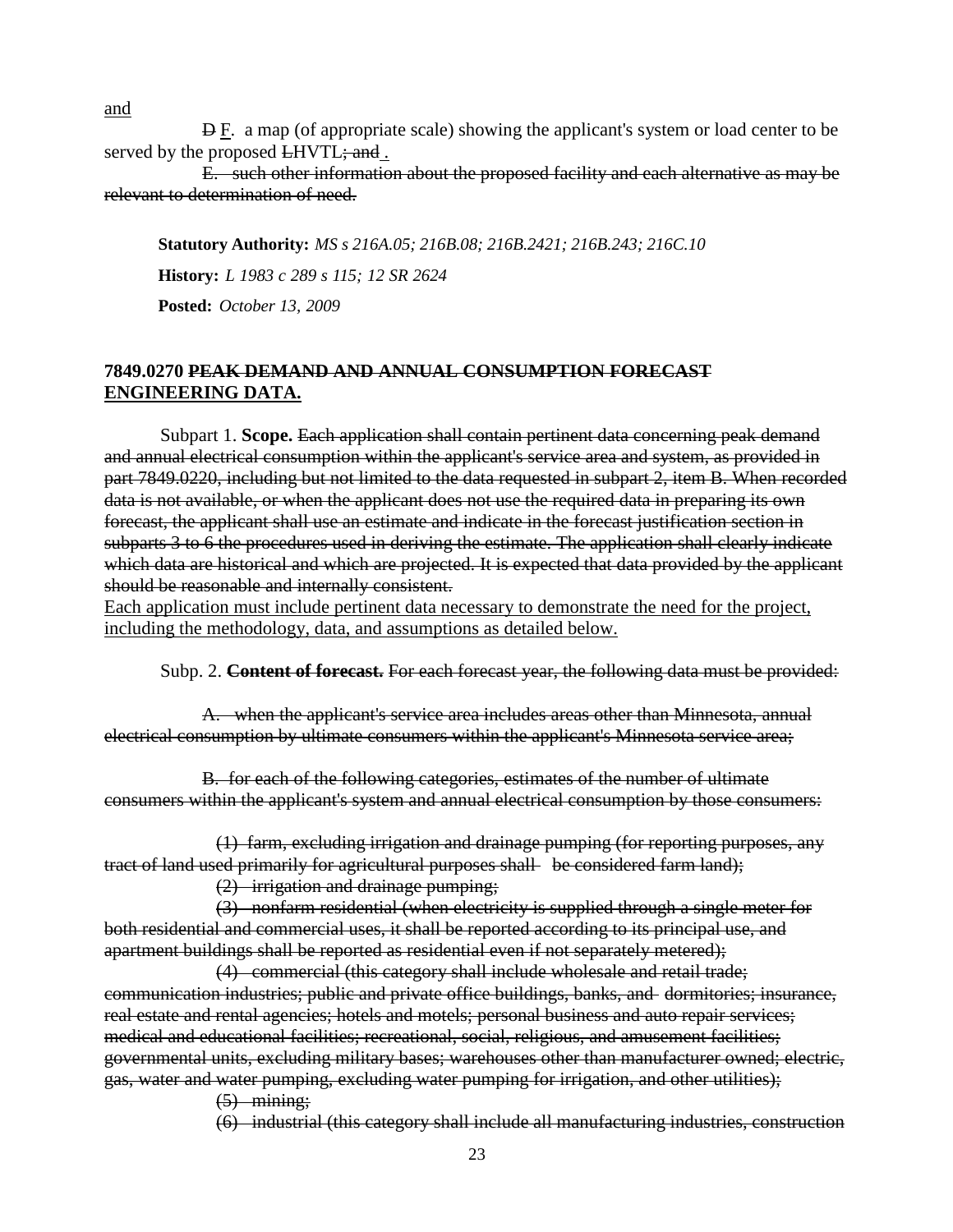operations and petroleum refineries);

(7) street and highway lighting;

(8) electrified transportation (this category shall include energy supplied for the propulsion of vehicles, but shall not include energy supplied for office buildings, depots, signal lights or other associated facilities that shall be reported as commercial or industrial);

(9) other (this category shall include municipal water pumping facilities, oil and gas pipeline pumping facilities, military camps and bases, and all other consumers not reported in subitems  $(1)$  to  $(8)$ ; and

 $(10)$  the sum of subitems  $(1)$  to  $(9)$ ;

C. an estimate of the demand for power in the applicant's system at the time of annual system peak demand, including an estimated breakdown of the demand into the consumer categories listed in item B; and

D. the applicant's system peak demand by month;

E. the estimated annual revenue requirement per kilowatt hour for the system in current dollars;

F. the applicant's estimated average system weekday load factor by month; in other words, for each month, the estimated average of the individual load factors for each weekday in the month, the applicant's hourly consumption data of its load profile;

Subp. 2. **Engineering analysis required.** An application must contain an engineering analysis supporting the identified need. The engineering analysis must describe the overall methodological framework used and must include the following:

A. the base case model, such as a power-flow study in the case of a proposed HVTL, or a capacity expansion model in the case of an LEGF;

B. the name of the model used, the source, and the year or years modeled;

C. a list of all modifications made to the base case models, such as lines added, generators removed, or load changed;

D. a list of performance criteria and planning standards used;

E. a list of contingencies modeled and facilities monitored relevant to the projected

need;

F. the method of power transfer simulated, if applicable, such as generation to generation;

G. the conditions modeled, such as summer peak, shoulder peak, winter peak;

H. data for an HVTL in the form of an electronic spreadsheet that shows:

(1) the software input data, such as load bus data and generator bus data; and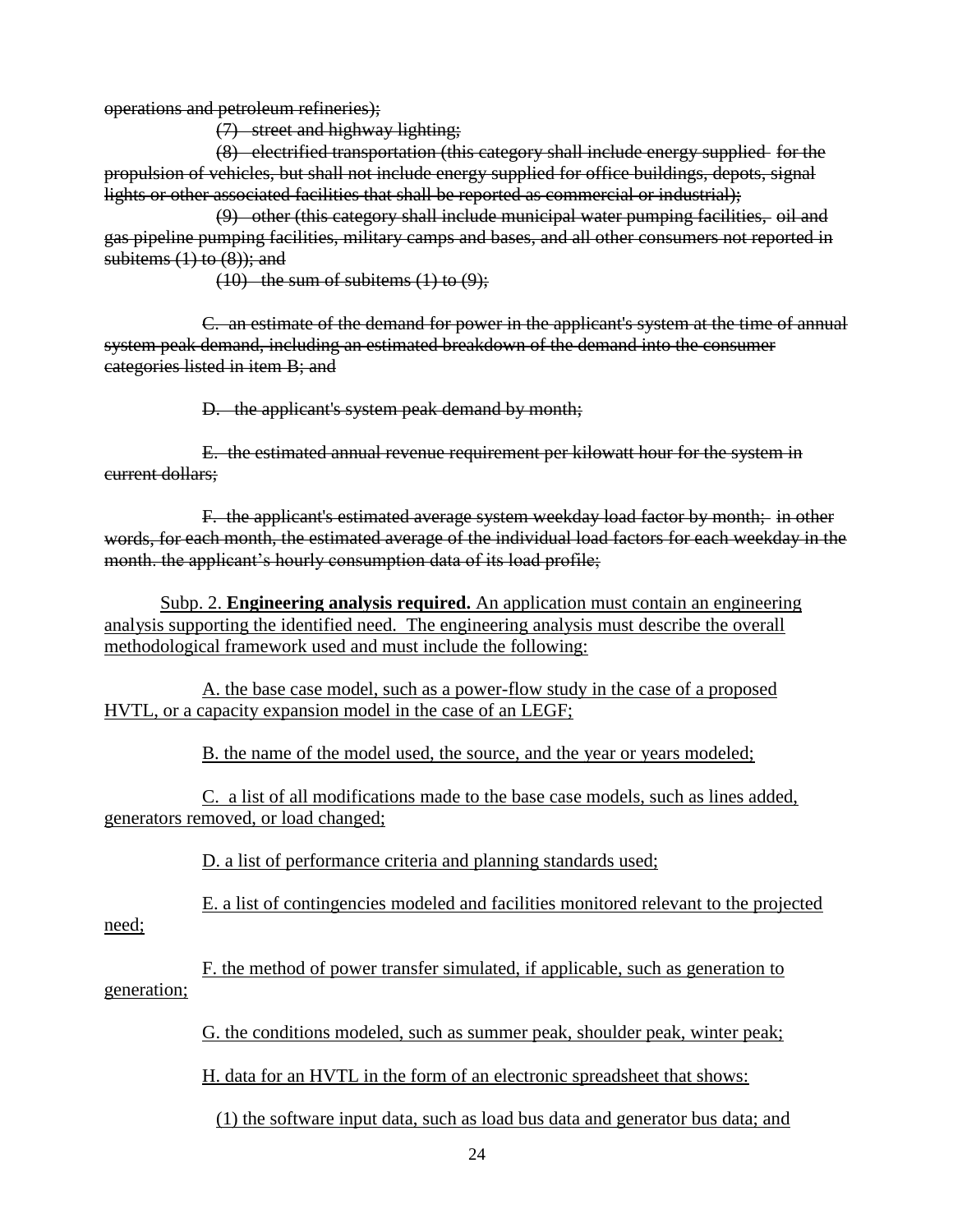(2) the software output data, such as voltage magnitude and angle.

I. data for an LEGF in the form of an electronic spreadsheet that shows the software input and output data.

J. the study report for each type of analysis performed, including results, as well as key findings and conclusions.

Subp. 3. **Extended forecast filing**. An applicant must also explain the correlation between the proposed project and the applicant's extended forecast filing required under Minn. R. Chapter 7610. An applicant not required to file an extended forecast is not subject to this requirement.

**Statutory Authority:** *MS s 216A.05; 216B.08; 216B.2421; 216B.243; 216C.10*

**History:** *L 1983 c 289 s 115; L 1987 c 312 art 1; 12 SR 2624; 17 SR 1279*

**Posted:** *October 13, 2009*

## **7849.0275** Subp. 3. **Forecast methodology FORECAST METHODOLOGY, DATA BASE, AND ASSUMPTIONS.**

Subp. 1. **Forecast methodology.** An applicant may use a forecast methodology of its own choosing, with due consideration given to cost, staffing requirements, and data availability. However, forecast data provided by the applicant is subject to tests of accuracy, reasonableness, and consistency. The applicant shall must detail the forecast methodology employed to obtain the forecasts and output as described in the subparts 2 and 3 below. provided under subpart 2, including:

A. the overall methodological framework that is used;

B. the specific analytical techniques which are used, their purpose, and the components of the forecast to which they have been applied;

C. the manner in which these specific techniques are related in producing the

forecast;

D. where statistical techniques have been used:

(1) the purpose of the technique;

(2) typical computations (e.g., computer printouts, formulas used), specifying variablesand data; and

(3) the results of appropriate statistical tests;

E. forecast confidence levels or ranges of accuracy for annual peak demand and annual electrical consumption, as well as a description of their derivation;

F. a brief analysis of the methodology used, including:

(1) its strengths and weaknesses;

(2) its suitability to the system;

(3) cost considerations;

(4) data requirements;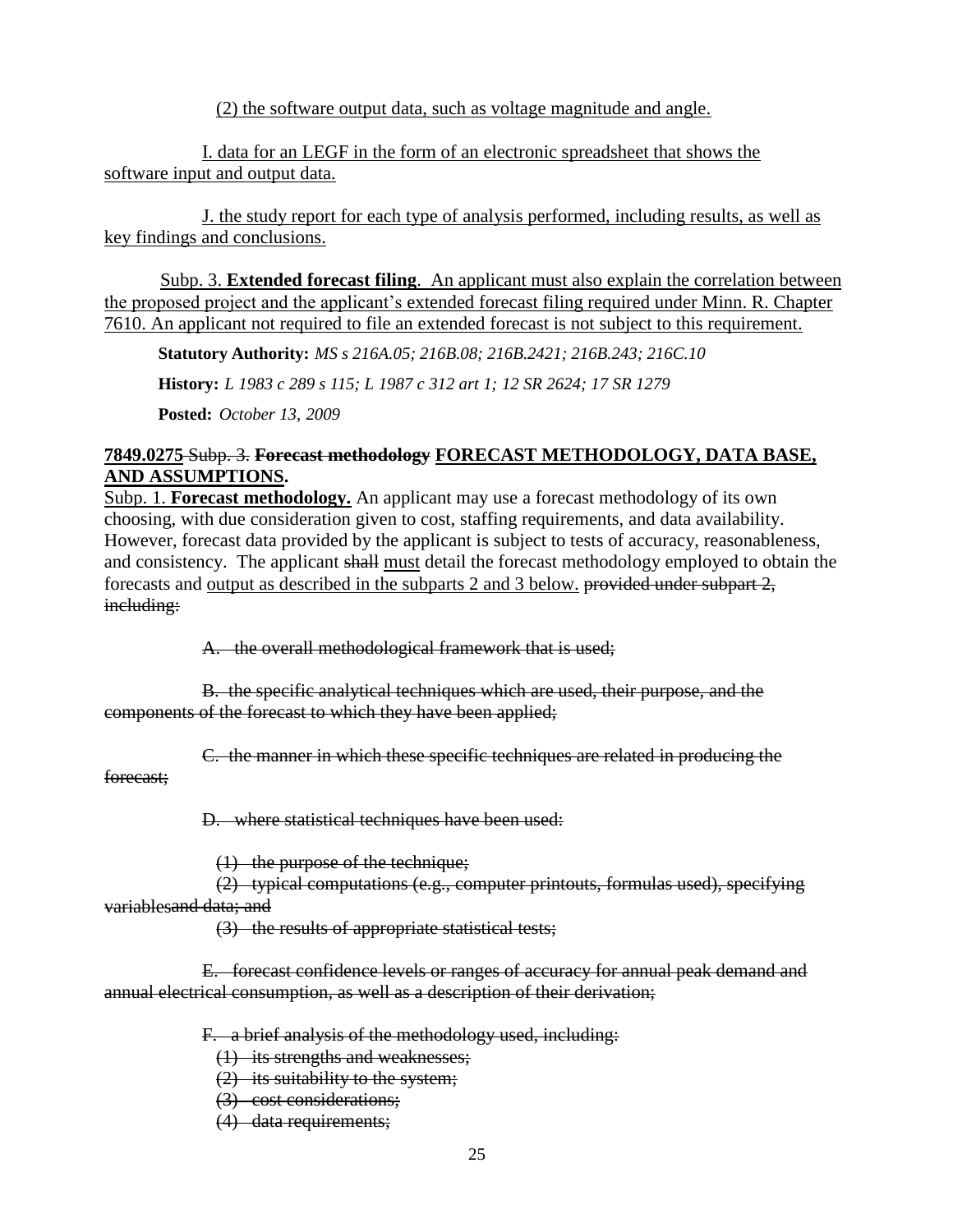(5) past accuracy; and

(6) other factors considered significant by the applicant; and

G. an explanation of discrepancies that appear between the forecasts presented in the application and the forecasts submitted under chapter 7610 or in the applicant's previous certificate of need proceedings.

Subpart 4 2. **Data base for forecasts.** The applicant must file in the form of an electronic spreadsheet that can be used to replicate the results of the forecast, copies of the data sets used in making the forecast, including both raw and adjusted data, as well as input and output data. The applicant shall must discuss the data base used in arriving at the forecast presented in its application, including:

A. a complete list of all data sets used in making the forecast, including a brief description of each data set and an explanation of how each was obtained, (e.g., monthly observations, billing data, consumer survey, etc.) or a citation to the source (e.g., population projection from the state demographer's office);

B. a clear identification of any adjustments made to raw data in order to adapt them for use in forecasts, including:

- (1) the nature of the adjustment;
- (2) the reason for the adjustment; and
- (3) the magnitude of the adjustment. ;

The applicant shall provide to the commission or the administrative law judge on demand copies of the data sets used in making the forecasts, including both raw and adjusted data, input and output data.

C. the specific analytical techniques used in producing the forecast, their purpose, and the components of the forecast to which they have been applied;

D. the relationship between the specific analytical techniques used in producing the forecast; and

E. for statistical techniques that were used:

- (1) the software used in forecasting;
- (2) the statistical model used; and
- (3) the results of statistical tests.

Subp. 5 3. **Assumptions and special information.** The applicant shall must discuss each essential assumption made in preparing the forecast, including the need for the assumption, the nature of the assumption, and the sensitivity of forecast results to variations in the essential assumptions.

The applicant shall must discuss the assumptions made regarding: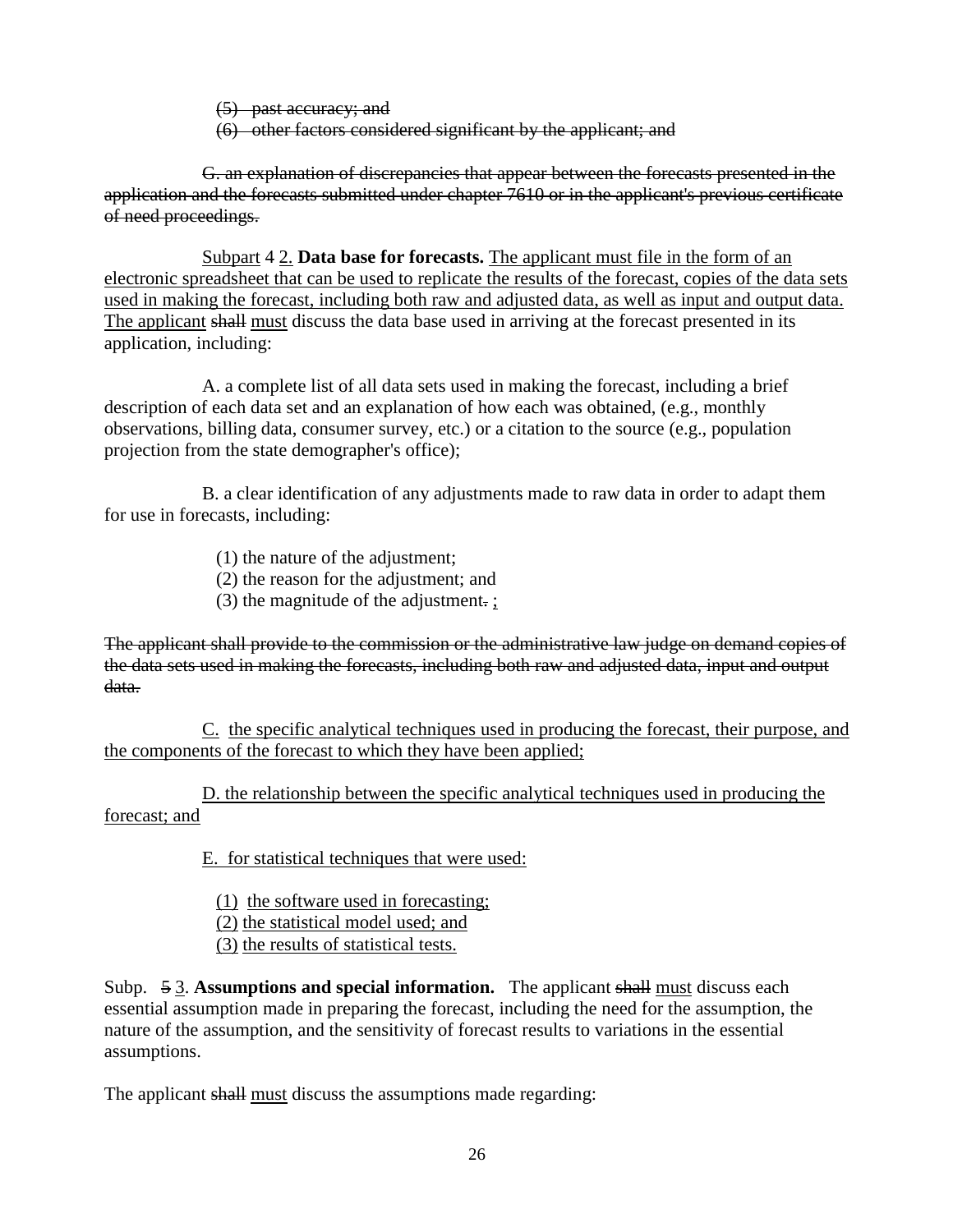A. the availability of alternate sources of energy;

B. the expected conversion from other fuels to electricity or vice versa the sources, sinks, and dispatch assumptions (e.g., economic dispatch assumptions);

C. future prices of electricity for customers in the applicant's system and the effect that such price changes will likely have on the applicant's system demand;

D. the data requested in subpart 2 relied upon by the applicant that is not available historically or not generated by the applicant in preparing its own internal forecast; and

E. the effect of energy conservation programs on long-term electrical demand; and

F. any other factor considered by the applicant in preparing the forecast.

Subp. 6. **Coordination of forecasts with other systems.** The applicant shall provide:

A. a description of the extent to which the applicant coordinates its load forecasts with those of other systems, such as neighboring systems and associate systems in a power pool or coordinating organization; and

B. a description of the manner in which such forecasts are coordinated, and any problems experienced in efforts to coordinate load forecasts.

**Statutory Authority:** *MS s 216A.05; 216B.08; 216B.2421; 216B.243; 216C.10* **History:** *L 1983 c 289 s 115; L 1987 c 312 art 1; 12 SR 2624; 17 SR 1279* **Posted:** *October 13, 2009*

# **7849.0280 SYSTEM CAPACITY.**

The applicant shall must describe the ability of its existing system to meet the demand for electrical energy forecast in response to part 7849.0270 and the extent to which the proposed facility will increase this capability. In preparing this description, the applicant shall present the following information:

A. a brief discussion of power planning programs, including criteria, applied to the applicant's system and to the power pool or area within which the applicant's planning studies are based; the applicant's reserve margins and the method of determining the reserve margins; and

B. the applicant's seasonal firm purchases and seasonal firm sales for each utility involved in each transaction for each of the forecast years; the applicant's total system capacity, including:

> (1) generation owned by the applicant; (2) generation purchased by the applicant; and (3) the applicant's existing exchange agreements.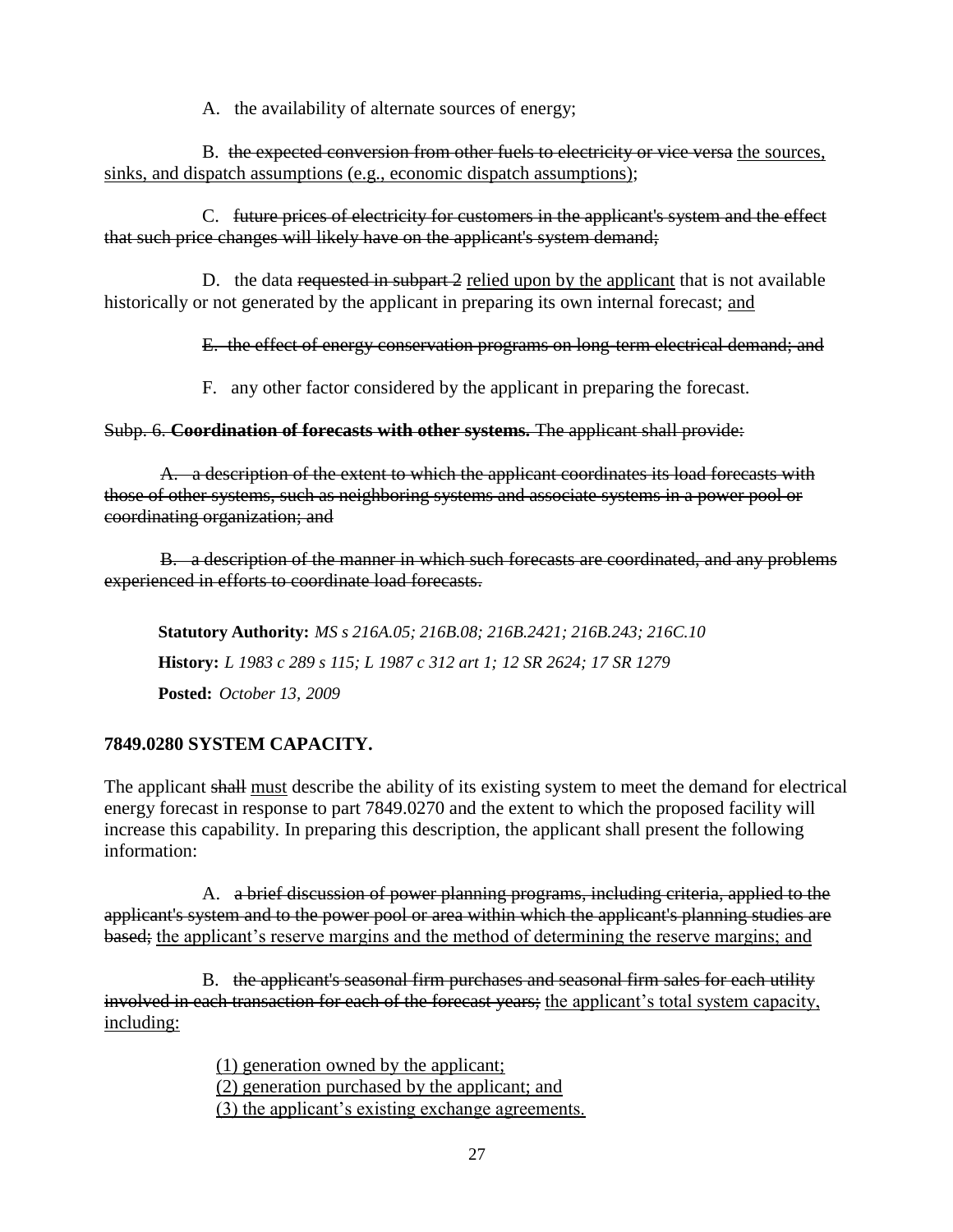C. the applicant's seasonal participation purchases and seasonal participation sales for each utility involved in each transaction for each of the forecast years;

D. for the summer season and for the winter season corresponding to each forecast year, the load and generation capacity data requested in subitems (1) to (13), including the anticipated purchases, sales, capacity retirements, and capacity additions, except those that depend on certificates of need not yet issued by the commission:

(1) seasonal system demand;

(2) annual system demand;

(3) total seasonal firm purchases;

(4) total seasonal firm sales;

(5) seasonal adjusted net demand (subitem (1) minus subitem (3) plus subitem (4));

(6) annual adjusted net demand (subitem (2) minus subitem (3) plus subitem (4));

(7) net generating capacity;

(8) total participation purchases;

(9) total participation sales;

(10) adjusted net capability (subitem  $(7)$  plus subitem  $(8)$  minus subitem  $(9)$ );

(11) net reserve capacity obligation;

(12) total firm capacity obligation (subitem (5) plus subitem (11)); and

(13) surplus or deficit  $(-)$  capacity (subitem  $(10)$  minus subitem  $(12)$ );

E. for the summer season and for the winter season corresponding to each forecast year subsequent to the year of application, the load and generation capacity data requested in item D, subitems (1) to (13), including purchases, sales, and generating capability contingent on the proposed facility;

F. for the summer season and for the winter season corresponding to each forecast year subsequent to the year of application, the load and generation capacity data requested in item D, subitems (1) to (13), including all projected purchases, sales, and generating capability;

G. for each of the forecast years subsequent to the year of application, a list of proposed additions and retirements in net generating capability, including the probable date of application for any addition that is expected to require a certificate of need;

H. for the previous calendar year, the current year, the first full calendar year before the proposed facility is expected to be in operation and the first full calendar year of operation of the proposed facility, a graph of monthly adjusted net demand and monthly adjusted net capability, as well as a plot on the same graph of the difference between the adjusted net capability and actual, planned, or estimated maintenance outages of generation and transmission facilities; and

I. a discussion of the appropriateness of and the method of determining system reserve margins, considering the probability of forced outages of generating units, deviation from load forecasts, scheduled maintenance outages of generation and transmission facilities, power exchange arrangements as they affect reserve requirements, and transfer capabilities.

**Statutory Authority:** *MS s 216A.05; 216B.08; 216B.2421; 216B.243; 216C.10* **History:** *L 1983 c 289 s 115; 12 SR 2624*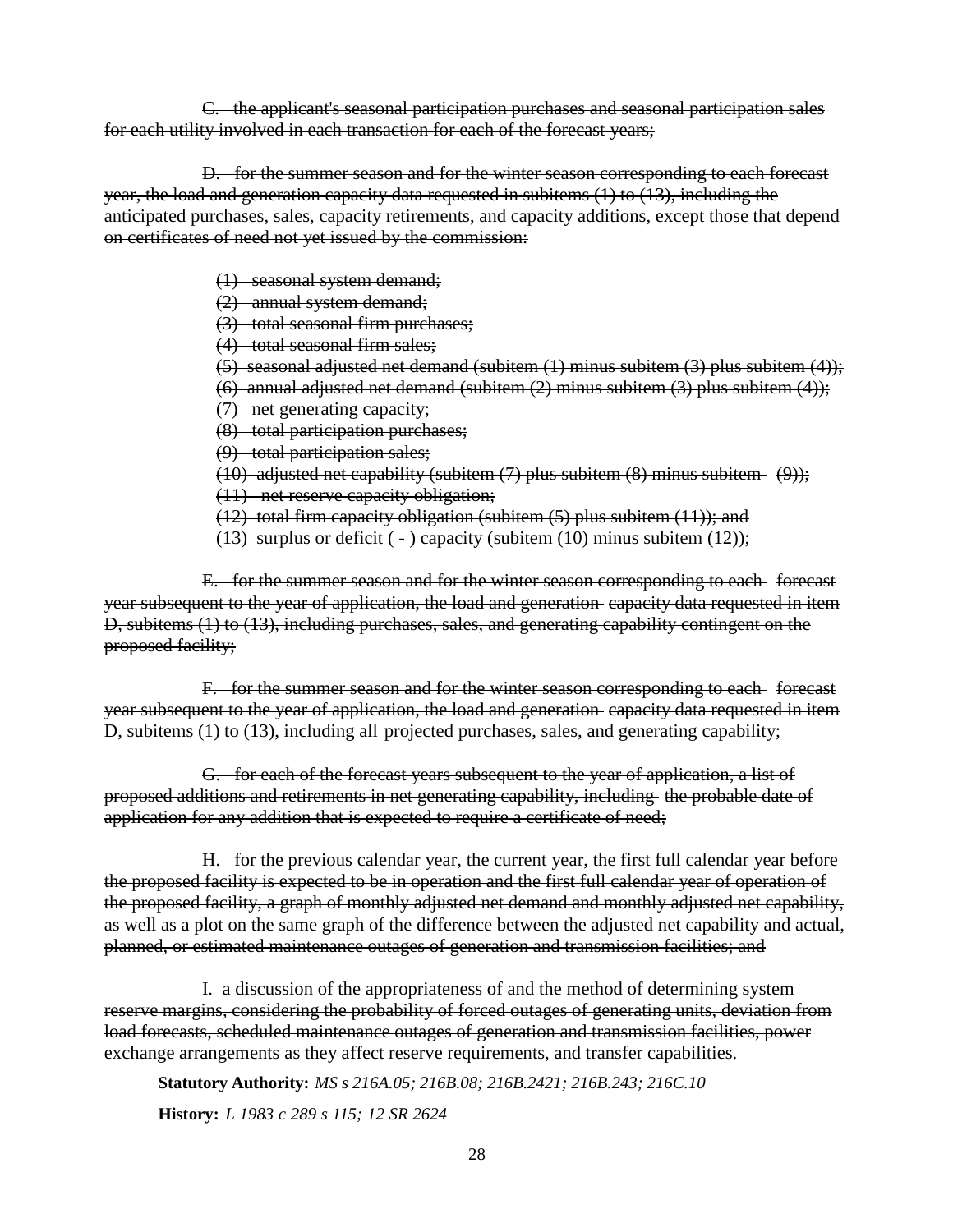**Posted:** *October 13, 2009*

### **7849.0290 CONSERVATION PROGRAMS, APPLICATION.**

An application must include:

A. the name of the committee, department, or individual responsible for the applicant's energy conservation and efficiency programs, including load management;

B. a list of the applicant's energy conservation and efficiency goals and objectives;

C A. a description of the specific energy conservation and efficiency programs the applicant has considered as a feasible alternative to the project, a list of those that have been implemented, and the reasons why the other programs have not been implemented;

D. a description of the major accomplishments that have been made by the applicant with respect to energy conservation and efficiency;

E. a description of the applicant's future plans through the forecast years with respect to energy conservation and efficiency; and

F B. a quantification of the manner by which these programs affect or help determine the forecast provided in response to part 7849.0270, subpart 2, a list of their total costs by program, and a discussion of their expected effects in reducing the need for new generation and transmission facilities.;

C. a description of the correlation between the proposed project and the following:

i. the applicant's integrated resource plan filing under Minn. R. Chapter 7843, and ii. the applicant's conservation improvement plan filing under Minn. Stat. §  $216B.241$ , subd. 1b(g).

**Statutory Authority:** *MS s 216A.05; 216B.08; 216B.2421; 216B.243; 216C.10*

**History:** *L 1983 c 289 s 115; 12 SR 2624*

**Posted:** *October 13, 2009*

### **7849.0300 CONSEQUENCES OF DELAY.**

The applicant shall present a discussion of anticipated consequences to its system, neighboring systems, and the power poolshould the proposed facility be delayed one, two, and three years, or postponed indefinitely. This information must be provided for the following three levels of demand: the expected demand provided in response to part 7849.0270, subpart 2, and the upper and lower confidence levels provided in response to part 7849.0270, subpart 3, item E.

**Statutory Authority:** *MS s 216A.05; 216B.08; 216B.2421; 216B.243; 216C.10* **History:** *L 1983 c 289 s 115; 12 SR 2624*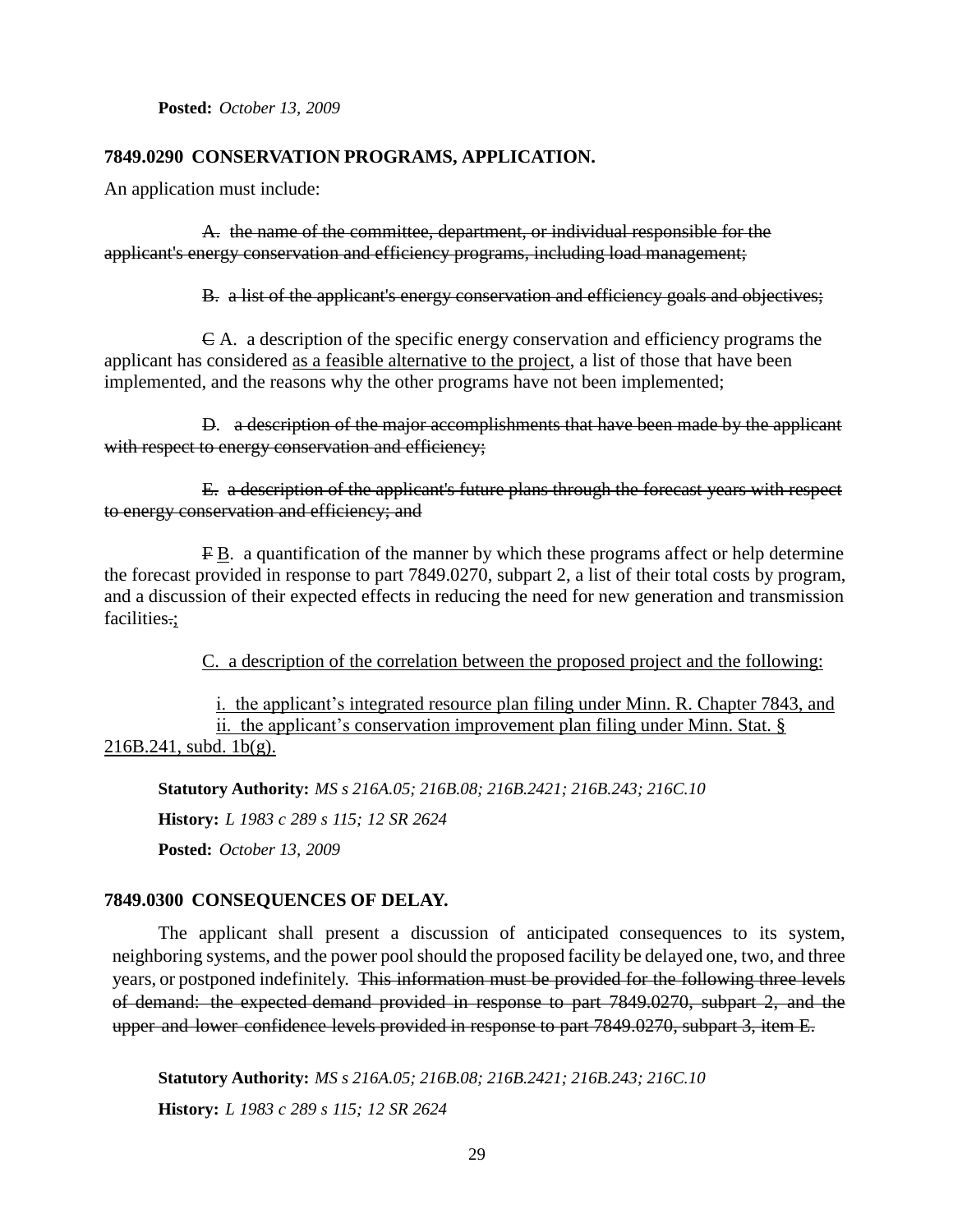**Posted:** *October 13, 2009*

### **7849.0310 ENVIRONMENTAL INFORMATION REQUIRED.**

Each applicant shall must provide environmental data for the proposed facility and for each alternative considered in detail in response to part 7849.0250, item C, part 7849.0255, subpart 3, item D, or 7849.0260<del>, item C</del>. Information relating to construction and operation of each of these alternatives shall must be provided as indicated in parts 7849.0320 to 7849.0340, to the extent that such information is reasonably available to the applicant and applicable to the particular alternative. Where appropriate, the applicant shall must submit data for a range of possible facility designs. Major assumptions should be stated, and references should be cited where appropriate.

**Statutory Authority:** *MS s 216B.08; 216B.2421; 216B.243; 216C.10* **History:** *L 1983 c 289 s 115* **Posted:** *October 13, 2009*

# **7849.0320 GENERATING FACILITIES.**

The applicant shall must provide the following information for each alternative that would involve construction of an LEGF:

A. the estimated range of land requirements for the facility with a discussion of assumptions on land requirements for water storage, cooling systems, and solid waste storage;

B. the estimated amount of vehicular, rail, and barge traffic generated by construction and operation of the facility;

C. for fossil-fueled and other combustion facilities:

(1) the expected regional sources of fuel for the facility;

(2) the typical fuel requirement (in tons per hour, gallons per hour, or thousands of cubic feet per hour) during operation at rated capacity and the expected annual fuel requirement at the expected capacity factor;

(3) the expected rate of heat input for the facility in Btu per hour during operation at rated capacity;

(4) the typical range of the heat value of the fuel (in Btu per pound, Btu per gallon, or Btu per 1,000 cubic feet) and the typical average heat value of the fuel; and

(5) the typical ranges of sulfur, mercury, lead, ash, and moisture content of the fuel; (6) the estimated greenhouse gas air emissions;

(7) the estimated maximum and range of criteria pollutants, hazardous air pollutants, volatile organic compounds, and any other air emissions regulated under state or federal law, including information on operation at rated capacity and assuming worse-case meteorological conditions;

D. for fossil fueled facilities: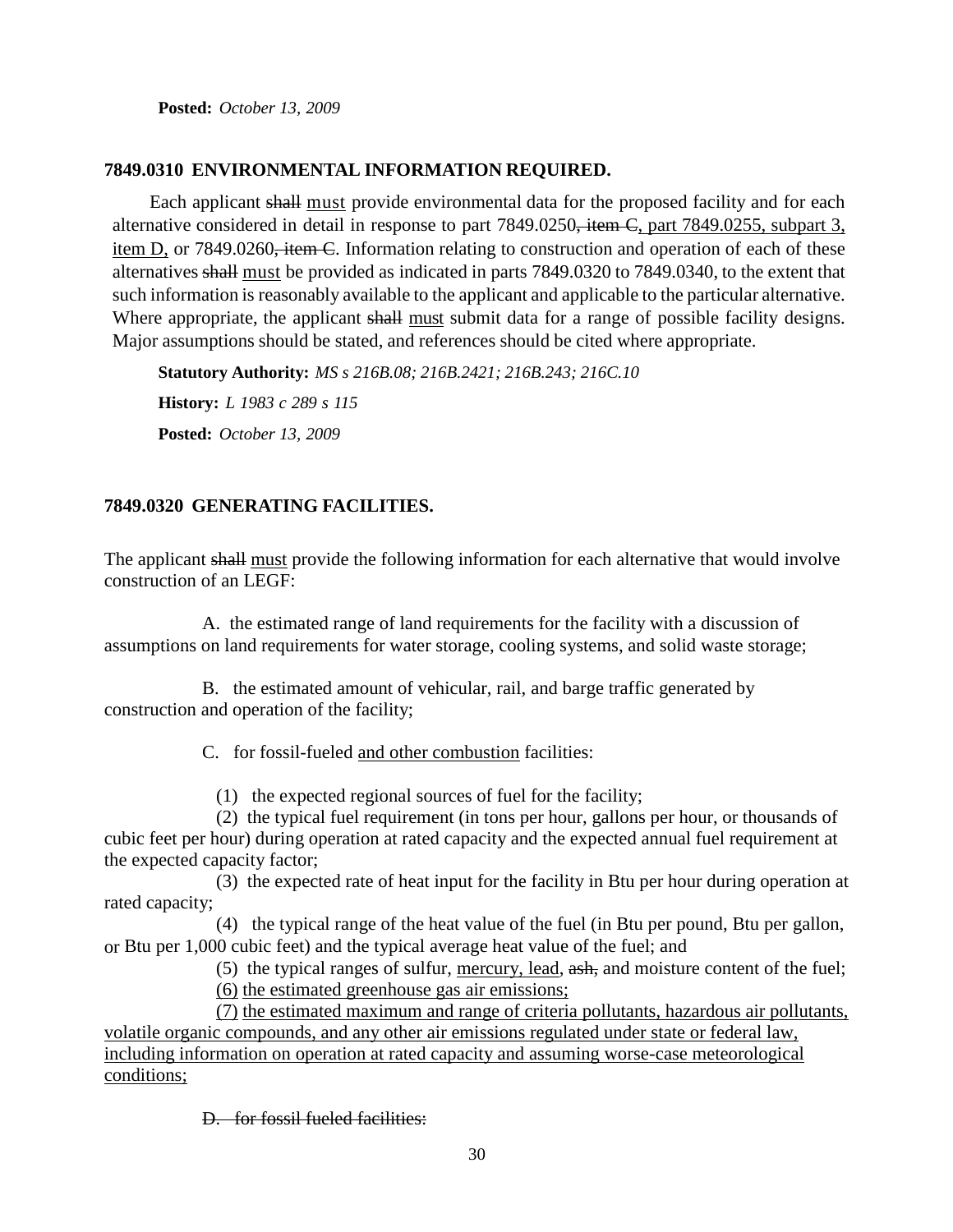(1) the estimated range of trace element emissions and the maximum emissions of sulfur dioxide, nitrogen oxides, and particulates in pounds per hour during operation at rated capacity; and

(2) the estimated range of maximum contributions to 24-hour average ground level concentrations at specified distances from the stack of sulfur dioxide, nitrogen oxides, and particulates in micrograms per cubic meter during operation at rated capacity and assuming generalized worst-case meteorological conditions;

E D. water use by the facility for alternate cooling systems and expected evaporative losses, including:

(1) the type of water, and water source, that will be used for cooling;

- (2) the withdrawal intensity (the gallons of water withdrawn per kilowatt hour);
- (3) the consumption intensity (the gallons of water consumed per kilowatt hour);
- (4) the method used to determine withdrawal and consumption intensity levels;
- (5) maximum and average monthly temperatures of water discharged;

(6) planned modifications to reduce the temperatures of water discharged;

(1 7) the estimated maximum use, including the groundwater pumping rate in gallons per minute and surface water appropriation in cubic feet per second;

(2 8) the estimated groundwater appropriation in million gallons per year; and

(3 9) the annual consumption in acre-feet;

F E. the potential water sources, water quantities, and types of use and discharges attributable to construction and types of discharges to water attributable to operation of the facility, including storm water discharges and discharges to surface and groundwater;

G F. radioactive releases, including:

and

(1) for nuclear facilities, the typical types and amounts of radionuclides released by the facility in curies per year for alternate facility designs and levels of waste treatment; and

(2) for fossil-fueled facilities, the estimated range of radioactivity released by the facility in curies per year;

H G. the potential types and quantities of solid wastes produced by the facility in tons per year at the expected capacity factor;

I H. the potential sources and types of audible noise attributable to operation of the facility;

J I. the estimated work force required for construction and operation of the facility;

K J. the minimum number and size of transmission facilities required to provide a reliable outlet for the generating facility.;

K. the potential impacts of the proposed facility on the natural and socioeconomic environment, including: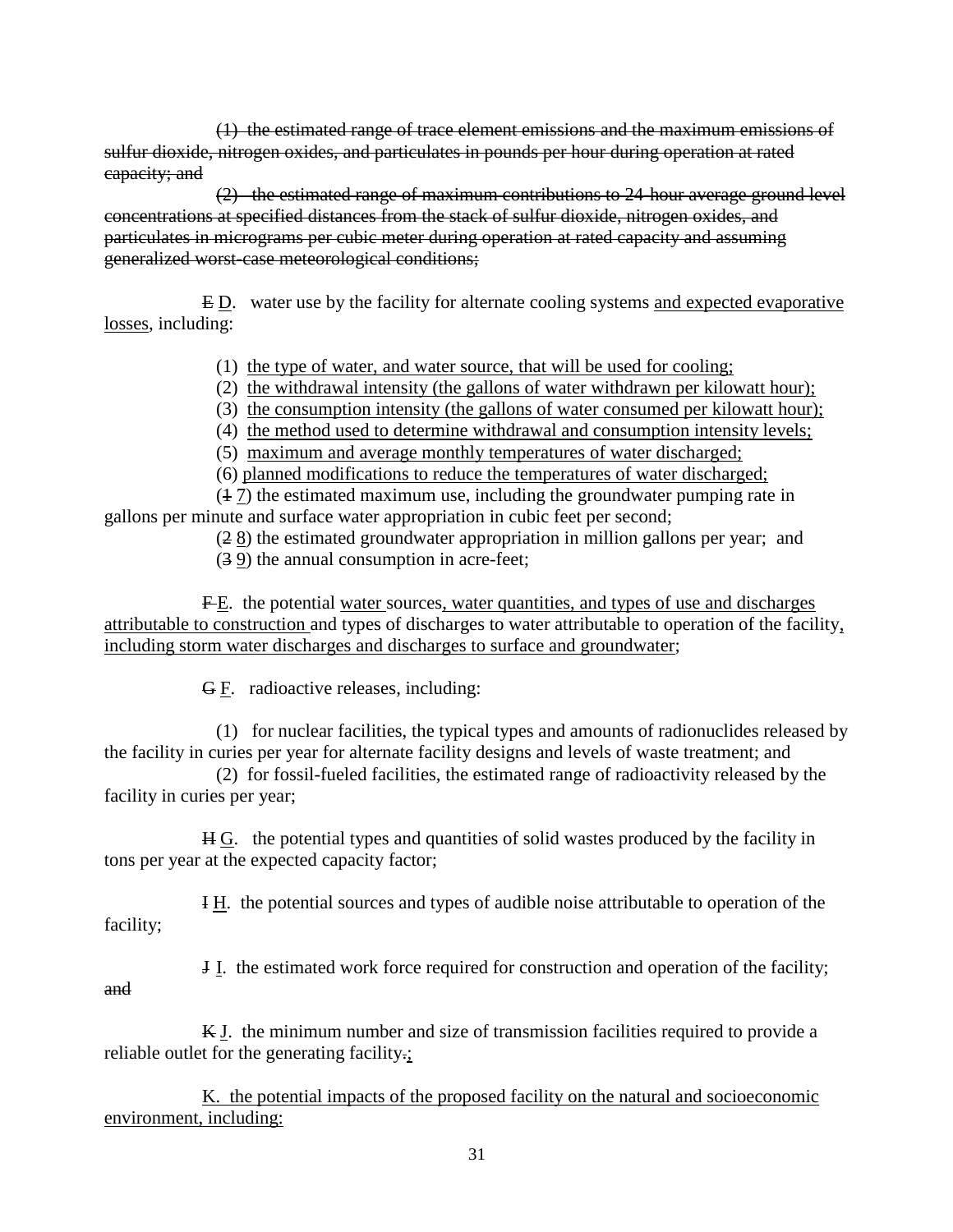(1) effects on human health and safety;

(2) effects on hydrological resources, including lakes, rivers, streams, wetlands, floodplains, watersheds, aquifers, and drinking water;

(3) effect on ecological resources, including endangered and protected species, species of special concern, wildlife, natural vegetation, biological diversity, and protected areas;

(4) effects on land use, including human settlement, historical, and cultural resources, recreation, conventional and organic agricultural production, and forestry; and

L. a list of other agency permits required for the project.

**Statutory Authority:** *MS s 216B.08; 216B.2421; 216B.243; 216C.10*

**History:** *L 1983 c 289 s 115*

**Posted:** *October 13, 2009*

### **7849.0330 TRANSMISSION FACILITIES.**

The applicant shall must provide data for each alternative that would involve construction of an LHVTL. The following information must be included:

A. for overhead transmission facilities:

(1) schematic diagrams that show the dimensions of the support structures and conductor configurations for each type of support structure that may be used;

(2) a discussion of the strength and distribution of the electric and magnetic fields attributable to the transmission facility, including the contribution of air ions if appropriate;

(3) a discussion of ozone and nitrogen oxide emissions attributable to the transmission facility;

(4) a discussion of radio and television interference attributable to the transmission; and

(5) a discussion of the characteristics and estimated maximum and typical levels of audible noise attributable to the transmission facilities;

B. for underground transmission facilities:

(1) the types and dimensions of the cable systems and associated facilities that would be used;

(2) the types and quantities of materials required for the cable system, including materials required for insulation and cooling of the cable; and

(3) the amount of heat released by the cable system in kilowatts per foot of cable length;

C. the estimated width of the right-of-way required for the transmission facility;

D. a description of construction practices for the transmission facility;

E. a description of operation and maintenance practices for the transmission facility;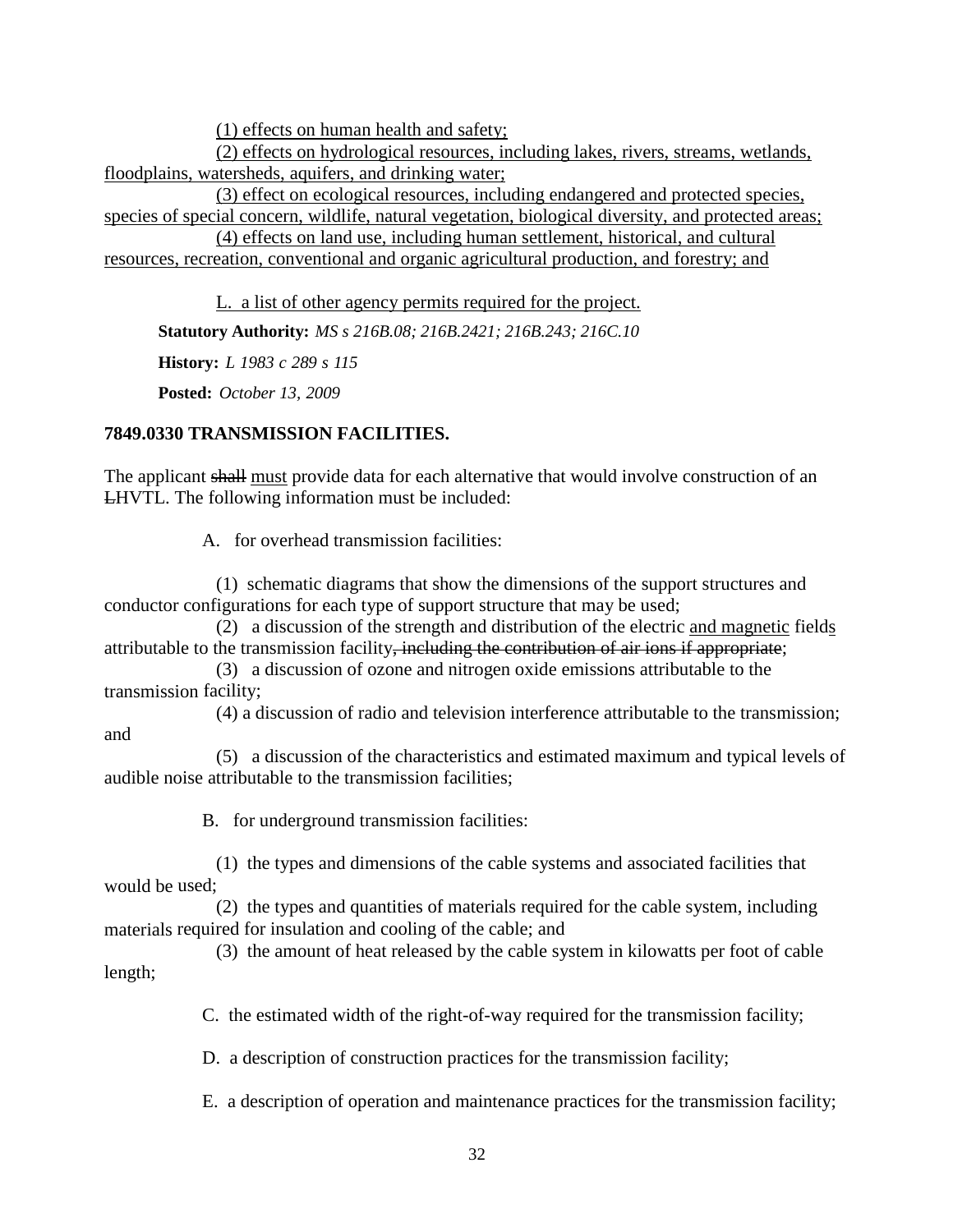F. the estimated work force required for construction and for operation and maintenance of the transmission facility; and

G. a narrative description of the major features of the region between the endpoints of the transmission facility. The region shall must encompass the likely area for routes between the endpoints. The description should emphasize the area within three miles of the endpoints. The following information shall must also be described provided where applicable:

(1) hydrologic features including lakes, rivers, streams, and wetlands; effects on human health and safety;

(2) natural vegetation and associated wildlife; effects on hydrological resources, such as lakes, rivers, streams, wetlands, floodplains, watersheds, aquifers, and drinking water;

(3) physiographic regions; and effects on ecological resources, including endangered and protected species, species of special concern, wildlife, natural vegetation, biological diversity and protected areas;

(4) land-use types, including human settlement, recreation, agricultural production, forestry production, and mineral extraction; and.

H. a list of other agency permits required for the project. **Statutory Authority:** *MS s 216A.05; 216B.08; 216B.2421; 216B.243; 216C.10* **History:** *L 1983 c 289 s 115; 12 SR 2624* **Posted:** *October 13, 2009*

# **7849.0340 NO-FACILITY ALTERNATIVE.**

For each of the three levels of demand specified in part 7849.0300, tThe applicant shall must provide the following information for the alternative of no facility:

A. a description of the expected operation of existing and committed generating and transmission facilities;

B. a description of the changes in resource requirements and wastes produced by facilities discussed in response to item A, including:

- (1) the amount of land required;
- (2) induced traffic;
- (3) fuel requirements;
- (4) airborne emissions;
- (5) water appropriation and consumption;
- (6) discharges to water;
- (7) reject heat;
- (8) radioactive releases;
- (9) solid waste production;
- (10) audible noise; and
- (11) labor requirements; and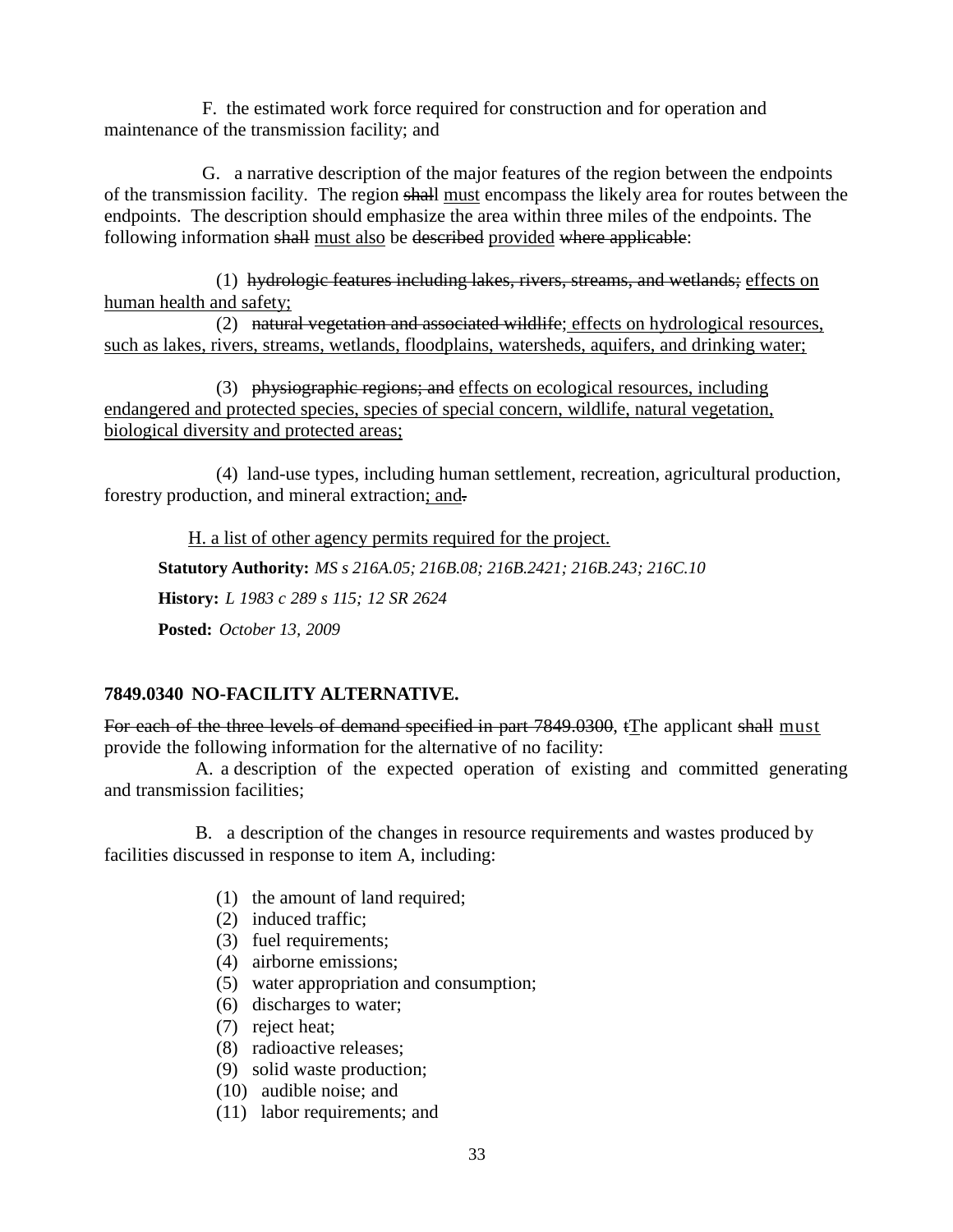C. a description of equipment and measures that may be used to reduce the environmental impact of the alternative of no facility.

**Statutory Authority:** *MS s 216A.05; 216B.08; 216B.2421; 216B.243; 216C.10* **History:** *L 1983 c 289 s 115; 12 SR 2624* **Posted:** *October 13, 2009*

### **NOTICE OF PROJECT CHANGES**

### **7849.0400 CERTIFICATE OF NEED CONDITIONS AND CHANGES.**

Subpart 1. **Authority of commission.** Issuance of a certificate of need may be made contingent upon modifications required by the commission. When an application is denied, the commission shall state the reasons for the denial.

Subp. 2. **Proposed changes in size, type, and timing, and ownership.** Changes proposed by The changes described in items A to E below, to a proposed facility not yet placed into service, are not subject to recertification by the commission. aAn applicant must, however, promptly report any one of the following changes to the commission: to the certified size, type, or timing of a proposed facility before the facility is placed in service must conform to the following provisions:

A. A delay of one year or less in the in-service date of a large generation or transmission facility previously certified by the commission is not subject to review by the commission.

B. A power plant capacity addition or subtraction smaller than the lesser of 80 megawatts or 20 percent of the capacity approved in a certificate of need issued by the commission does not require recertification.

C. A change in power plant ownership smaller than the lesser of 80 megawatts or 20 percent of the capacity approved in a certificate of need issued by the commission does not require recertification.

D. The applicant shall notify the commission as soon as it determines that a change described in item A, B, or C is imminent, detailing the reasons for the change.

ED. A large transmission line length addition or subtraction made as a result of the route length approved by the Minnesota Environmental Quality Board commission for projects previously certified does not require recertification.

F E. A design change required by another state agency in its permitting process for certified facilities is not subject to review by the commission, unless the change contradicts the basic type determination specified by the certificate of need.

G Subp. 3. **Change Requiring Application**. If a utility applies to the Minnesota Environmental Quality Board commission for a transmission line route that is not expected to meet the definition of LHVTL in part 7849.0010, but at some time in the routing process it becomes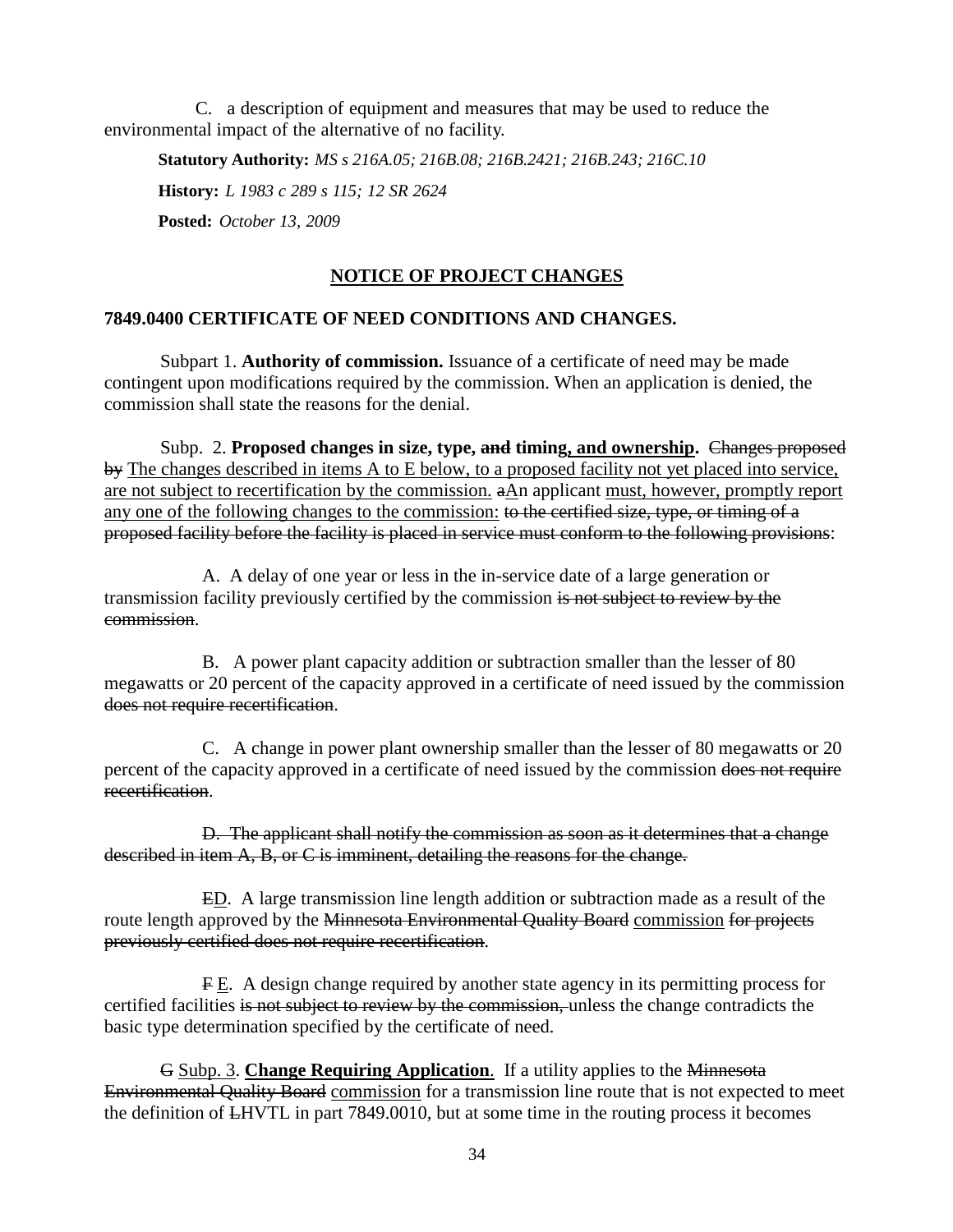apparent that the board commission may approve a route that meets the definition, the utility may apply for a certificate of need as soon as possible after that time. The length of a route is determined by measuring the length of its center line.

H Subp. 4. **Commission decision**. If an applicant determines that a change in size, type, timing, or ownership other than specified in this subpart 2 is necessary for a large generation or transmission facility previously certified by the commission, the applicant must inform the commission of the desired change and detail the reasons for the change. A copy of the applicant's submission to the commission must be sent to each intervenor person on the official service list in the certificate of need hearing proceeding on the facility. Intervenors Persons may comment on the proposed change within 15 days of being notified of the change. The commission shall must evaluate the reasons for and against the proposed change and, within 45 days of receipt of the request, promptly notify the applicant whether the change is acceptable without recertification. The commission shall must order further hearings if and only if it determines that the change, if known at the time of the need decision on the facility, could reasonably have resulted in a different decision under the criteria specified in part 7849.0120.

**Statutory Authority:** *MS s 216A.05; 216B.08; 216B.2421; 216B.243; 216C.10*

**History:** *L 1983 c 289 s 115; 12 SR 2624*

**Posted:** *October 13, 2009*

# **COMMENTS AND RECORD DEVELOPMENT**

# **7849.1000 APPLICABILITY AND SCOPE. NOTICE AND COMMENTS; PETITION TO INTERVENE.**

Subpart 1. **Applicability.** Parts 7849.1000 to 7849.2100 apply to any high voltage transmission line project or large electric power generating plant project for which a certificate of need or other need determination is required by the Public Utilities Commission under Minnesota Statutes, section 216B.243 or 216B.2425, and applicable rules.

Subp. 2. **Scope.** Parts 7849.1000 to 7849.2100 establish the requirements for the conduct of environmental review of proposed projects before the Public Utilities Commission for consideration of need pursuant to Minnesota Statutes, section 216B.243 or 216B.2425, and applicable rules. Additional review at the permitting stage is required under parts 7850.1000 to 7850.5600.

**Statutory Authority:** *MS s 116D.04* **History:** *28 SR 951; L 2005 c 97 art 3 s 19* **Posted:** *October 13, 2009*

Subpart 1. **Publication in State Register**. The commission shall publish notice of the certificate of need filing in the State Register.

Subp. 2. **Comment period**. The commission must request comments on the procedural treatment of the filing. Initial comments must be filed within 21 days of the notice and reply comments must be filed within 14 days of the expiration of the initial comment period. Notice of the comment period must be sent to the following: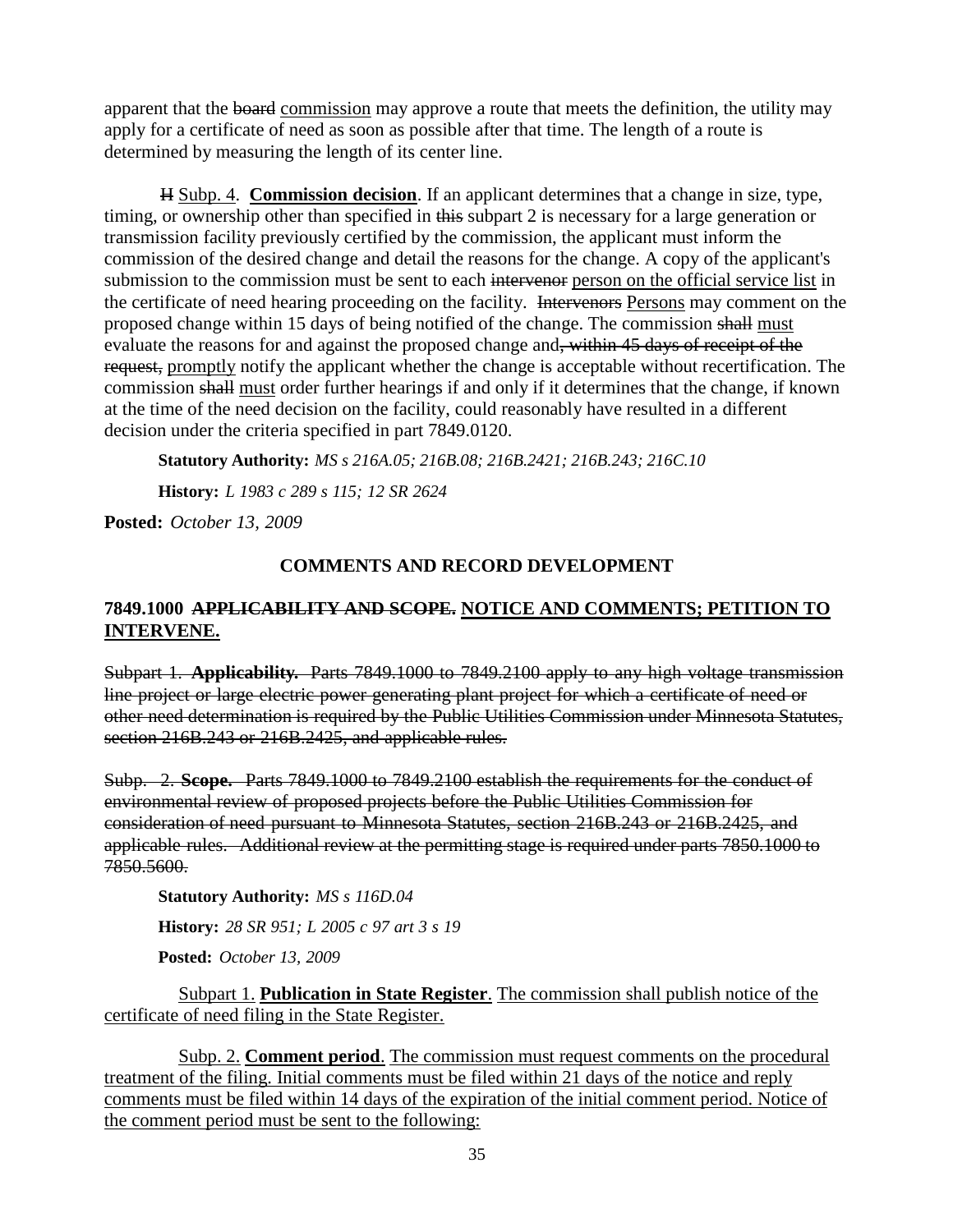A. the project contact list;

B. the public agency contact list; and

C. the local and tribal government contact list.

Subp. 3. **Petition to intervene**. A petition to intervene is governed by part 7829.2500, subp. 8.

Subp. 4. **Process Schedule.** Upon receipt of a certificate of need application, commission staff must consult with the department and the applicant to set a proposed schedule for completing the certificate of need process within applicable statutory deadlines and must make the schedule available in the commission's electronic filing system. If an application includes a request by the applicant that joint proceedings on be held on multiple applications filed under chapters 7849 and 7850, the commission must set a process schedule at the time the commission determines whether to hold joint proceedings under rule part 7850.2140.

### **7849.1100 DEFINITIONS RECORD DEVELOPMENT.**

Subpart 1. **Scope.** For the purposes of parts 7849.1000 to 7849.2100, the following terms and abbreviations have the meanings given them.

Subp. 2. **Associated facilities.** "Associated facilities" means buildings, equipment, and other physical structures that are necessary to the operation of a large electric power generating plant or a high voltage transmission line.

Subp. 3. **Commissioner.** "Commissioner" means the person who is the commissioner of the Department of Commerce.

Subp. 4. **Environmental report.** "Environmental report" means a written document that describes the human and environmental impacts of a proposed large electric power generating plant or high voltage transmission line and alternatives to the project and methods to mitigate anticipated adverse impacts.

Subp. 5. **High voltage transmission line or HVTL.** "High voltage transmission line" or "HVTL" means any high voltage transmission line with a capacity of 200 kilovolts or more and any high voltage transmission line with a capacity of 100 kilovolts or more with more than ten miles of its length in Minnesota or that crosses a state line.

Subp. 6. **Large electric power generating plant or LEPGP.** "Large electric power generating plant" or "LEPGP" means any electric power generating plant or combination of plants at a single site with a combined capacity of 50,000 kilowatts or more and transmission lines directly associated with the plant that are necessary to interconnect the plant to the transmission system.

Subp. 7. **Mail.** "Mail" means either the United States mail or electronic mail by e-mail.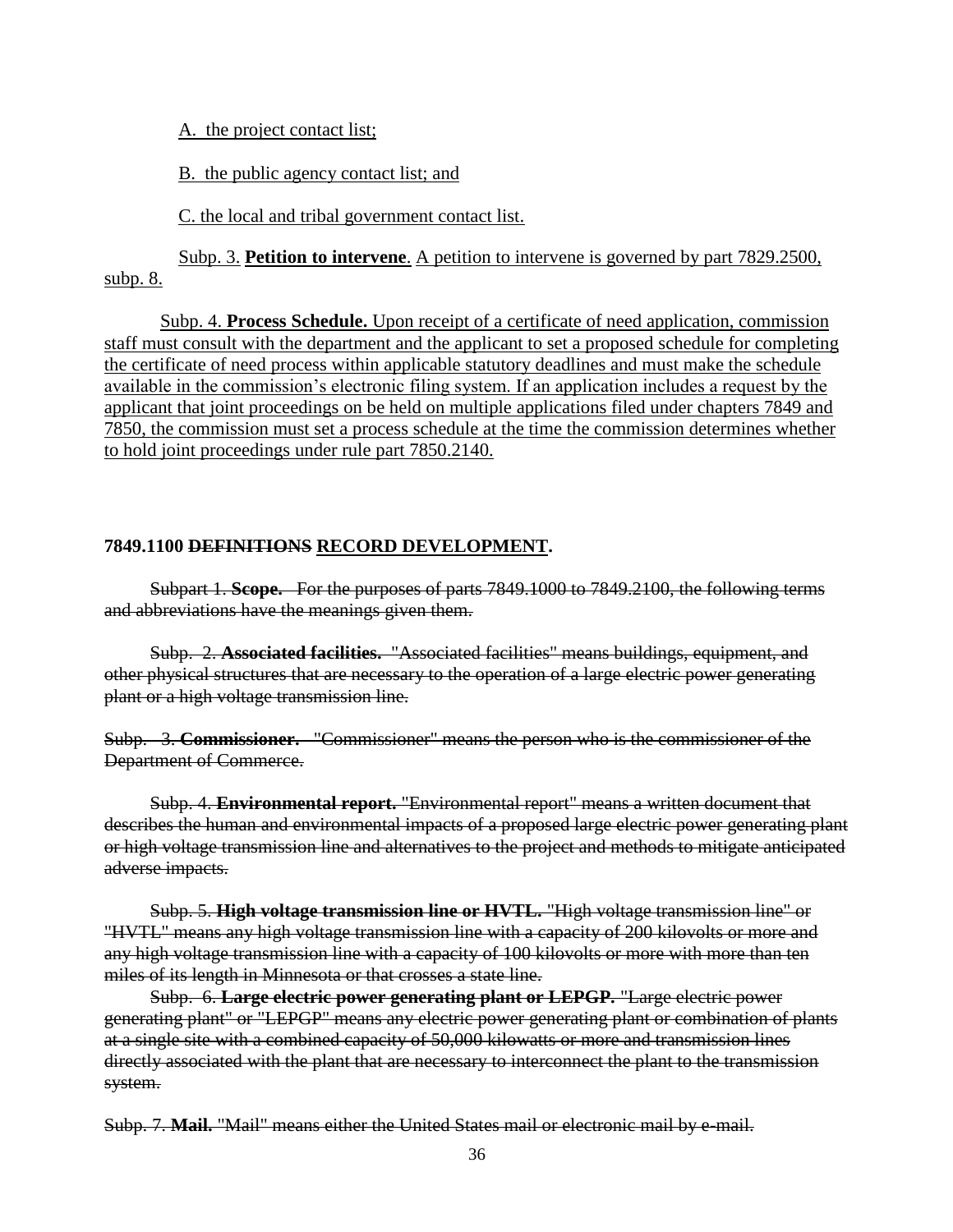Subp. 8. **Public Utilities Commission or PUC.** "Public Utilities Commission" or "PUC" means the Minnesota Public Utilities Commission.

After the close of reply comments under part 7849.1000, subpart 1, the commission must determine whether to refer the case to the office of administrative hearings for contested case proceedings under rule part 7829.1000 or whether to develop the record using the Commission's informal comment and reply process under rule part 7829.1200.

**Statutory Authority:** *MS s 116D.04* **History:** *28 SR 951; L 2005 c 97 art 3 s 19* **Posted:** *October 13, 2009*

### **ENVIRONMENTAL REPORT PROCESS**

#### **7849.1200 ENVIRONMENTAL REPORT.**

The commissioner of the Department of Commerce shall prepare an environmental report on a proposed high voltage transmission line or a proposed large electric power generating plant at the need stage. The environmental report must contain information on the human and environmental impacts of the proposed project associated with the size, type, and timing of the project, system configurations, and voltage. The environmental report must also contain information on alternatives to the proposed project and shall address mitigating measures for anticipated adverse impacts. The commissioner department shall must be responsible for the completeness and accuracy of all information in the environmental report.

**Statutory Authority:** *MS s 116D.04* **History:** *28 SR 951; L 2005 c 97 art 3 s 19* **Posted:** *October 13, 2009*

#### **7849.1300 INFORMATION REQUIRED FOR ENVIRONMENTAL REVIEW.**

Subpart 1. **Certificate of need application.** A person who submits an application to the Public Utilities Commission for a certificate of need for a LEPGP or a HVTL pursuant to Minnesota Statutes, section 216B.243, shall at the same time submit a copy of the application and all accompanying materials required by the PUC to the commissioner of the Department of Commerce. The person shall provide the commissioner with an electronic version of the application suitable for posting on the commissioner's Web page.

Subp. 2. **Transmission projects report.** A person who submits a transmission projects report to the Public Utilities Commission with a request for certification of a high voltage transmission line pursuant to Minnesota Statutes, section 216B.2425, shall at the same time submit a copy of the report and all accompanying materials required by the PUC Commission to the commissioner of the Department of Commerce. The person shall provide the commissioner with an electronic version of the report suitable for posting on the commissioner's Web page.

**Statutory Authority:** *MS s 116D.04*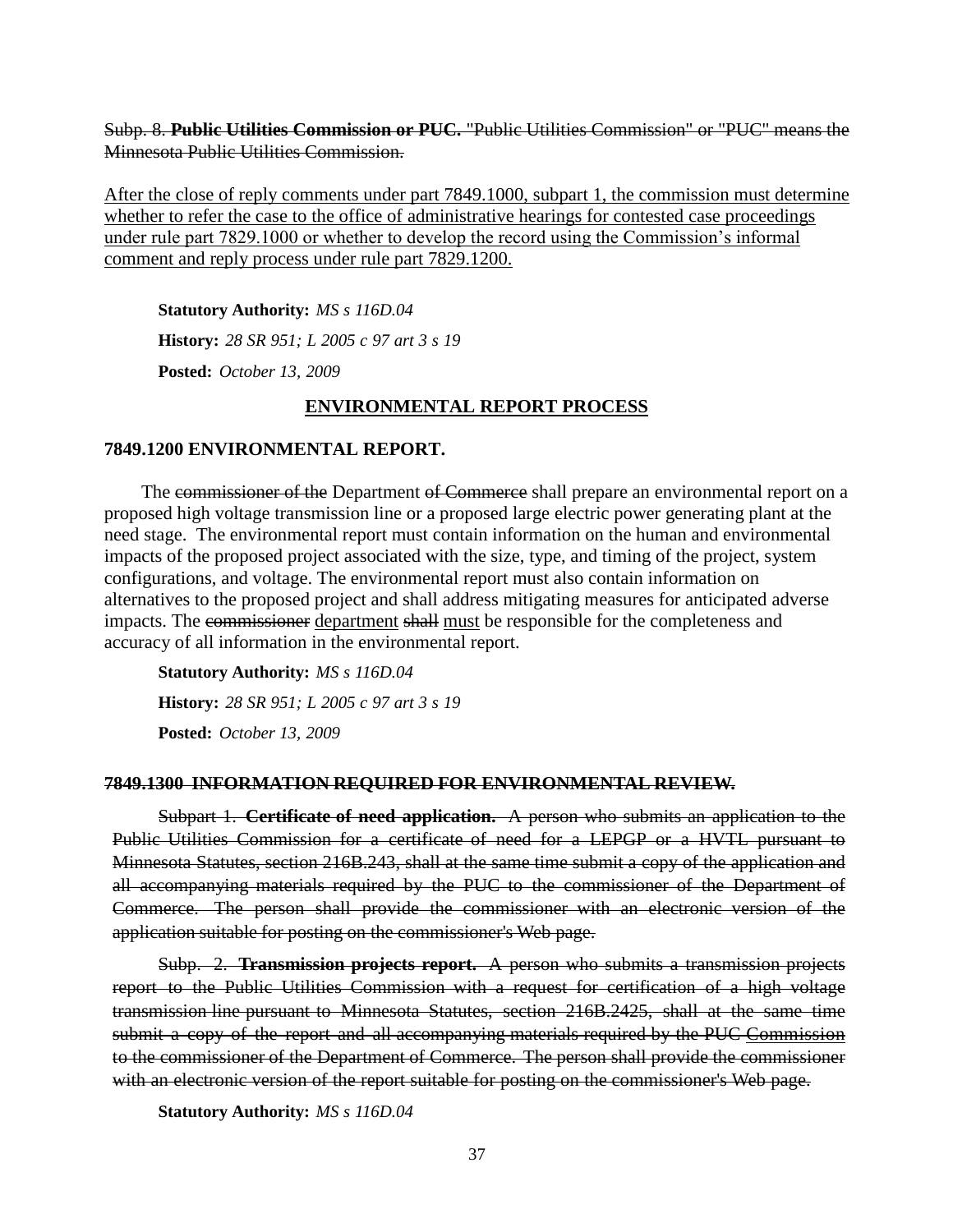**History:** *28 SR 951; L 2005 c 97 art 3 s 19*

**Posted:** *October 13, 2009*

### **7849.1400 PROCESS FOR ENVIRONMENTAL REPORT PREPARATION.**

Subpart 1. **Notice to interested persons.** Upon receipt of an application for a certificate of need or receipt of a transmission projects report seeking certification of a high voltage transmission line, the commissioner of the Department of Commerce shall provide notice to interested persons of the pending project. Notice must be mailed to the following persons:

> A. those persons on the commissioner's list maintained pursuant to part 7850.2100;

B. those persons on the general service list maintained by the applicant pursuant to part 7829.0600;

C. those persons on any service list maintained by the Public Utilities Commission for the proceeding;

D. those persons who are required to be given notice of the certificate of need application or the transmission projects report under rules of the Public Utilities Commission;

E. local governmental officials in the area of the proposed project; and

F. those persons who own property adjacent to any site or within any route identified by the applicant as a preferred location for the project or as a site or route under serious consideration by the applicant if such sites or routes are known to the applicant.

Subp. 2. **Content of notice.** The notice required by subpart 1 must contain the following information:

A. a description of the proposed project, including possible sites or routes if known;

B. a statement that authorization from the Public Utilities Commission to construct the facility has been applied for and a description of the PUC process, including a statement that the PUC proceeding is the only proceeding in which the no-build alternative and the size, type, timing, system configuration, and voltage will be considered;

C. a statement that the commissioner of the Department of Commerce will prepare an environmental report on the project and a description of the process for preparation of the report;

D. a statement that a public meeting will be held by the commissioner and the date and place of the meeting, a statement that the public will have an opportunity to ask questions about the project and to suggest alternatives and impacts to address in the environmental report, and a statement explaining the purpose of the public meeting;

E. a statement informing the public of where copies of the pertinent information may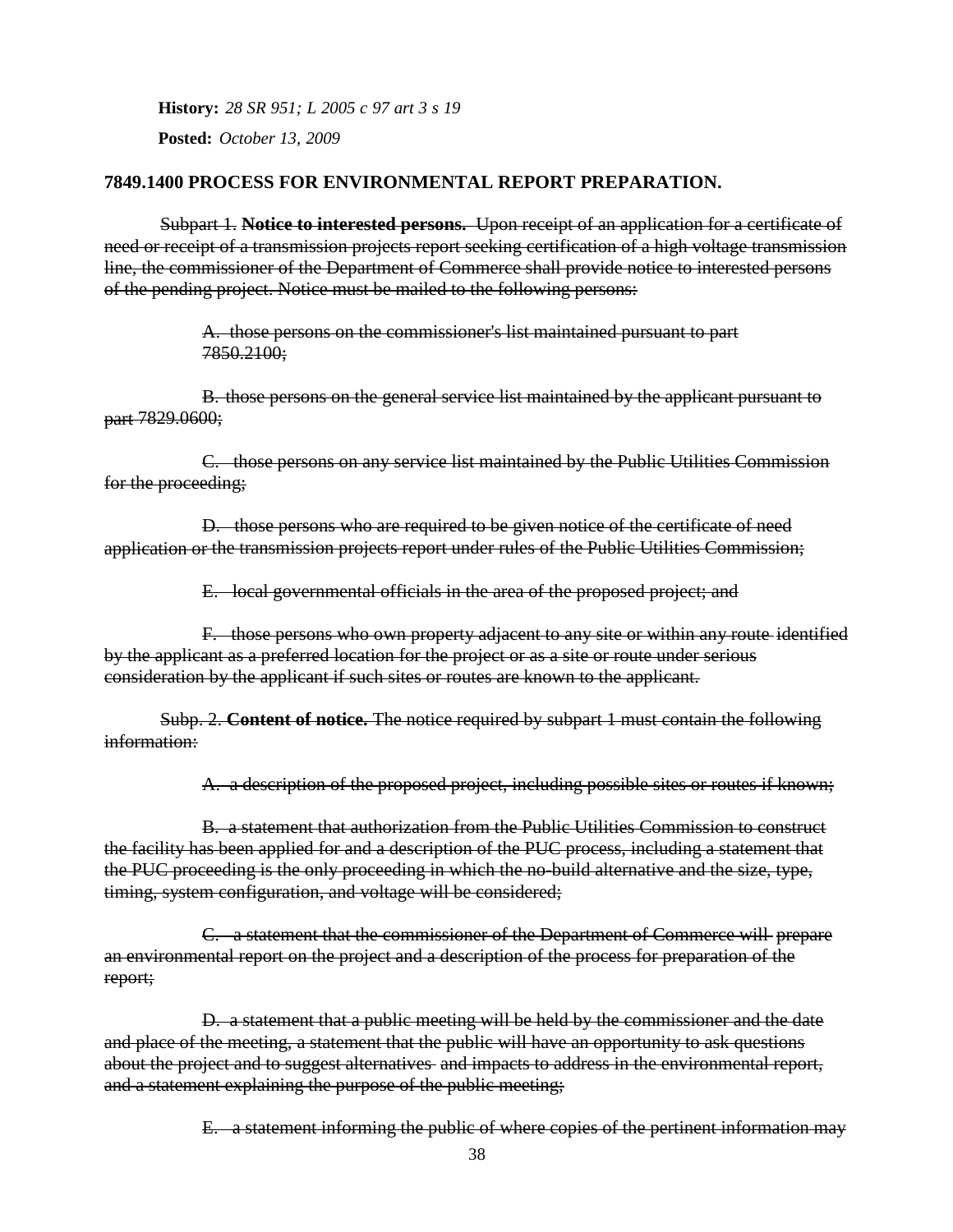be reviewed and copies obtained;

F. a statement indicating whether the project proposer may exercise the power of eminent domain to acquire the land necessary for the project and the basis for such authority; and

G. a statement describing the manner in which an interested person can add the person's name to the mailing list for future notices.

Subpart. 3 1. **Public meeting.** The commissioner of the Department of Commerce commission and the department shall-must hold a public information and scoping meeting within 40 days after receipt of on an application for a certificate of need or receipt of a transmission projects report seeking certification of a high voltage transmission line consistent with the process schedule.

Subp. 2. **Meeting notice.** Notice of the public information and scoping meeting must be given as follows:

A. At least 15 days prior to the meeting, the commissioner commission must mail notice of the public information and scoping meeting to the following:

(1) the project contact list;

(2) the public agency contact list;

(3) the landowner list; and

(4) the local and tribal government contact list. who is reasonably likely to be affected by the proposed project.

B. The commissioner applicant shall also must publish notice of the meeting in a newspaper of local circulation, or in a newspaper used to publish legal notices in an affected township in the area at least ten days before the meeting 30 days prior to the meeting and again 14 days prior to the meeting. The commissioner department shall must also publish notice of the meeting in the EQB Monitor and shall must post the notice on the commissioner department's Web page. The commission must post the notice of the meeting on the commission's Web site.

Subpart. 4 3. **Conduct of public information and scoping meeting.** The public meeting must be held in a location that is convenient for persons who live near a proposed project. The commissioner shall must make available at the public meeting a copy of the certificate of need application or transmission projects report. The commissioner department's staff shall must explain the process for preparation of the environmental report. At the public meeting, the public must be afforded an opportunity to ask questions and present comments and to suggest alternatives and possible impacts to be evaluated in the environmental report. The commissioner commission shall must keep an audio recording of the meeting. The commissioner shall provide at least 20 days from the day of the public meeting for the public to submit written comments regarding the proposed project.

Subp. 5 4. **Applicant role.** The applicant shall must provide representatives at the public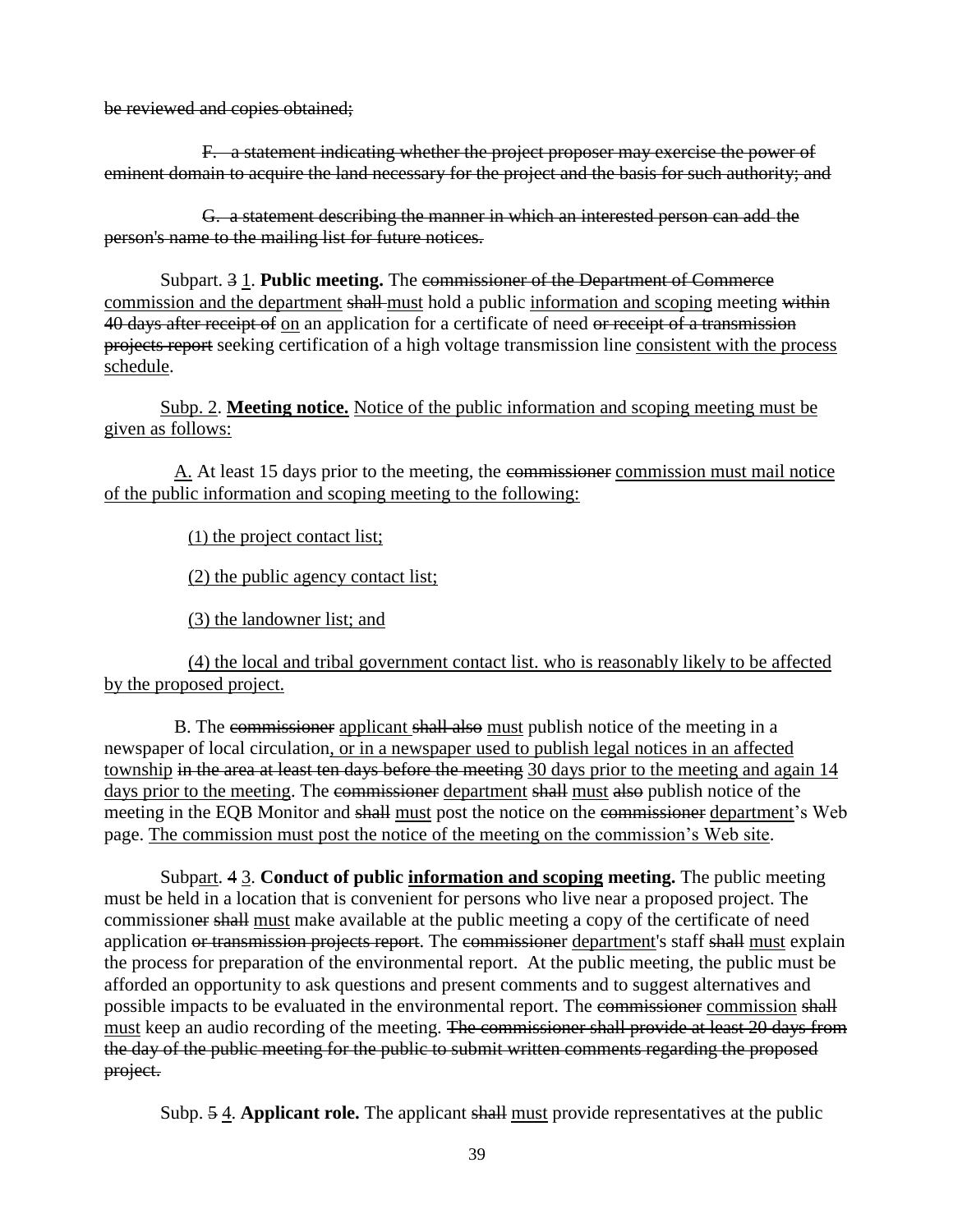meeting who can respond to questions about the proposed project.

Subp. 6 5. **Alternatives and impacts. Scoping process.** The department must provide the public with an opportunity to participate in the development of the scope of the environmental report. A person desiring that a particular alternative to the proposed project or a possible adverse impact of the project be considered in the environmental report shall must identify the alternative or impact to be included, provide an explanation of why the alternative or impact should be included in the environmental report, and submit all supporting information the person wants the commissioner department to consider. The commissioner department shall must provide the applicant with an opportunity to respond to each request that is filed.

**Subp. 6. Comment period.** The department must provide at least 20 days from the day of the public meeting for the public to submit written comments regarding the proposed project. The commissioner shall include in the environmental report any alternative or impact identified by the PUC for inclusion.

**Subp. 7. Department analysis.** The commissioner department may exclude from analysis any alternative that does not meet the underlying need for or purpose of the project or that is not likely to have any significant environmental benefit compared to the project as proposed, or if another alternative that will be analyzed is likely to have similar environmental benefits with substantially less adverse economic, employment, or sociological impacts than the suggested alternative. The department's analysis must state the reasons for excluding an alternative.

## **7849.1410 NOTICE TO COMMISSION.**

The department must notify the commission, prior to filing its scoping decision under part 7849.1425 below, of the alternatives the department intends to include in the scope of the environmental report. Commission consideration of the department's proposed alternatives must be completed by the time of the commission's decision on record development under part 7849.1100. The department must include in the scope of the EIS any alternative identified by the commission.

## **7849.1425 SCOPING DECISION**

Subp. 7 1. **Commissioner Scoping decision.** Within ten twenty days after close of the public comment period, the commissioner department shall must issue an order the scoping decision determining the following:

A. the alternatives to be addressed in the environmental report, including the alternatives required by part 7849.1500, subpart 1, item B;

- B. the specific potential impacts to be addressed;
- C. the schedule for completion of the environmental report; and
- D. other matters issues to be included addressed in the environmental report.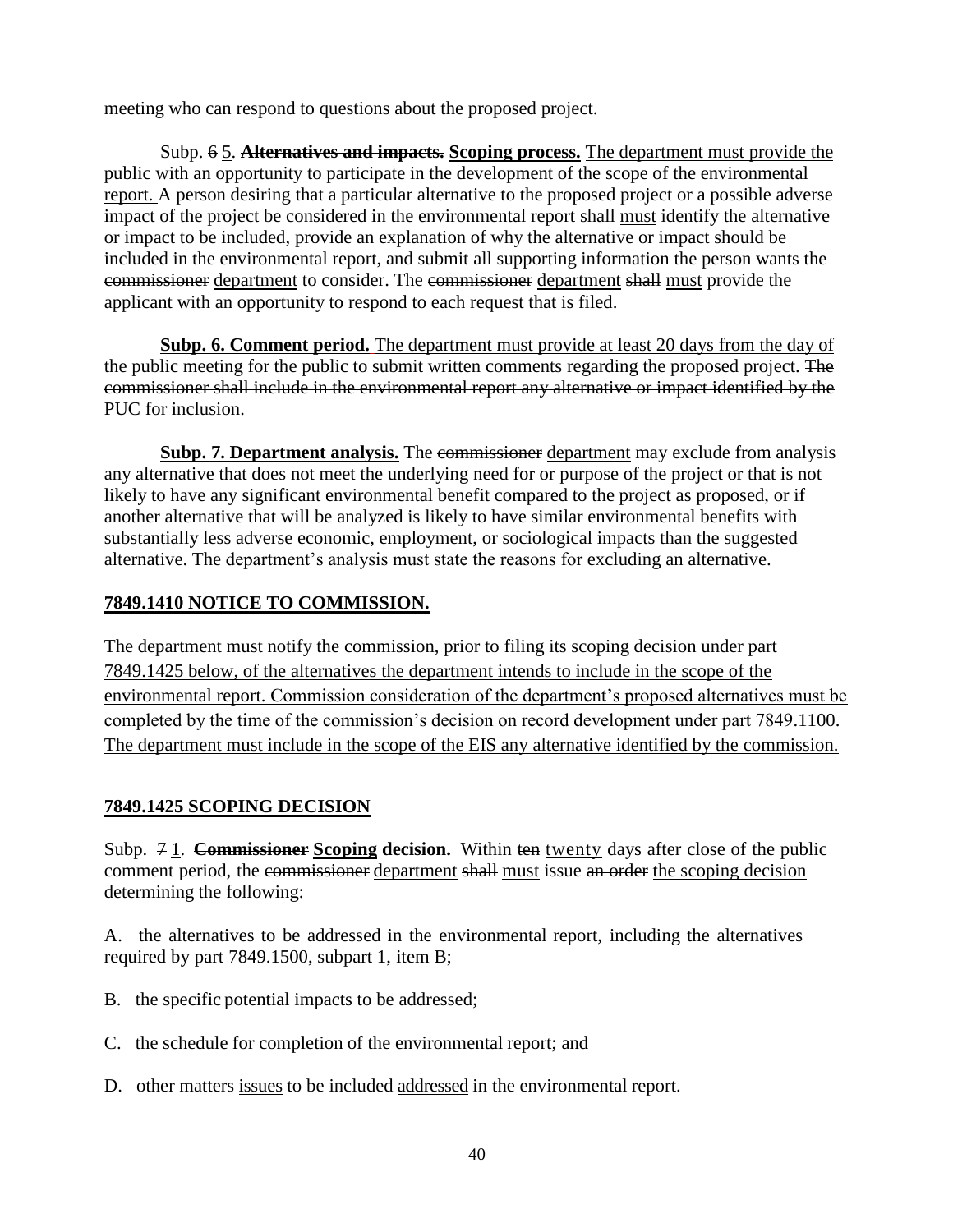Once the commissioner department has issued an order a scoping decision establishing the matters to be evaluated in the environmental report, the order decision must not be changed except upon a decision by unless the commissioner department determines that substantial changes have been made in the project or substantial new information has arisen significantly affecting the potential environmental effects of the project or the availability of reasonable alternatives. The commissioner may elect to bring any decisions regarding what should be included in the environmental report to the next regularly scheduled meeting or a special meeting.

Subp. 8 2. **Notice of decision.** At the time of the commissioner's decision, the commissioner shall mail the order to those persons who have requested to be notified. Any person may request to bring the matter of what alternatives or impacts to include in the environmental report to the commissioner in accordance with part 4405.0600, subpart 5. Such request shall be filed in writing with the commissioner within ten days of the commissioner's decision. A request to bring the matter to the commissioner shall not preclude the commissioner from beginning preparation of the environmental report in accordance with the commissioner's decision.

The department must file a copy of its scoping decision with the commission, and mail a copy to the project contact list and the public agency contact list.

## **7849.1500 ENVIRONMENTAL REPORT CONTENT.**

Subpart 1. **Content of environmental report.** The environmental report must include the items described in items A to H.

A. A general description of the proposed project and associated facilities.

B. A general description of the alternatives to the proposed project that are addressed. Alternatives shall must include any one or combination of the following: the no-build alternative, demand side management, purchased power, facilities of a different size, type, or configuration, or using a different energy source than the source proposed by the applicant, upgrading of existing facilities, generation rather than transmission if a high voltage transmission line is proposed, transmission rather than generation if a large electric power generating plant is proposed, use of renewable energy sources, distributed generation, and those alternatives identified in the scoping process or by the commissioner of the Department of Commerce.

C. An analysis of the human and environmental impacts of a project of the type proposed and of the alternatives identified.

D. An analysis of the potential impacts that are project specific.

E. An analysis of mitigative measures that could reasonably be implemented to eliminate or minimize any adverse impacts identified for the proposed project and each alternative analyzed.

F. An analysis of the feasibility and availability of each alternative considered.

G. A list of permits required for the project.

H. A discussion of other matters identified by the commissioner department.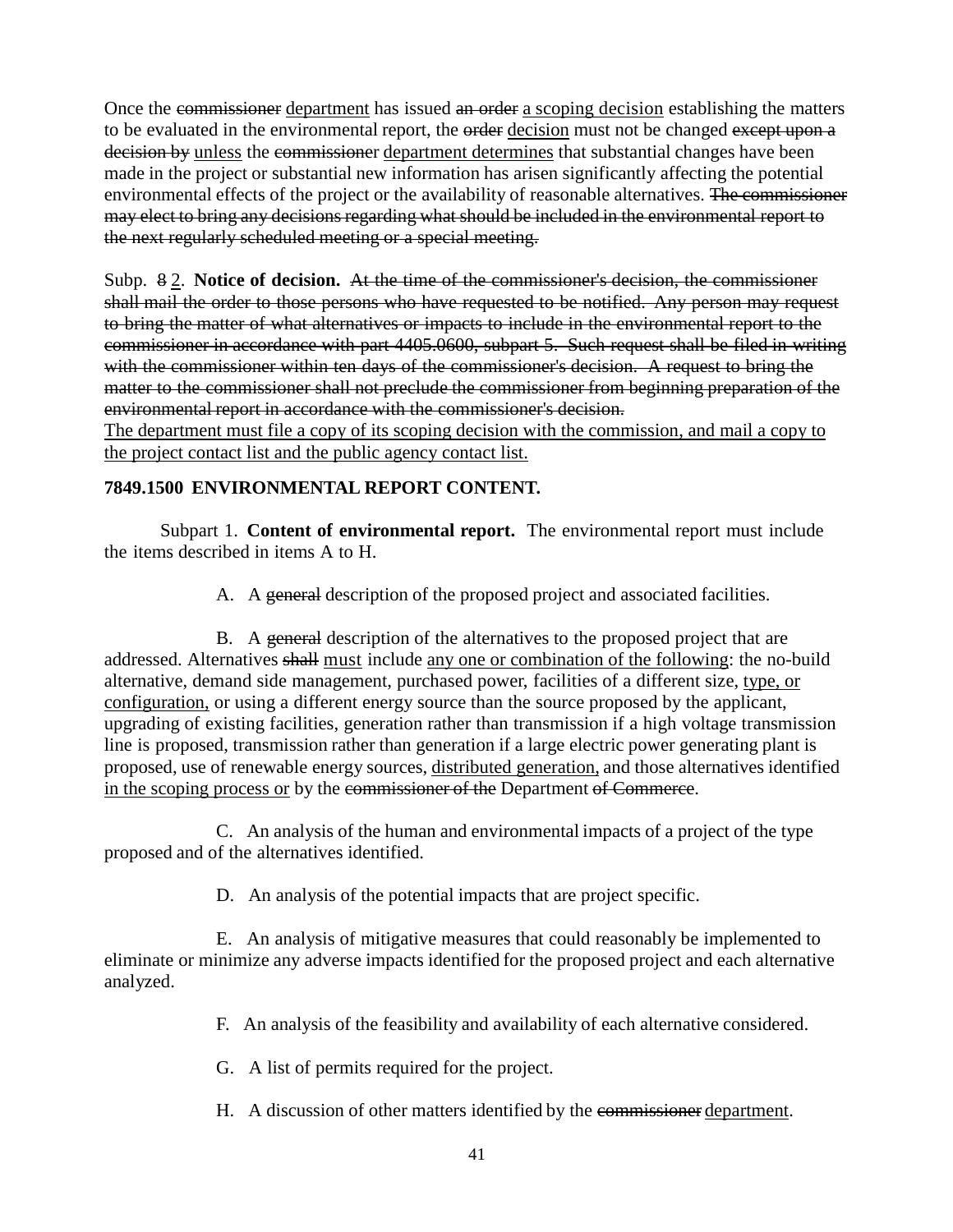Subp. 2. **Impacts of power plants.** At a minimum, the commissioner department shall must address in the environmental report the following impacts for any large electric power generating plant and associated facilities:

A. the anticipated emissions of the following pollutants expressed as an annual amount at the maximum rated capacity of the project and as an amount produced per kilowatt hour and the calculations performed to determine the emissions: sulfur dioxide, nitrogen oxides, carbon dioxide, mercury, and particulate matter, including particulate matter under 2.5 microns in diameter all criteria pollutants, hazardous air pollutants, volatile organic compounds, and other air emissions regulated under state or federal law;

B. the anticipated emissions of any hazardous air pollutants and volatile organic compounds greenhouse gas emissions;

C. the anticipated contribution of the project to impairment of visibility, within a 50 mile radius of the plant including regional haze, as governed by state and federal law;

D. the anticipated contribution of the project to the formation of ozone expressed as reactive organic gases. Reactive organic gases are chemicals that are precursors necessary to the formation of ground-level ozone;

E. the availability of the source of fuel for the project, the amount required annually, and the method of transportation to get the fuel to the plant;

F. associated facilities required to transmit the electricity to customers;

G. the anticipated amount of water that will be appropriated to operate the plant, and the source of the water, if known and measurements or estimates of evaporative losses;

H. the potential wastewater streams and the types of discharges associated with such a project including stormwater discharges, discharges to surface and groundwater and, potential impacts of a thermal discharge;

I. the types and amounts of solid and hazardous wastes generated by such a project, including an analysis of what contaminants may be found in the ash and where the ash might be sent for disposal or reuse; and

J. the anticipated noise impacts of a project, including the distance to the closest receptor where state noise standards can still be met.

K. the potential impacts of the proposed facility on the natural and socioeconomic environment, including:

(1) effects on human health and safety;

(2) effects on hydrological resources, including lakes, rivers, streams, wetlands, floodplains, watersheds, aquifers, and drinking water;

(3) effect on ecological resources, including endangered and protected species,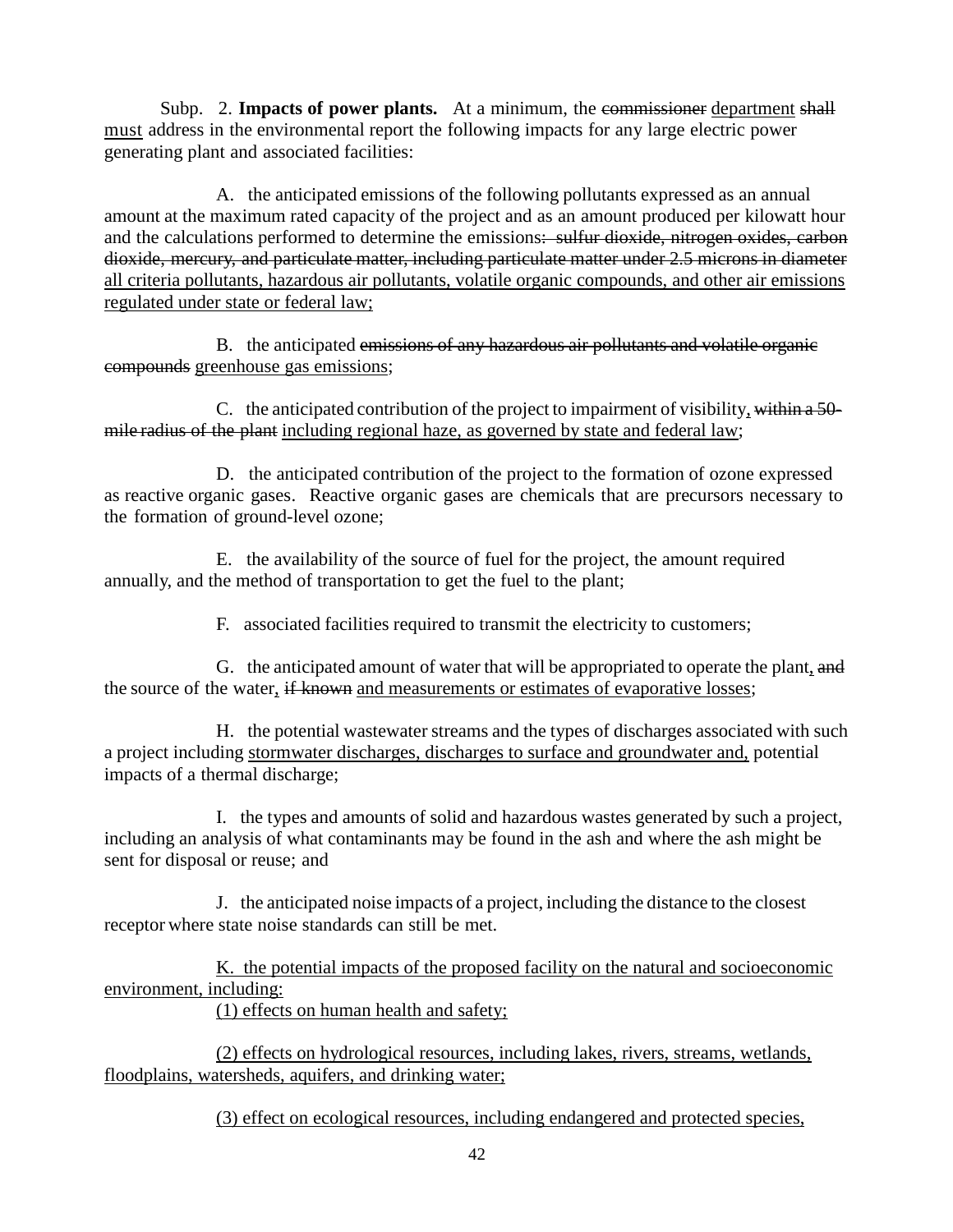species of special concern, wildlife, natural vegetation, biological diversity, and protected areas;

(4) effects on land use, including human settlement, historical, and cultural resources, recreation, conventional and organic agricultural production, and forestry.

Subp. 3. **Impacts of high voltage transmission lines.** At a minimum, the commissioner department shall address in the environmental report the following impacts for any high voltage transmission line and associated facilities:

A. the typical right-of-way required for construction of a transmission line;

B. the anticipated size and type of structures required for a line;

C. the electric and magnetic fields usually associated with a line;

- D. the anticipated noise impacts of the transmission line; and
- E. the anticipated visual impacts of the transmission line; and.

F. the potential impacts of the proposed facility on the natural and socioeconomic environment, including:

(1) on human health and safety;

(2) on hydrological resources, including lakes, rivers, streams, wetlands, floodplains, watersheds, aquifers, and drinking water;

(3) on ecological resources, including endangered and protected species, species of special concern, wildlife, natural vegetation, biological diversity, and protected areas;

(4) on land use, including human settlement, historical, and cultural resources, recreation, conventional and organic agricultural production, and forestry.

Subp. 4. **Incorporation of information.** In preparing an environmental report, the commissioner may incorporate information and data from other documents in accordance with part 4410.2400.

**Statutory Authority:** *MS s 116D.04* **History:** *28 SR 951; L 2005 c 97 art 3 s 19* **Posted:** *October 13, 2009*

## **7849.1525. ENVIRONMENTAL REPORT; FILING.**

Subpart. 9 1. **Time frame for completion of environmental report.** The commissioner department shall must complete the environmental report in accordance with the process schedule determined by the commissioner. In establishing the schedule for completion of the environmental report, the commissioner department shall must take into account any applicable statutory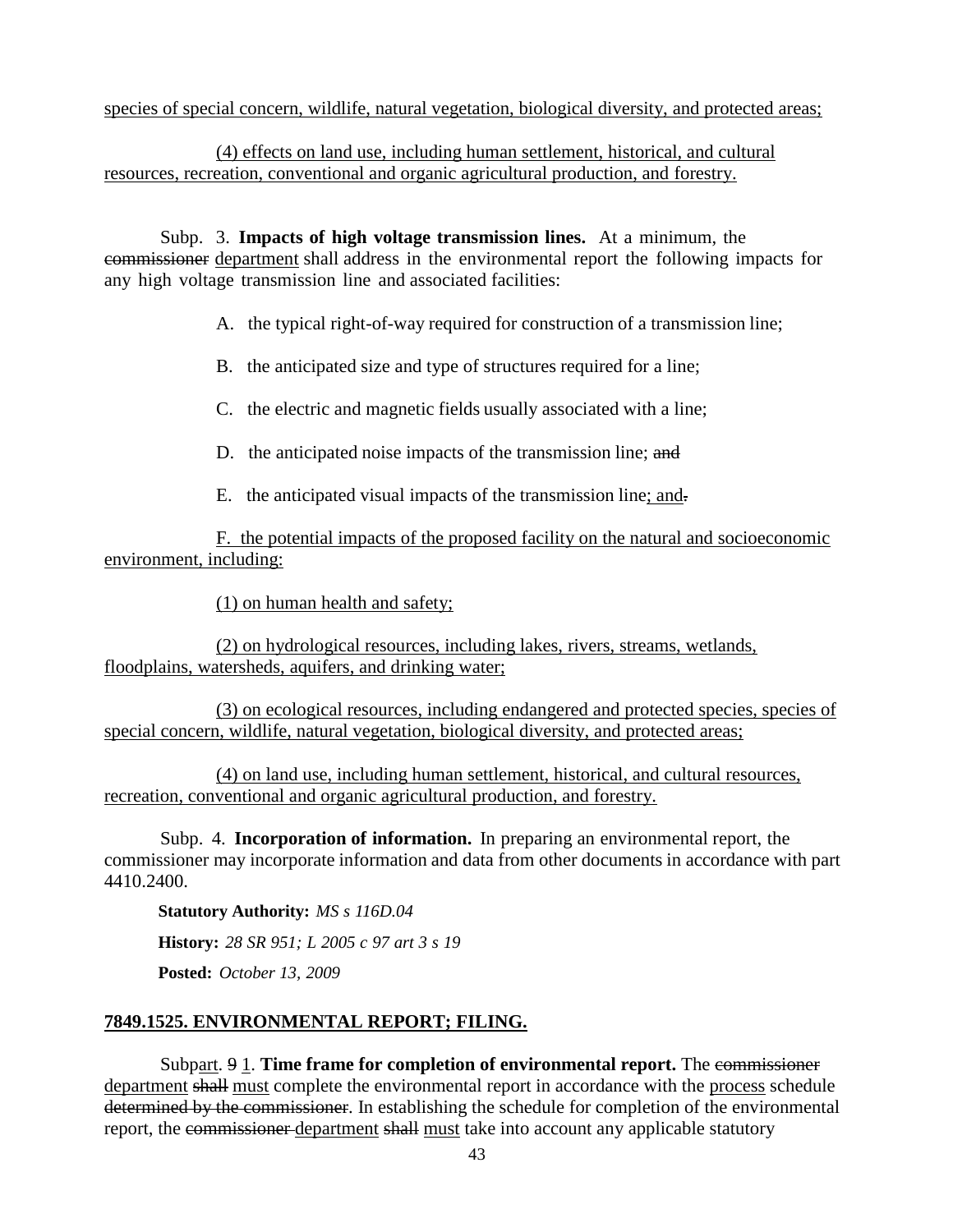deadlines, the number and complexity of the alternatives and impacts to be addressed, and the interests of the public, the applicant, the PUC commission, the commissioner department, and other state agencies. The commissioner department shall must complete the environmental report within four months of submission of the information required by part 7849.1300. If the PUC should determine that an initial certificate of need application or transmission projects report is incomplete, the commissioner's schedule shall be extended accordingly.

Subp. 10 2. **Notification of availability of environmental report.** Upon completion of the environmental report, the commissioner department shall must publish notice in the EQB Monitor, file of the availability of the environmental report with the commission, and mail notice of the availability of the document to those persons who have requested to be notified the project contact list, the public agency contact list, the landowner list, and the local and tribal government list. The commissioner department shall must provide a copy of the document to the PUC and to any other public agency with authority to permit or approve the proposed project. The commissioner department shall must post the environmental report on the agency's Web page.

# **7849.1530. PUBLIC COMMENTS.**

The department's notice of availability of the environmental report must include a statement inviting interested persons to comment on the report within 10 days.

## **7849.1550 PUBLIC HEARING.**

Subpart 1. **Public hearing.** After the department files the environmental report, the commission must hold a public hearing designed to encourage members of the public to express their views and comment on the application, as required under Minnesota Statutes, section 216B.243, subdivision 4.

Subp. 2. **Public hearing notice.** Notice of the hearing must be coordinated with the administrative law judge. The notice must include the time, date, and location of each hearing.

Subp. 3. **Notice recipients.** The notice must be sent to the project contact list, the public agency contact list, the landowner list, and the local and tribal government contact list.

Subp. 3 4. **Newspaper notice.** The applicant must publish notice of the public hearing in a legal newspaper of general circulation in the county in which the public hearing is to be held. The notice must be published at least 10 days before the date of the public hearing. The applicant must file a copy of the affidavit of publication with the commission within five days of receiving the affidavit.

# **7849.1600 AGENCY ASSISTANCE AND FILING OF AGENCY COMMENTS.**

The commissioner of the Department of Commerce may request another state agency to assist in the preparation of an environmental report. Upon request, another state agency shall must provide in a timely manner any unprivileged data or information to which it has reasonable access concerning the matters to be addressed in the environmental report and shall must assist in the preparation of the environmental report when the agency has special expertise or access to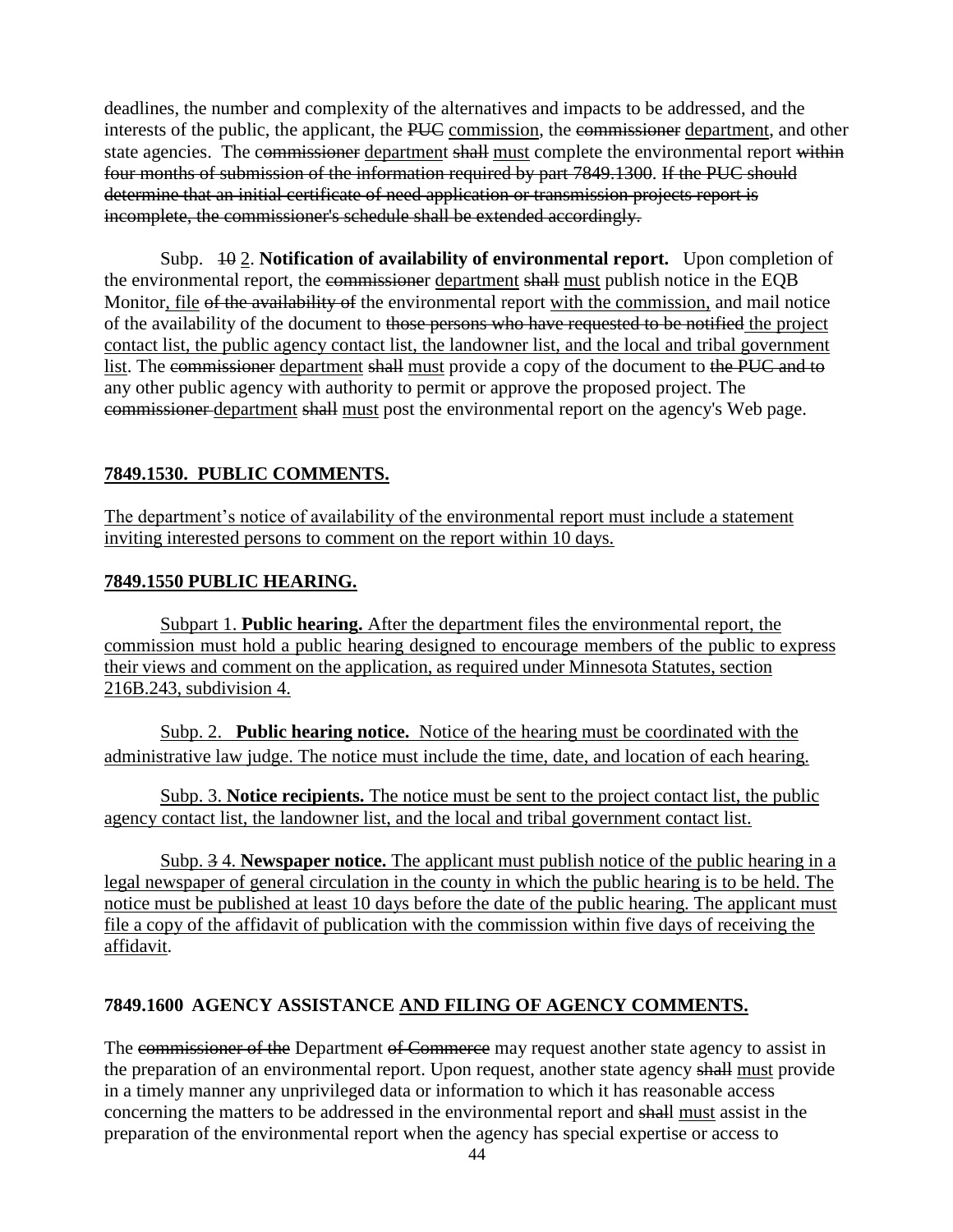information. Comments filed into the commission's electronic filing system by the department or the commission on behalf of another state or a federal agency must appear as "on behalf of" the agency that authored the comments.

**Statutory Authority:** *MS s 116D.04* **History:** *28 SR 951; L 2005 c 97 art 3 s 19* **Posted:** *October 13, 2009*

### **7849.1700 APPLICANT ASSISTANCE.**

The commissioner of the Department of Commerce may request the applicant for a certificate of need or for certification of a HVTL to assist in the preparation of an environmental report. Upon request, the applicant shall must provide in a timely manner any unprivileged data or information to which it has reasonable access and which will aid in the expeditious completion of the environmental report.

**Statutory Authority:** *MS s 116D.04* **History:** *28 SR 951; L 2005 c 97 art 3 s 19* **Posted:** *October 13, 2009*

### **7849.1800 ENVIRONMENTAL REPORT TO ACCOMPANY PROJECT.**

Subpart 1. **PUC Commission decision.** The environmental report, or environmental assessment or EIS prepared pursuant to part 7849.1900, must be completed and copies provided to the Public Utilities Commission before the PUC Commission can hold any public hearing or render a final decision on an application for a certificate of need or for certification of a HVTL. However, the PUC Commission can commence the public hearing process by conducting prehearing matters. The commissioner department's staff shall must participate in the PUC Commission proceeding, or contested case proceeding, and be available to answer questions about the environmental report or environmental assessment or EIS and to respond to comments about the document. The environmental report or environmental assessment or EIS must be considered by the PUC Commission in making a final decision on a certificate of need or HVTL certification request.

Subp. 2. **Completeness of environmental report.** At the time the PUC commission makes a final decision on a certificate of need application or a request for certification of a HVTL, the PUC commission shall must determine whether the environmental report and the record created in the matter address the issues identified by the commissioner department in the decision made pursuant to part 7849.1400, subpart 7. The PUC Commission may direct the commissioner department to prepare a supplement to the environmental report, or the environmental assessment or EIS one is prepared pursuant to part 7849.1900, if the PUC commission determines that an additional alternative or impact should be addressed or supplemental information should be provided.

**Statutory Authority:** *MS s 116D.04* **History:** *28 SR 951; L 2005 c 97 art 3 s 19*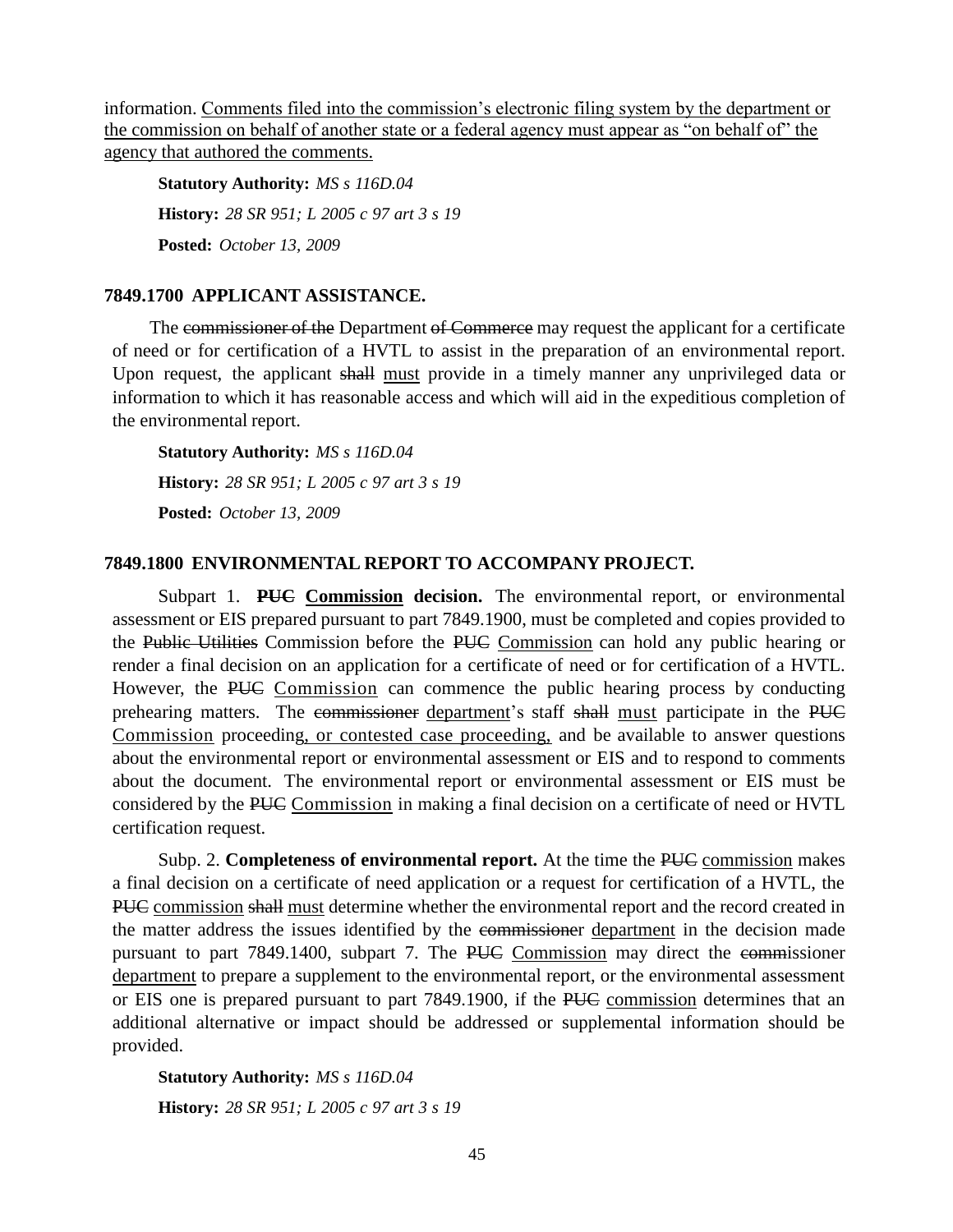**Posted:** *October 13, 2009*

#### **7849.1900 JOINT PROCEEDING.**

Subpart 1. **Environmental assessment.** In the event an applicant for a certificate of need for a LEPGP LEGF or a HVTL applies to the commissioner of the Department of Commerce commission for a site permit or route permit prior to the time the commissioner department completes the environmental report, and the project qualifies for alternative review by the commissioner under part 7850.2800, the commissioner department may elect to prepare an environmental assessment in accordance with part 7850.3700 in lieu of the environmental report required under part 7849.1200. If combining the processes would delay completion of environmental review under parts 7849.1000 to 7849.2100, the commissioner department can combine the processes only if the applicant and the Public Utilities Commission agree to the combination. If the processes are combined, the commissioner department shall must include in the environmental assessment the analysis of alternatives required by part 7849.1500, but is not required to prepare an environmental report under parts 7849.1000 to 7849.2100.

Subp. 2. **Environmental impact statement.** In the event an applicant for a certificate of need for a LEPGP LEGF or a HVTL applies to the commissioner commission for a site permit or route permit prior to the time the commissioner department completes the environmental report, and the project does not qualify for alternative review by the commissioner under part 7850.2800, the commissioner department may elect to prepare an environmental impact statement in lieu of the environmental report required under part 7849.1200 if the applicant and the Public Utilities Commission agree to the additional time that will be required to prepare the environmental impact statement. In this event, the commissioner department shall must include in the EIS the analysis of alternatives required by part 7849.1500, but is not required to prepare an environmental report under part 7849.1200.

Subp. 3. **Procedures.** In the event the commissioner department combines the two processes pursuant to subpart 1 or 2, the procedures of parts 7850.1000 to 7850.5600 shall must be followed in conducting the environmental review.

Subp. 4. **Joint hearing.** If the commissioner determines that a joint hearing with the Public Utilities Commission to consider both permitting and need issues is feasible, more efficient, and may further the public interest, the commissioner may decide to hold a joint hearing with the approval of the commission under part 7850.2140.

**Statutory Authority:** *MS s 116D.04* **History:** *28 SR 951; L 2005 c 97 art 3 s 19* **Posted:** *October 13, 2009*

### **7849.2000 ALTERNATIVE FORM OF REVIEW.**

The requirements under parts 7849.1000 to 7849.2100 for preparation of an environmental report on a LEPGP LEGF or HVTL for which a determination of need by the Public Utilities Commission has